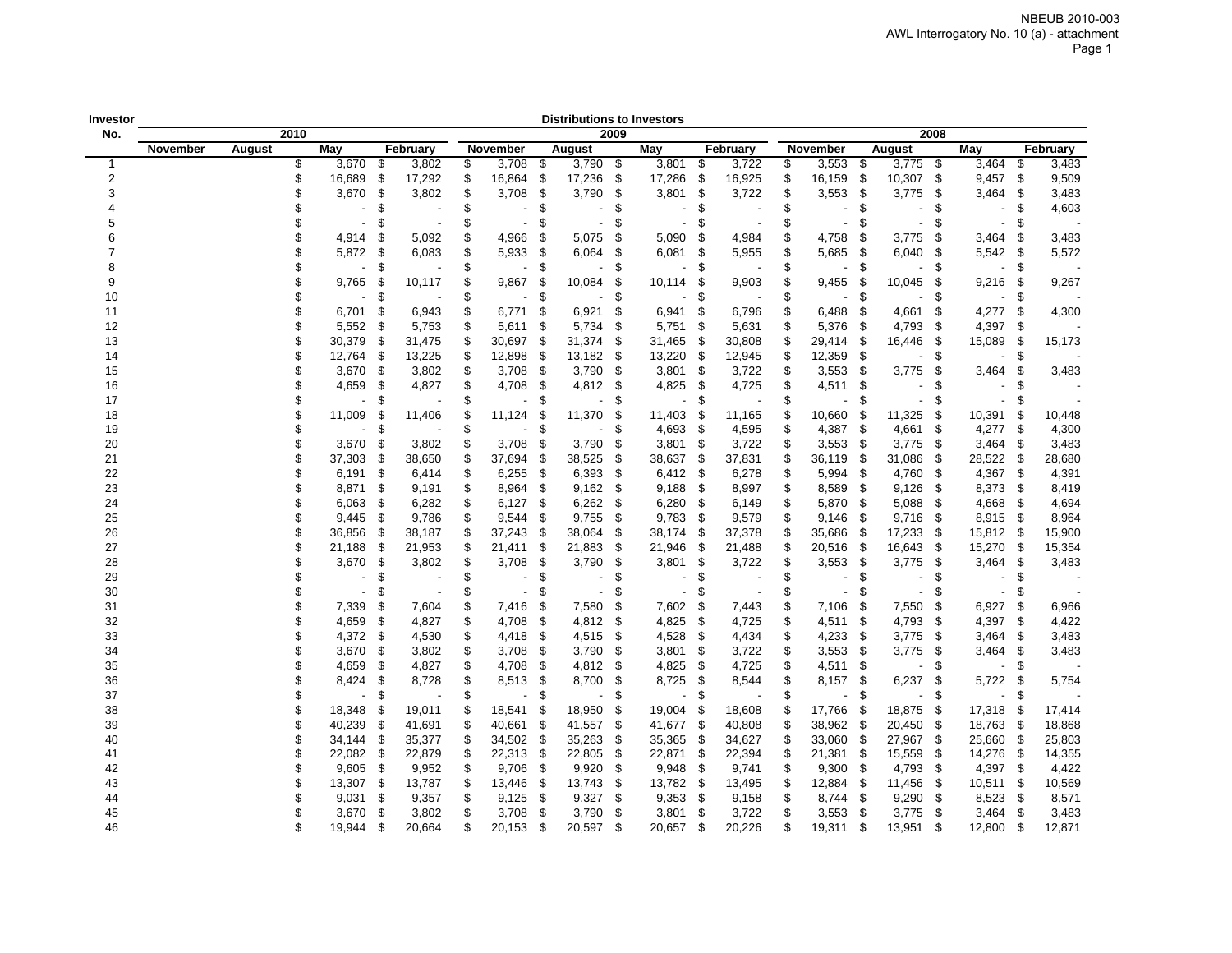| Investor |          |        |      |                |      |          |                                |      | <b>Distributions to Investors</b> |      |                          |      |          |                                |      |                |      |                          |      |          |
|----------|----------|--------|------|----------------|------|----------|--------------------------------|------|-----------------------------------|------|--------------------------|------|----------|--------------------------------|------|----------------|------|--------------------------|------|----------|
| No.      |          |        | 2010 |                |      |          |                                |      |                                   | 2009 |                          |      |          |                                |      |                | 2008 |                          |      |          |
|          | November | August |      | May            |      | February | November                       |      | August                            |      | May                      |      | February | November                       |      | August         |      | May                      |      | February |
| 47       |          |        | \$   | 4,787 \$       |      | 4,959    | \$<br>4,837                    | - \$ | 4,943                             | - \$ | 4,958                    | -\$  | 4,854    | \$<br>4,635                    | - \$ | $4,924$ \$     |      | 4,518                    | -\$  | 4,543    |
| 48       |          |        | \$   | 8,935          | - \$ | 9,257    | \$<br>9,029                    | -\$  | 9,228                             | \$   | 9,254                    | \$   | 9,061    | \$<br>8,651                    | - \$ | 8,174          | \$   | 7,499                    | \$   | 7,541    |
| 49       |          |        | \$   |                | \$   |          | \$                             | \$   | ٠                                 | \$   | $\overline{\phantom{a}}$ | \$   |          | \$<br>$\overline{\phantom{a}}$ | -\$  |                | -\$  | 3,464                    | \$   | 3,483    |
| 50       |          |        | \$   | 5,393          | \$   | 5,588    | \$<br>5,449                    | \$   | 5,570                             | \$   | 5,586                    | \$   | 5,469    | \$<br>5,222                    | \$   | 4,661          | \$   | 4,277                    | \$   | 4,300    |
| 51       |          |        | \$   | 7,658          | \$   | 7,935    | \$<br>7,739                    | \$   | 7,909                             | \$   | 7,932                    | - \$ | 7,767    | \$<br>7,415                    | - \$ | 6,040          | \$   | 5,542                    | \$   | 5,572    |
| 52       |          |        | \$   | 3,670          | \$   | 3,802    | \$<br>3,708                    | \$   | 3,790                             | \$   | 3,801                    | - \$ | 3,722    | \$<br>3,553                    | - \$ | 3,775          | -\$  | 3,464                    | \$   | 3,483    |
| 53       |          |        | \$   | 5,393          | \$   | 5,588    | \$<br>5,449                    | \$   | 5,570                             | \$   | 5,586                    | \$   | 5,469    | \$<br>5,222                    | \$   | 4,661          | \$   | 4,277                    | \$   | 4,300    |
| 54       |          |        | \$   |                | \$   |          | \$                             | \$   |                                   | \$   |                          | \$   |          | \$<br>$\blacksquare$           | \$   |                | \$   |                          | \$   |          |
| 55       |          |        | \$   | 3,670          | \$   | 3,802    | \$<br>3,708                    | \$   | 3,790                             | \$   | 3,801                    | - \$ | 3,722    | \$<br>3,553                    | -\$  | 3,775          | -\$  | 3,464                    | S.   | 3,483    |
| 56       |          |        | \$   | 3,670          | \$   | 3,802    | \$<br>3,708                    | \$   | 3,790                             | \$   | 3,801                    | - \$ | 3,722    | \$<br>3,553                    | -\$  | 3,775          | -\$  | 3,464                    | \$   | 3,483    |
| 57       |          |        | \$   | 3,670          | - \$ | 3,802    | \$<br>3,708                    | - \$ | 3,790                             | - \$ | 3,801                    | - \$ | 3,722    | \$<br>3,553                    | - \$ | 3,775          | - \$ | 3,464                    | - \$ | 3,483    |
| 58       |          |        | \$   | 5,042          | - \$ | 5,224    | \$<br>5,095                    | - \$ | 5,207                             | \$   | 5,222                    | - \$ | 5,113    | \$<br>4,882                    | - \$ | 5,186          | - \$ | 4,759                    | -\$  | 4,785    |
| 59       |          |        | \$   | 11,552         | \$   | 11,968   | \$<br>11,673 \$                |      | 11,930                            | -\$  | 11,964                   | - \$ | 11,715   | \$<br>11,185                   | - \$ | 7,419          | - \$ | 6,807 \$                 |      | 6,844    |
| 60       |          |        | \$   | 15,094         | \$   | 15,638   | \$<br>15,252                   | - \$ | 15,588                            | \$   | 15,633                   | - \$ | 15,307   | \$<br>14,614 \$                |      | 9,027          | \$   | 8,282                    | - \$ | 8,328    |
| 61       |          |        | \$   | 5,648          | - \$ | 5,852    | \$<br>5,707 \$                 |      | 5,833                             | \$   | 5,850                    | - \$ | 5,728    | \$<br>5,469                    | - \$ | 5,810          | -\$  | 5,331                    | \$   | 5,360    |
| 62       |          |        | \$   | 5,042          | \$   | 5,224    | \$<br>5,095                    | - \$ | 5,207                             | \$   | 5,222                    | - \$ | 5,113    | \$<br>4,882                    | - \$ | 5,186          | -\$  | 4,759                    | \$   | 4,785    |
| 63       |          |        | \$   | 3,670          | \$   | 3,802    | \$<br>3,708                    | \$   | 3,790                             | \$   | 3,801                    | - \$ | 3,722    | \$<br>3,553                    | - \$ | 3,775          | -\$  | 3,464                    | \$   | 3,483    |
| 64       |          |        | \$   | 3,670          | \$   | 3,802    | \$<br>3,708                    | \$   | 3,790                             | \$   | 3,801                    | - \$ | 3,722    | \$<br>3,553                    | - \$ | 3,775          | \$   | 3,464                    | \$   | 3,483    |
| 65       |          |        | \$   | 4,659          | \$   | 4,827    | \$<br>4,708                    | \$   | 4,812                             | \$   | 4,825                    | - \$ | 4,725    | \$<br>4,511                    | \$   |                | \$   |                          | \$   |          |
| 66       |          |        | \$   | 3,670          | \$   | 3,802    | \$<br>3,708                    | \$   | 3,790                             | \$   | 3,801                    | - \$ | 3,722    | \$<br>3,553                    | - \$ | 3,775          | \$   | 3,464                    | \$   | 3,483    |
| 67       |          |        | \$   | 3,670          | - \$ | 3,802    | \$<br>3,708                    | - \$ | 3,790                             | \$   | 3,801                    | -\$  | 3,722    | \$<br>3,553                    | - \$ | 3,775          | S.   | 3,464                    | \$   | 3,483    |
| 68       |          |        | \$   | 24,603         | \$   | 25,491   | \$<br>24,861                   | \$   | 25,409                            | \$   | 25,482                   | - \$ | 24,951   | \$<br>23,822                   | - \$ | 25,309         | \$   | 23,221                   | \$   | 23,350   |
| 69       |          |        | \$   | 11,009         | \$   | 11,406   | \$<br>11,124                   | \$   | 11,370                            | \$   | 11,403                   | - \$ | 11,165   | \$<br>10,660                   | -\$  | 11,325         | -\$  | 10,391                   | \$   | 10,448   |
| 70       |          |        | \$   | 4,659          | \$   | 4,827    | \$<br>4,708                    | - \$ | 4,812                             | \$   | 4,825                    | - \$ | 4,725    | \$<br>4,511 \$                 |      |                | \$   |                          | \$   |          |
| 71       |          |        | \$   | 3,670          | \$   | 3,802    | \$<br>3,708                    | \$   | 3,790                             | \$   | 3,801                    | - \$ | 3,722    | \$<br>3,553                    | \$   | 3,775          | \$   | 3,464                    | \$   | 3,483    |
| 72       |          |        | \$   | 3,670          | \$   | 3,802    | \$<br>3,708                    | \$   | 3,790                             | \$   | 3,801                    | - \$ | 3,722    | \$<br>3,553                    | \$   | 3,775          | \$   | 3,464                    | \$   | 3,483    |
| 73       |          |        | \$   | 7,339          | \$   | 7,604    | \$<br>7,416                    | \$   | 7,580                             | \$   | 7,602                    | \$   | 7,443    | \$<br>7,106                    | \$   | 7,550          | \$   | 6,927                    | \$   | 6,966    |
| 74       |          |        | \$   |                | \$   |          | \$                             | \$   |                                   | \$   | $\overline{\phantom{a}}$ | \$   |          | \$                             | \$   |                | \$   |                          | \$   |          |
| 75       |          |        | \$   |                | \$   |          | \$                             | \$   |                                   | \$   | $\overline{\phantom{a}}$ | \$   |          | \$                             | \$   |                | \$   |                          | \$   |          |
| 76       |          |        | \$   | 3,670          | \$   | 3,802    | \$<br>3,708                    | \$   | 3,790                             | \$   | 3,801                    | - \$ | 3,722    | \$<br>3,553                    | - \$ | 3,775          | - \$ | 3,464                    | \$   | 3,483    |
| 77       |          |        | \$   | 4,850          | \$   | 5,025    | \$<br>4,901                    | \$   | 5,009                             | \$   | 5,024                    | - \$ | 4,919    | \$<br>4,696                    | - \$ | 4,990          | \$   | 4,578                    | \$   | 4,603    |
| 78       |          |        | \$   | 4,659          | \$   | 4,827    | \$<br>4,708                    | - \$ | 4,812                             | \$   | 4,825                    | - \$ | 4,725    | \$<br>4,511                    | - \$ | 4,793          | -\$  | 4,397                    | -\$  | 4,422    |
| 79       |          |        | \$   | 11,009         | \$   | 11,406   | \$<br>11,124                   | \$   | 11,370                            | \$   | 11,403                   | - \$ | 11,165   | \$<br>10,660                   | - \$ | 11,325         | \$   | 10,391                   | \$   | 10,448   |
| 80       |          |        | \$   | 3,670          | \$   | 3,802    | \$<br>3,708                    | \$   | 3,790                             | \$   | 3,801                    | - \$ | 3,722    | \$<br>3,553                    | - \$ | 3,775          | -\$  | 3,464                    | \$   | 3,483    |
| 81       |          |        | \$   |                | \$   |          | \$                             | \$   | ٠                                 | \$   | 16,096                   | -\$  | 15,760   | \$<br>15,047                   | \$   | 15,986         | -\$  | 14,667                   | \$   | 14,749   |
| 82       |          |        | \$   |                | \$   |          | \$                             | \$   |                                   | \$   |                          | \$   |          | \$                             | \$   |                | \$   |                          | \$   | 4,422    |
| 83       |          |        | \$   | 22,018         | \$   | 22,813   | \$<br>22,249                   | \$   | 22,740                            | \$   | 22,805                   | - \$ | 22,330   | \$<br>21,319                   | -\$  | 22,650         | - \$ | 20,781                   | \$   |          |
| 84       |          |        | \$   | 5,840          | -\$  | 6,050    | \$<br>5,901                    | \$   | 6,031                             | \$   | 6,048                    | -\$  | 5,922    | \$<br>5,654                    | - \$ | 3,775          | - \$ | 3,464                    | \$   | 3,483    |
| 85       |          |        | \$   | 3,670          | \$   | 3,802    | \$<br>3,708                    | \$   | 3,790                             | \$   | 3,801                    | - \$ | 3,722    | \$<br>3,553                    | - \$ | 3,775          | -\$  | 3,464                    | \$   | 3,483    |
| 86       |          |        | \$   | 24,507         | \$   | 25,392   | \$<br>24,764                   | \$   | 25,310                            | \$   | 25,383                   | -\$  | 24,854   | \$<br>23,729                   | -\$  | 25,210         | -\$  | 23,130                   | \$   | 23,259   |
| 87       |          |        | \$   | 17,008         | \$   | 17,622   | \$<br>17,186                   | \$   | 17,565                            | \$   | 17,616                   | - \$ | 17,249   | \$<br>16,468                   | -\$  | 12,113         | -\$  | 11,113                   | -\$  | 11,175   |
| 88       |          |        | \$   | 3,670          | \$   | 3,802    | \$<br>3,708                    | - \$ | 3,790                             | \$   | 3,801                    | - \$ | 3,722    | \$<br>3,553                    | - \$ | 3,775          | \$   | 3,464                    | \$   | 3,483    |
| 89       |          |        | \$   | 3,670          | \$   | 3,802    | \$<br>3,708                    | \$   | 3,790                             | \$   | $3,801$ \$               |      | 3,722    | \$<br>3,553                    | - \$ | 3,775          | -\$  | 3,464                    | S    | 3,483    |
| 90       |          |        | \$   | 3,670          | \$   | 3,802    | \$<br>3,708                    | \$   | 3,790                             | \$   | 3,801                    | - \$ | 3,722    | \$<br>3,553                    | -\$  | 3,775          | -\$  | 3,464                    | \$   | 3,483    |
| 91       |          |        | \$   | 4,723          | \$   | 4,893    | \$<br>4,772                    | \$   | 4,877                             | \$   | 4,892                    | \$   | 4,790    | \$<br>4,573                    | \$   | 4,858          | \$   | 4,457                    | \$   | 4,482    |
| 92       |          |        | \$   | $\blacksquare$ | \$   |          | \$<br>$\overline{\phantom{a}}$ | \$   | $\blacksquare$                    | \$   | $\overline{\phantom{a}}$ | \$   |          | \$<br>$\sim$                   | \$   | $\blacksquare$ | \$   | $\overline{\phantom{a}}$ | \$   |          |
|          |          |        |      |                |      |          |                                |      |                                   |      |                          |      |          |                                |      |                |      |                          |      |          |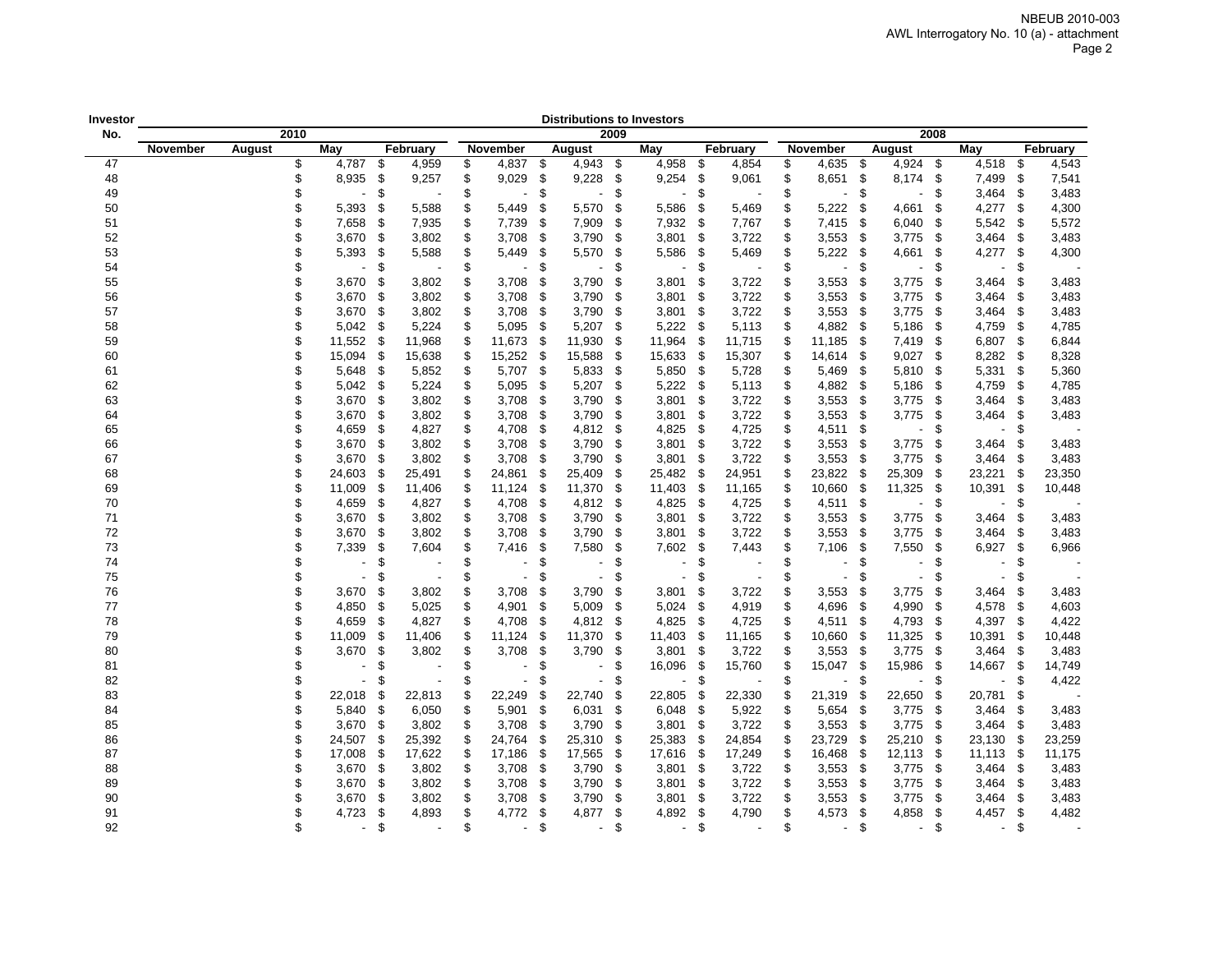| Investor |          |        |      |                |      |          |                                |      | Distributions to Investors |      |                          |      |                |                                |               |                      |                                |      |          |
|----------|----------|--------|------|----------------|------|----------|--------------------------------|------|----------------------------|------|--------------------------|------|----------------|--------------------------------|---------------|----------------------|--------------------------------|------|----------|
| No.      |          |        | 2010 |                |      |          |                                |      |                            | 2009 |                          |      |                |                                |               | 2008                 |                                |      |          |
|          | November | August |      | May            |      | February | November                       |      | August                     |      | May                      |      | February       | November                       |               | August               | May                            |      | February |
| 93       |          |        | \$   | 25,113 \$      |      | 26,020   | \$<br>25,377 \$                |      | 25,936                     | - \$ | 26,011                   | \$   | 25,469         | \$<br>24,316 \$                |               | 21,763 \$            | 19,968                         | \$   | 20,079   |
| 94       |          |        | \$   | 4,659          | - \$ | 4,827    | \$<br>4,708                    | -\$  | 4,812                      | - \$ | 4,825                    | -\$  | 4,725          | \$<br>4,511                    | \$            |                      | \$<br>$\overline{\phantom{a}}$ | \$   |          |
| 95       |          |        | \$   |                | \$   |          | \$                             | \$   | ٠                          | \$   |                          | \$   |                | \$<br>$\blacksquare$           | \$            |                      | \$<br>$\blacksquare$           | \$   | 20,897   |
| 96       |          |        | \$   |                | \$   |          | \$                             | \$   | $\blacksquare$             | \$   | $\overline{a}$           | \$   |                | \$<br>$\blacksquare$           | \$            |                      | \$<br>$\overline{\phantom{a}}$ | \$   |          |
| 97       |          |        | \$   |                | \$   |          | \$                             | \$   | $\overline{a}$             | \$   |                          | \$   |                | \$<br>$\blacksquare$           | \$            | 11,029<br>\$         | 10,120                         | -\$  | 10,176   |
| 98       |          |        | \$   |                | \$   |          | \$                             |      |                            | \$   |                          | \$   |                | \$<br>$\blacksquare$           | \$            | \$                   |                                | \$   |          |
| 99       |          |        | \$   | 8,329          | \$   | 8,629    | \$<br>8,416                    | \$   | 8,601                      | \$   | 8,626                    | \$   | 8,446          | \$<br>8,064                    | \$            | 6,303<br>\$          | 5,783                          | \$   | 5,815    |
| 100      |          |        | \$   | 3,670          | \$   | 3,802    | \$<br>3,708                    | \$   | 3,790                      | \$   | 3,801                    | \$   | 3,722          | \$<br>3,553                    | \$            | 3,775<br>\$          | 3,464                          | \$   | 3,483    |
| 101      |          |        | \$   |                | \$   |          | \$                             | \$   | $\overline{\phantom{0}}$   | \$   | $\blacksquare$           | \$   |                | \$<br>$\overline{\phantom{0}}$ | \$            |                      | \$<br>$\overline{\phantom{a}}$ | \$   |          |
| 102      |          |        | \$   | 3,670          | \$   | 3,802    | \$<br>3,708                    | \$   | 3,790                      | -\$  | 3,801                    | -\$  | 3,722          | \$<br>3,553                    | -\$           | 3,775<br>\$          | 3,464                          | \$   | 3,483    |
| 103      |          |        | \$   | 5,872          | \$   | 6,083    | \$<br>5,933                    | - \$ | 6,064                      | -\$  | 6,081                    | -\$  | 5,955          | \$<br>5,685                    | -\$           | 6,040<br>\$          | 5,542                          | \$   | 5,572    |
| 104      |          |        | \$   | 3,670          | \$   | 3,802    | \$<br>3,708                    | - \$ | 3,790                      | -\$  | 3,801                    | -\$  | 3,722          | \$<br>3,553                    | -\$           | 3,775<br>-\$         | 3,464                          | \$   | 3,483    |
| 105      |          |        | \$   | 7,978          | - \$ | 8,266    | \$<br>$8,061$ \$               |      | 8,239                      | -\$  | $8,263$ \$               |      | 8,090          | \$<br>$7,724$ \$               |               | 8,206<br>- \$        | 7,529                          | -\$  | 7,571    |
| 106      |          |        | \$   | 3,670          | \$   | 3,802    | \$<br>3,708                    | - \$ | 3,790                      | -\$  | 3,801                    | - \$ | 3,722          | \$<br>3,553                    | -\$           | 3,775<br>- \$        | 3,464                          | \$   | 3,483    |
| 107      |          |        | \$   |                | \$   |          | \$                             | \$   |                            | \$   | $4,131$ \$               |      | 4,045          | \$<br>$3,862$ \$               |               | 4,103<br>- \$        | 3,765                          | -\$  | 3,786    |
| 108      |          |        | \$   | 7,339          | \$   | 7,604    | \$<br>7,416                    | \$   | 7,580                      | \$   | 7,602 \$                 |      | 7,443          | \$<br>7,106 \$                 |               | 7,550<br>-\$         | 6,927                          | \$   | 6,966    |
| 109      |          |        | \$   | 3,670          | \$   | 3,802    | \$<br>3,708                    | - \$ | 3,790                      | \$   | 3,801                    | - \$ | 3,722          | \$<br>$3,553$ \$               |               | 3,775<br>-\$         | 3,464                          | -\$  | 3,483    |
| 110      |          |        | \$   | 3,670          | \$   | 3,802    | \$<br>$3,708$ \$               |      | 3,790                      | -\$  | 3,801                    | - \$ | 3,722          | \$<br>$3,553$ \$               |               | 3,775<br>-\$         | 3,464                          | \$   | 3,483    |
| 111      |          |        | \$   | 3,670          | \$   | 3,802    | \$<br>3,708                    | \$   | 3,790                      | -\$  | 3,801                    | -\$  | 3,722          | \$<br>$3,553$ \$               |               | 3,775<br>\$          | 3,464                          | - \$ | 3,483    |
| 112      |          |        | \$   | 3,670          | \$   | 3,802    | \$<br>3,708                    | \$   | 3,790                      | -\$  | 3,801                    | \$   | 3,722          | \$<br>3,553                    | -\$           | 3,775<br>\$          | 3,464                          | -\$  | 3,483    |
| 113      |          |        | \$   | 3,670          | \$   | 3,802    | \$<br>3,708                    | \$   | 3,790                      | \$   | 3,801                    | \$   | 3,722          | \$<br>3,553                    | -\$           | 3,775<br>\$          | 3,464                          | \$   | 3,483    |
| 114      |          |        | \$   | 17,838         | \$   | 18,482   | \$<br>18,025                   | \$   | 18,422                     | - \$ | 18,476                   | \$   | 18,090         | \$<br>17,272 \$                |               | 18,350<br>\$         | 16,836                         | \$   | 16,929   |
| 115      |          |        | \$   | 4,659          | \$   | 4,827    | \$<br>4,708                    | - \$ | 4,812                      | - \$ | 4,825                    | \$   | 4,725          | \$<br>4,511                    | \$            | \$                   | $\blacksquare$                 | \$   |          |
| 116      |          |        | \$   | 13,817         | \$   | 14,316   | \$<br>13,962                   | \$   | 14,270                     | -\$  | 14,311                   | \$   | 14,013         | \$<br>13,379                   | \$            | 14,214<br>\$         | 13,041                         | \$   | 13,113   |
| 117      |          |        | \$   | 4,882          | \$   | 5,059    | \$<br>4,933                    | - \$ | 5,042                      | \$   | 5,057                    | \$   | 4,951          | \$<br>4,727                    | $\sqrt[6]{2}$ | 5,022<br>\$          | 4,608                          | \$   | 4,634    |
| 118      |          |        | \$   |                | \$   |          | \$                             | \$   | $\overline{a}$             | \$   | $\overline{\phantom{0}}$ | \$   |                | \$<br>L,                       | \$            |                      | \$<br>$\blacksquare$           | \$   |          |
| 119      |          |        | \$   | $\blacksquare$ | S.   |          | \$<br>$\overline{\phantom{a}}$ | \$   | $\overline{a}$             | \$   | $\blacksquare$           | \$   | $\blacksquare$ | \$<br>$\blacksquare$           | \$            | \$<br>$\blacksquare$ | 17,318                         | -\$  | 17,414   |
| 120      |          |        | £.   | 3,670          | \$   | 3,802    | \$<br>3,708                    | \$   | 3,790                      | \$   | 3,801                    | \$   | 3,722          | \$<br>3,553                    | - \$          | 3,775<br>\$          | 3,464                          | \$   | 3,483    |
| 121      |          |        | \$   | 7,850          | - \$ | 8,133    | \$<br>7,932 \$                 |      | 8,107                      | \$   | 8,131                    | - \$ | 7,961          | \$<br>7,601                    | - \$          | 6,270<br>-\$         | 5,753                          | -\$  | 5,784    |
| 122      |          |        | \$   | $3,670$ \$     |      | 3,802    | \$<br>3,708                    | - \$ | 3,790                      | -\$  | $3,801$ \$               |      | 3,722          | \$<br>$3,553$ \$               |               | 3,775<br>- \$        | 3,464                          | -\$  | 3,483    |
| 123      |          |        |      | $3,670$ \$     |      | 3,802    | \$<br>3,708                    | - \$ | 3,790                      | -\$  | $3,801$ \$               |      | 3,722          | \$<br>$3,553$ \$               |               | 3,775<br>- \$        | 3,464                          | \$   | 3,483    |
| 124      |          |        | \$   | 4,372 \$       |      | 4,530    | \$<br>4,418                    | - \$ | 4,515                      | -\$  | 4,528                    | - \$ | 4,434          | \$<br>$4,233$ \$               |               | 3,775<br>- \$        | 3,464                          | -\$  | 3,483    |
| 125      |          |        | \$   | 3,670          | \$   | 3,802    | \$<br>3,708                    | \$   | 3,790                      | -\$  | 3,801                    | - \$ | 3,722          | \$<br>$3,553$ \$               |               | 3,775<br>- \$        | 3,464                          | \$   | 3,483    |
| 126      |          |        | \$   | 5,552          | - \$ | 5,753    | \$<br>5,611                    | \$   | 5,734                      | -\$  | 5,751                    | \$   | 5,631          | \$<br>5,376                    | - \$          | 4,793<br>\$          | 4,397                          | -\$  | 4,422    |
| 127      |          |        | \$   | 5,840          | \$   | 6,050    | \$<br>5,901                    | \$   | 6,031                      | -\$  | 6,048                    | \$   | 5,922          | \$<br>5,654                    | \$            | 3,775<br>\$          | 3,464                          | -\$  | 3,483    |
| 128      |          |        | \$   | 3,670          | - \$ | 3,802    | \$<br>3,708                    | \$   | 3,790                      | \$   | 3,801                    | \$   | 3,722          | \$<br>3,553                    | \$            | 3,775<br>\$          | 3,464                          | -\$  | 3,483    |
| 129      |          |        | \$   | 24,252         | \$   | 25,127   | \$<br>24,506                   | \$   | 25,046                     | -\$  | 25,119                   | \$   | 24,595         | \$<br>23,482                   | -\$           | 24,948<br>\$         | 22,890                         | -\$  | 23,017   |
| 130      |          |        | \$   | 3,670          | \$   | 3,802    | \$<br>3,708                    | \$   | 3,790                      | \$   | 3,801                    | \$   | 3,722          | \$<br>3,553                    | -\$           | 3,775<br>\$          | 3,464                          | \$   | 3,483    |
| 131      |          |        | \$   | 18,348         | \$   | 19,011   | \$<br>18,541                   | \$   | 18,950                     | -\$  | 19,004                   | \$   | 18,608         | \$<br>17,766                   | - \$          | 18,875<br>\$         | 17,318                         | -\$  | 17,414   |
| 132      |          |        | \$   | 6,446          | \$   | 6,679    | \$<br>6,513                    | - \$ | 6,657                      | - \$ | 6,676                    | \$   | 6,537          | \$<br>6,241                    | \$            | 5,580                | \$<br>5,120                    | \$   | 5,148    |
| 133      |          |        | \$   | 4,563          | \$   | 4,728    | \$<br>4,611 \$                 |      | 4,713                      | - \$ | 4,726                    | -\$  | 4,628          | \$<br>4,418                    | -\$           | 4,694<br>\$          | 4,307                          | \$   | 4,331    |
| 134      |          |        | \$   | 3,670          | \$   | 3,802    | \$<br>3,708                    | - \$ | 3,790                      | -\$  | 3,801                    | -\$  | 3,722          | \$<br>3,553                    | -\$           | 3,775<br>-\$         | 3,464                          | -\$  | 3,483    |
| 135      |          |        | \$   | 49,078         | \$   | 50,850   | \$<br>49,592                   | \$   | 50,686                     | - \$ | 50,833                   | -\$  | 49,772         | \$<br>47,520                   | - \$          | 41,492<br>-\$        | 38,069                         | -\$  | 38,280   |
| 136      |          |        | \$   | 4,659          | \$   | 4,827    | \$<br>4,708                    | -\$  | 4,812                      | -\$  | 4,825                    | \$   | 4,725          | \$<br>4,511                    | -\$           | 4,793<br>-\$         | 4,397                          | \$   | 4,422    |
| 137      |          |        | \$   | 3,670          | \$   | 3,802    | \$<br>3,708                    | - \$ | 3,790                      | -\$  | 3,801                    | -\$  | 3,722          | \$<br>3,553                    | - \$          | 3,775<br>- \$        | 3,464                          | \$   | 3,483    |
| 138      |          |        | \$.  | $3,670$ \$     |      | 3,802    | \$<br>$3,708$ \$               |      | 3,790                      | - \$ | $3,801$ \$               |      | 3,722          | \$<br>$3,553$ \$               |               | 3,775<br>- \$        | 3,464                          | \$   | 3,483    |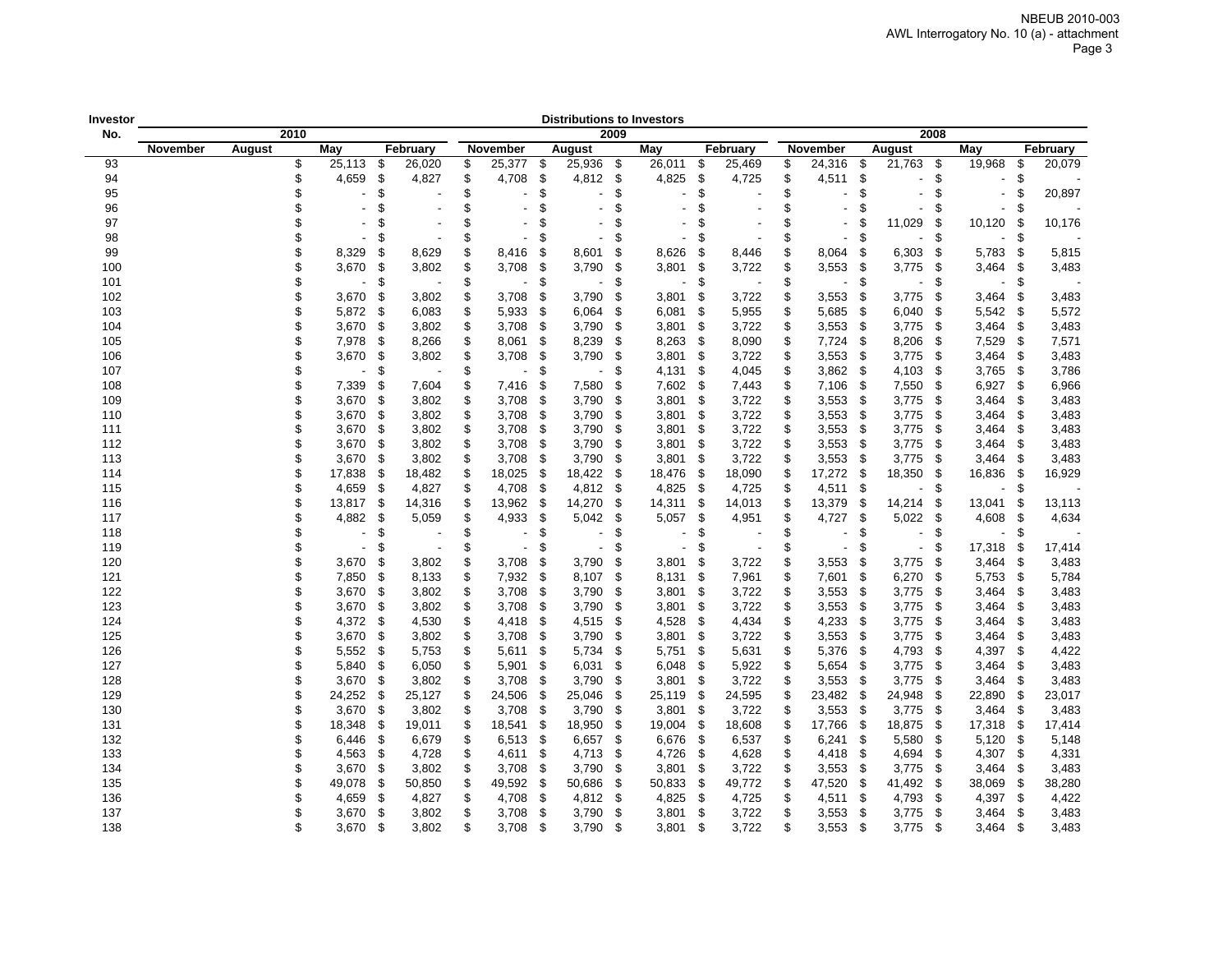| Investor |          |        |      |                |      |          |     |                |      | <b>Distributions to Investors</b> |      |        |      |          |              |      |        |      |        |      |          |
|----------|----------|--------|------|----------------|------|----------|-----|----------------|------|-----------------------------------|------|--------|------|----------|--------------|------|--------|------|--------|------|----------|
| No.      |          |        | 2010 |                |      |          |     |                |      |                                   | 2009 |        |      |          |              |      |        | 2008 |        |      |          |
|          | November | August |      | May            |      | February |     | November       |      | August                            |      | May    |      | February | November     |      | August |      | May    |      | February |
| 139      |          |        | \$   | $3,670$ \$     |      | 3,802    | \$  | 3,708          | -\$  | 3,790                             | \$   | 3,801  | \$   | 3,722    | \$<br>3,553  | -\$  | 3,775  | -\$  | 3,464  | \$   | 3,483    |
| 140      |          |        | \$   | 7,020          | -\$  | 7,274    | \$  | 7,094          | -\$  | 7,250                             | \$   | 7,271  | \$   | 7,120    | \$<br>6,797  | -\$  | 5,810  | \$   | 5,331  | \$   | 5,360    |
| 141      |          |        | \$   | 7,020          | \$   | 7,274    | \$  | 7,094          | \$   | 7,250                             | \$   | 7,271  | \$   | 7,120    | \$<br>6,797  | \$   | 5,810  | \$   | 5,331  | \$   | 5,360    |
| 142      |          |        | \$   | 6,701          | \$   | 6,943    | \$  | 6,771          | \$   | 6,921                             | \$   | 6,941  | \$   | 6,796    | \$<br>6,488  | \$   | 5,482  | \$   | 5,030  | \$   | 5,058    |
| 143      |          |        | \$   | 6,956          | \$   | 7,208    | \$  | 7,029          | \$   | 7,184                             | \$   | 7,205  | -\$  | 7,055    | \$<br>6,736  | -\$  | 5,186  | \$   | 4,759  | \$   | 4,785    |
| 144      |          |        | \$   | 3,670          | \$   | 3,802    | \$  | 3,708          | \$   | 3,790                             | \$   | 3,801  | \$   | 3,722    | \$<br>3,553  | -\$  | 3,775  | \$   | 3,464  | \$   | 3,483    |
| 145      |          |        | \$   | 61,076         | \$   | 63,281   | \$  | 61,717         | \$   | 63,077                            | \$   | 63,260 | \$   | 61,941   | \$<br>59,137 | \$   | 51,832 | \$   | 47,556 | \$   | 47,820   |
| 146      |          |        | \$   |                | \$   |          | \$  |                | \$   |                                   | \$   |        | \$   |          | \$           | \$   |        | \$   |        | \$   |          |
| 147      |          |        | \$   | 12,924         | £.   | 13,390   | \$  | 13,059         | £.   | 13,347                            | \$   | 13,386 | \$   | 13,107   | \$<br>12,513 | \$   | 10,537 | \$   | 9,668  | S    | 9,721    |
| 148      |          |        | \$   |                | \$   |          | \$  |                | \$   | $\overline{\phantom{a}}$          | \$   |        | \$   |          | \$           | \$   |        | \$   | 3,464  | -\$  | 3,483    |
| 149      |          |        | \$   | $\blacksquare$ | £.   |          | \$. | $\blacksquare$ | £.   | $\blacksquare$                    | \$   | 11,403 | -\$  | 11,165   | \$<br>10,660 | -\$  | 11,325 | \$.  | 10,391 | \$   | 10,448   |
| 150      |          |        | \$   | 12,764         | \$   | 13,225   | \$  | 12,898         | -\$  | 13,182                            | \$   | 33,778 | -\$  | 33,074   | \$<br>31,577 | -\$  | 27,574 | \$   | 25,299 | -\$  | 25,439   |
| 151      |          |        | \$   | 41,005         | - \$ | 42,485   | \$  | 41,435         | - \$ | 42,348                            | \$   | 42,471 | -\$  | 41,585   | \$<br>39,703 | - \$ | 42,181 | \$   | 38,701 | - \$ | 38,916   |
| 152      |          |        | S    | 11,105         | - \$ | 11,506   | \$  | 11,221         | - \$ | 11,469                            | \$   | 11,502 | - \$ | 11,262   | \$<br>10,752 | - \$ | 7,977  | \$   | 7,319  | \$   | 7,359    |
| 153      |          |        | \$   | 3,670          | -\$  | 3,802    | \$  | 3,708          | - \$ | 3,790                             | \$   | 3,801  | -\$  | 3,722    | \$<br>3,553  | - \$ | 3,775  | \$   | 3,464  | \$   | 3,483    |
| 154      |          |        | \$   |                | \$   |          | \$  |                | \$   | $\blacksquare$                    | \$   | 3,801  | \$   | 3,722    | \$<br>3,553  | - \$ | 3,775  | \$   | 3,464  | \$   | 3,483    |
| 155      |          |        | \$   | 3,670          | \$   | 3,802    | \$  | 3,708          | \$   | 3,790                             | \$   | 3,801  | \$   | 3,722    | \$<br>3,553  | - \$ | 3,775  | \$   | 3,464  | \$   | 3,483    |
| 156      |          |        | \$   | 3,670          | \$   | 3,802    | \$  | 3,708          | \$   | 3,790                             | \$   | 3,801  | \$   | 3,722    | \$<br>3,553  | -\$  | 3,775  | \$   | 3,464  | \$   | 3,483    |
| 157      |          |        | \$   | 7,786          | \$   | 8,067    | \$  | 7,868          | \$   | 8,041                             | \$   | 8,064  | -\$  | 7,896    | \$<br>7,539  | -\$  | 4,793  | \$   | 4,397  | \$   | 4,422    |
| 158      |          |        | \$   | 3,670          | \$   | 3,802    | \$  | 3,708          | \$   | 3,790                             | \$   | 3,801  | \$   | 3,722    | \$<br>3,553  | -\$  | 3,775  | \$   | 3,464  | \$   | 3,483    |
| 159      |          |        | \$   | 4,499          | \$   | 4,662    | \$  | 4,547          | -\$  | 4,647                             | \$   | 4,660  | -\$  | 4,563    | \$<br>4,357  | -\$  | 4,628  | \$   | 4,247  | \$   | 4,270    |
| 160      |          |        | \$   | 3,670          | \$   | 3,802    | \$  | 3,708          | \$   | 3,790                             | \$   | 3,801  | -\$  | 3,722    | \$<br>3,553  | -\$  | 3,775  | \$   | 3,464  | -S   | 3,483    |
| 161      |          |        | \$   | 3,670          | \$   | 3,802    | \$  | 3,708          | \$   | 3,790                             | \$   | 3,801  | \$   | 3,722    | \$<br>3,553  | \$   | 3,775  | \$   | 3,464  | \$   | 3,483    |
| 162      |          |        | \$   | 3,670          | \$   | 3,802    | \$  | 3,708          | \$   | 3,790                             | \$   | 3,801  | \$   | 3,722    | \$<br>3,553  | -\$  | 3,775  | \$   | 3,464  | \$   | 3,483    |
| 163      |          |        | \$   | 5,393          | \$   | 5,588    | \$  | 5,449          | \$   | 5,570                             | \$   | 5,586  | \$   | 5,469    | \$<br>5,222  | \$   | 4,661  | \$   | 4,277  | \$   | 4,300    |
| 164      |          |        | \$   |                | \$   |          | \$  |                | \$   |                                   | \$   |        | \$   |          | \$           | \$   |        | \$   |        | \$   |          |
| 165      |          |        | \$   | 6,350          | \$   | 6,579    | \$  | 6,417          | \$   | 6,558                             | \$   | 6,577  | \$   | 6,440    | \$<br>6,149  | \$   | 5,482  | \$   | 5,030  | \$   | 5,058    |
| 166      |          |        | \$   |                | \$.  |          | \$  |                | \$   |                                   | \$   |        | \$   |          | \$           | \$   |        | \$.  |        | \$.  |          |
| 167      |          |        | \$   | 22,369         | S    | 23,177   | \$  | 22,604         | S    | 23,102                            | \$   | 23,169 | \$   | 22,686   | \$<br>21,659 | \$   | 17,890 | \$   | 16,414 | \$   | 16,505   |
| 168      |          |        | S    | 5,808          | \$   | 6,017    | \$  | 5,869          | - \$ | 5,998                             | \$   | 6,015  | -\$  | 5,890    | \$<br>5,623  | -\$  | 5,022  | \$   | 4,608  | \$   | 4,634    |
| 169      |          |        | \$   | 3,670          | -\$  | 3,802    | \$  | 3,708          | - \$ | 3,790                             | \$   | 3,801  | \$   | 3,722    | \$<br>3,553  | \$   | 3,775  | \$   | 3,464  | \$   | 3,483    |
| 170      |          |        | \$   | 4,850          | -\$  | 5,025    | \$  | 4,901 \$       |      | 5,009                             | \$   | 5,024  | \$   | 4,919    | \$<br>4,696  | -\$  | 4,990  | \$   | 4,578  | \$   |          |
| 171      |          |        | \$   | 5,872          | - \$ | 6,083    | \$  | 5,933          | \$   | 6,064                             | \$   | 6,081  | \$   | 5,955    | \$<br>5,685  | - \$ | 6,040  | \$   | 5,542  | -\$  | 5,572    |
| 172      |          |        | \$   | 4,914          | - \$ | 5,092    | \$  | 4,966          | - \$ | 5,075                             | \$   | 5,090  | -\$  | 4,984    | \$<br>4,758  | -\$  | 3,775  | \$   | 3,464  | \$   | 3,483    |
| 173      |          |        | \$   | 3,670          | \$   | 3,802    | \$  | 3,708          | \$   | 3,790                             | \$   | 3,801  | \$   | 3,722    | \$<br>3,553  | -\$  | 3,775  | \$   | 3,464  | \$   | 3,483    |
| 174      |          |        | \$   | 70,362         | -\$  | 72,902   | \$  | 71,100         | \$   | 72,668                            | \$   | 72,878 | -\$  | 71,358   | \$<br>68,129 | -\$  | 65,815 | \$   | 60,386 | - \$ | 60,721   |
| 175      |          |        | \$   | 3,670          | -\$  | 3,802    | \$  | 3,708          | -\$  | 3,790                             | \$   | 3,801  | -\$  | 3,722    | \$<br>3,553  | - \$ | 3,775  | \$   | 3,464  | \$   | 3,483    |
| 176      |          |        | \$   | 3,670          | - \$ | 3,802    | \$  | 3,708          | -\$  | 3,790                             | \$   | 3,801  | \$   | 3,722    | \$<br>3,553  | -\$  | 3,775  | \$   | 3,464  | \$   | 3,483    |
| 177      |          |        | \$   | 3,670          | \$   | 3,802    | \$  | 3,708          | \$   | 3,790                             | \$   | 3,801  | \$   | 3,722    | \$<br>3,553  | \$   | 3,775  | \$   | 3,464  | \$   | 3,483    |
| 178      |          |        | \$   | 3,670          | \$   | 3,802    | \$  | 3,708          | \$   | 3,790                             | \$   | 3,801  | \$   | 3,722    | \$<br>3,553  | -\$  | 3,775  | \$   | 3,464  | \$   | 3,483    |
| 179      |          |        | \$   | 7,339          | \$   | 7,604    | \$  | 7,416          | -\$  | 7,580                             | \$   | 7,602  | \$   | 7,443    | \$<br>7,106  | -\$  | 7,550  | \$   | 6,927  | \$   | 6,966    |
| 180      |          |        | \$   | 4,372          | - \$ | 4,530    | \$  | 4,418          | \$   | 4,515                             | \$   | 4,528  | \$   | 4,434    | \$<br>4,233  | \$   | 3,775  | \$   | 3,464  | \$   | 3,483    |
| 181      |          |        | \$   | 5,840          | \$   | 6,050    | \$  | 5,901          | \$   | 6,031                             | \$   | 6,048  | \$   | 5,922    | \$<br>5,654  | \$   | 3,775  | \$   | 3,464  | \$   | 3,483    |
| 182      |          |        | \$   | 7,020          | \$   | 7,274    | \$  | 7,094          | \$   | 7,250                             | \$   | 7,271  | \$   | 7,120    | \$<br>6,797  | \$   | 7,222  | \$   | 6,626  | \$   | 6,663    |
| 183      |          |        | \$   |                | \$   |          | \$  |                | \$   |                                   | \$   |        | \$   |          | \$           | \$   |        | \$   | 7,740  | \$   | 7,783    |
| 184      |          |        | \$   | 3,670          | \$   | 3,802    | \$  | 3,708          | \$   | 3,790                             | \$   | 3,801  | \$   | 3,722    | \$<br>3,553  | \$   | 3,775  | \$   | 3,464  | \$   | 3,483    |
|          |          |        |      |                |      |          |     |                |      |                                   |      |        |      |          |              |      |        |      |        |      |          |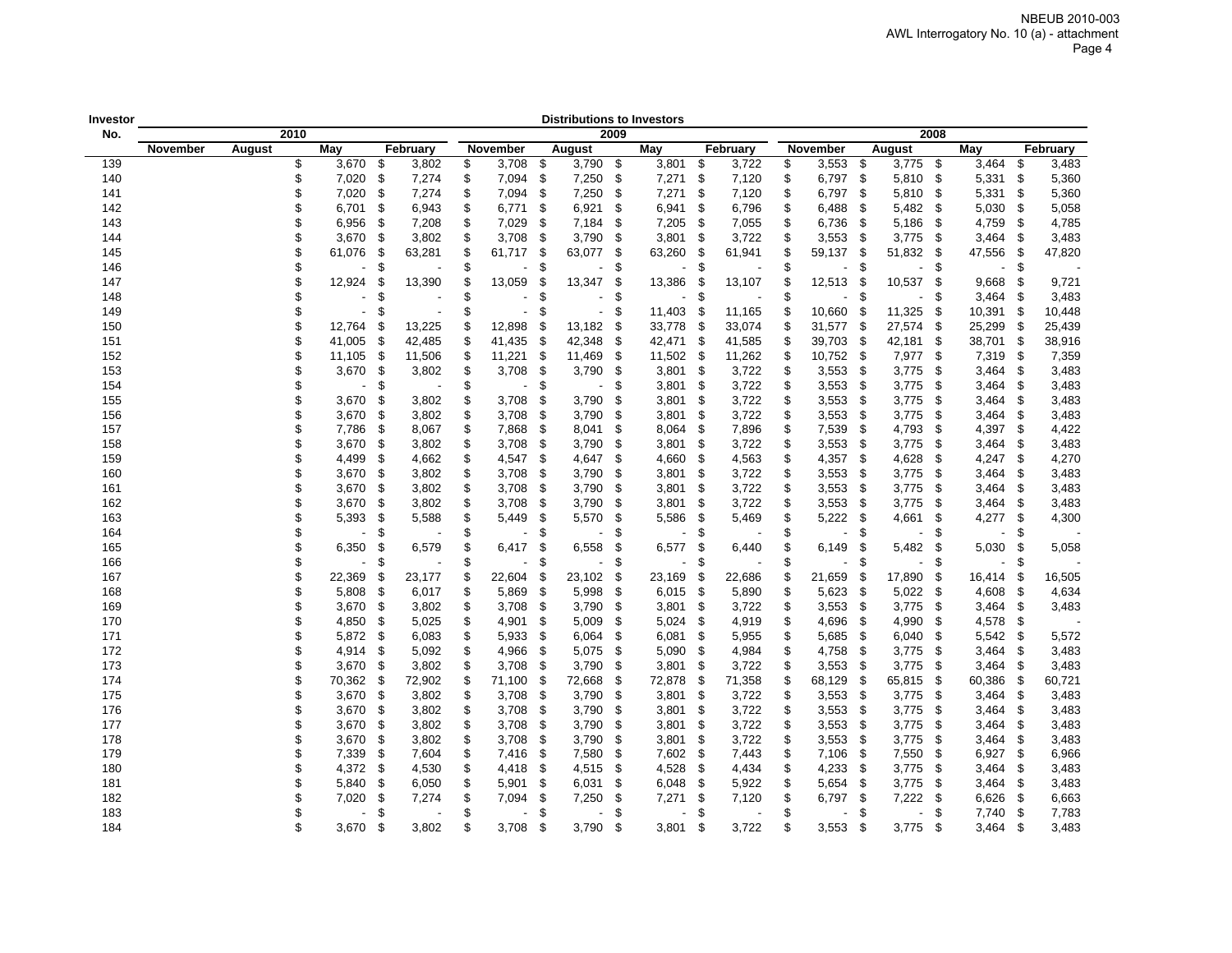| Investor |          |        |                           |      |                                                            |                                 |      | <b>Distributions to Investors</b>          |      |                                        |      |                                |                                                              |      |               |      |                                                 |      |             |
|----------|----------|--------|---------------------------|------|------------------------------------------------------------|---------------------------------|------|--------------------------------------------|------|----------------------------------------|------|--------------------------------|--------------------------------------------------------------|------|---------------|------|-------------------------------------------------|------|-------------|
| No.      |          | 2010   |                           |      |                                                            |                                 |      |                                            | 2009 |                                        |      |                                |                                                              |      |               | 2008 |                                                 |      |             |
|          | November | August | May                       |      | February                                                   | <b>November</b>                 |      | August                                     |      | May                                    |      | February                       | <b>November</b>                                              |      | <b>August</b> |      | May                                             |      | February    |
| 185      |          | \$     | 5,584                     | \$   | 5,786                                                      | \$<br>5,643                     | -\$  | 5,767 \$                                   |      | 5,784                                  | \$   | 5,663                          | \$<br>5,407                                                  | - \$ | 4,760         | \$   | 4,367                                           | \$   | 4,391       |
| 186      |          | \$     | 3,670                     | \$   | 3,802                                                      | \$<br>3,708                     | \$   | 3,790                                      | \$   | 3,801                                  | \$   | 3,722                          | \$<br>3,553                                                  | \$   | 3,775         | \$   | 3,464                                           | \$   | 3,483       |
| 187      |          | \$     |                           | \$   |                                                            | \$                              | \$   |                                            | \$   |                                        | \$   |                                | \$                                                           | \$   |               | S.   | 3,464                                           | \$   | 3,483       |
| 188      |          | \$     | $\blacksquare$            | \$   |                                                            | \$<br>$\blacksquare$            | \$   | $\blacksquare$                             | \$   | $\overline{\phantom{a}}$               | \$   |                                | \$                                                           | \$   |               | \$   | 3,464                                           | \$   | 3,483       |
| 189      |          | \$     | 44,866                    | \$   | 46,485                                                     | \$<br>45,336                    | S    | 46,336                                     | \$   | 61,938                                 | \$   | 60,646                         | \$<br>57,902                                                 | \$   | 51,832        | S    | 47,556                                          | \$   | 47,820      |
| 190      |          |        | 3,670                     | - \$ | 3,802                                                      | \$<br>3,708                     | -\$  | 3,790                                      | \$   | 3,801                                  | -\$  | 3,722                          | \$<br>3,553                                                  | - \$ | 3,775         | - \$ | 3,464                                           | \$   | 3,483       |
| 191      |          | \$     | 3,989                     | \$   | 4,133                                                      | \$<br>4,031                     | \$   | 4,119                                      | \$   | 4,131                                  | \$   | 4,045                          | \$<br>3,862                                                  | - \$ | 4,103         | \$   | 3,765                                           | \$   | 3,786       |
| 192      |          | \$     | 7,339                     | \$   | 7,604                                                      | \$<br>7,416                     | \$   | 7,580                                      | \$   | 7,602                                  | -\$  | 7,443                          | \$<br>7,106                                                  | - \$ | 7,550         | \$   | 6,927                                           | \$   | 6,966       |
| 193      |          |        | 5,808                     | \$   | 6,017                                                      | 5,869                           | -\$  | 5,998                                      | \$   | 6,015                                  | - \$ | 5,890                          | \$<br>5,623                                                  | - \$ | 4,990         | \$   | 4,578                                           | -\$  | 4,603       |
| 194      |          | \$     | 5,808                     | \$   | 6,017                                                      | \$<br>5,869                     | \$   | 5,998                                      | \$   | 6,015                                  | -\$  | 5,890                          | \$<br>5,623                                                  | - \$ | 4,990         | \$   | 4,578                                           | \$   | 4,603       |
| 195      |          |        | 4,882                     | - \$ | 5,059                                                      | \$<br>4,933                     | \$   | 5,042                                      | \$   | 5,057                                  | -\$  | 4,951                          | \$<br>4,727                                                  | -\$  | 5,022         | -\$  | 4,608                                           | \$   | 4,634       |
| 196      |          | \$     | 4,531                     | -\$  | 4,695                                                      | \$<br>4,579                     | -\$  | 4,680                                      | \$   | 4,693                                  | - \$ | 4,595                          | \$<br>4,387                                                  | - \$ | 3,775         | \$   | 3,464                                           | \$   | 3,483       |
| 197      |          | \$     | 3,670                     | \$   | 3,802                                                      | \$<br>3,708                     | \$   | 3,790                                      | \$   | 3,801                                  | \$   | 3,722                          | \$<br>3,553                                                  | - \$ | 3,775         | \$   | 3,464                                           | \$   | 3,483       |
| 198      |          |        | 8,807                     | -\$  | 9,125                                                      | \$<br>8,900                     | \$   | 9,096                                      | \$   | 9,122                                  | \$   | 8,932                          | \$<br>8,528                                                  | -\$  | 6,598         | S.   | 6,054                                           | \$   | 6,087       |
| 199      |          |        | 3,670                     | \$   | 3,802                                                      | \$<br>3,708                     | \$   | 3,790                                      | \$   | 3,801                                  | \$   | 3,722                          | \$<br>3,553                                                  | - \$ | 3,775         | - \$ | 3,464                                           | \$   | 3,483       |
| 200      |          |        |                           | \$   |                                                            | \$                              | \$   |                                            | \$   | 21,682                                 | - \$ | 21,229                         | \$<br>20,269                                                 | - \$ | 21,534        | - \$ | 19,757                                          | - \$ | 19,867      |
| 201      |          |        | 8,488                     | \$   | 8,795                                                      | \$<br>8,577                     | \$   | 8,766                                      | \$   | 8,792                                  | \$   | 8,608                          | \$<br>8,219                                                  | - \$ | 6,040         | \$   | 5,542                                           | \$   | 5,572       |
| 202      |          |        | 7,339                     | \$   | 7,604                                                      | \$<br>7,416                     | \$   | 7,580                                      | \$   | 7,602                                  | -\$  | 7,443                          | \$<br>7,106                                                  | \$   | 7,550         | \$   | 6,927                                           | \$   | 6,966       |
| 203      |          |        | 4,659                     | \$   | 4,827                                                      | \$<br>4,708                     | - \$ | 4,812                                      | - \$ | 4,825                                  | - \$ | 4,725                          | \$<br>4,511                                                  | - \$ |               | S    |                                                 | S    |             |
| 204      |          |        | 11,934                    | S    | 12,365                                                     | \$<br>12,060                    | \$   | 12,325                                     | \$   | 12,361                                 | \$   | 12,103                         | \$<br>11,556                                                 | \$   | 9,585         | S    | 8,794                                           | \$   | 8,843       |
| 205      |          |        | $\overline{\phantom{a}}$  | \$   |                                                            | \$                              | \$   |                                            | \$   |                                        | \$   |                                | \$                                                           | \$   |               | \$   |                                                 | S    |             |
| 206      |          | \$     | $\overline{\phantom{a}}$  | \$   |                                                            | \$<br>$\blacksquare$            | \$   |                                            | \$   |                                        | \$   |                                | \$                                                           | \$   |               | \$   |                                                 | \$   |             |
| 207      |          | \$     | 5,393                     | \$   | 5,588                                                      | \$<br>5,449                     | \$   | 5,570                                      | \$   | 5,586                                  | \$   | 5,469                          | \$<br>5,222                                                  | - \$ | 4,661         | \$   | 4,277                                           | \$   | 4,300       |
| 208      |          |        | 8,839                     | \$   | 9,158                                                      | \$<br>8,932                     | - \$ | 9,129                                      | \$   | 9,155                                  | - \$ | 8,964                          | \$<br>8,559                                                  | - \$ | 6,368         | -\$  | 5,843                                           | \$   | 5,875       |
| 209      |          |        | 3,670                     | \$   | 3,802                                                      | \$<br>3,708                     | -\$  | 3,790                                      | \$   | 3,801                                  | -\$  | 3,722                          | \$<br>3,553                                                  | - \$ | 3,775         | \$   | 3,464                                           | \$   | 3,483       |
| 210      |          | \$     | 6,031                     | \$   | 6,249                                                      | \$<br>6,094                     | \$   | 6,229                                      | \$   | 6,247                                  | \$   | 6,116                          | \$<br>5,840                                                  | \$   | 4,793         | \$   | 4,397                                           | \$   | 4,422       |
| 211      |          |        | 3,670                     | \$   | 3,802                                                      | \$<br>3,708                     | \$   | 3,790                                      | \$   | 3,801                                  | \$   | 3,722                          | \$<br>3,553                                                  | \$   | 3,775         | \$   | 3,464                                           | \$   | 3,483       |
| 212      |          | \$     |                           | \$   |                                                            | \$                              | \$   |                                            | \$   | 3,801                                  | - \$ | 3,722                          | \$<br>3,553                                                  | - \$ | 3,775         | \$   | 3,464                                           | \$   | 3,483       |
| 213      |          | \$     | 3,670                     | \$   |                                                            | \$<br>3,708                     | \$   | 3,790                                      | \$   | 3,801                                  | -\$  | 3,722                          | \$                                                           | - \$ | 3,775         | \$   | 3,464                                           | \$   | 3,483       |
| 214      |          |        | 7,946                     | -\$  | 8,232                                                      | \$<br>8,029                     | \$   | 8,206                                      | \$   | 8,230                                  | \$   | 8,058                          | \$<br>7,693                                                  | - \$ | 5,810         | \$   | 5,331                                           | \$   | 5,360       |
| 215      |          |        |                           | \$   |                                                            | \$<br>3,708                     | \$   |                                            | \$   |                                        | \$   | 3,722                          | \$                                                           | \$   | 3,775         | \$   |                                                 | \$   | 3,483       |
| 216      |          |        | 14,711                    | -\$  |                                                            | \$                              | - \$ | 15,193                                     | \$   |                                        | - \$ |                                | \$                                                           | - \$ | 10,439        | - \$ | 9,577                                           | \$   | 9,631       |
| 217      |          |        | 3,670                     | -\$  | 3,802                                                      | \$<br>3,708                     | -\$  | 3,790                                      | \$   | 3,801                                  | \$   | 3,722                          | \$<br>3,553                                                  | - \$ | 3,775         | \$   | 3,464                                           | \$   | 3,483       |
| 218      |          |        | 10,116                    | -\$  |                                                            | \$                              | - \$ |                                            | \$   |                                        | - \$ | 10,259                         | \$<br>9,794                                                  | - \$ | 10,406        | \$   | 9,547                                           | \$   | 9,600       |
| 219      |          |        | $5,552$ \$                |      |                                                            |                                 | -\$  | 5,734                                      | \$   | 5,751                                  | -\$  |                                | \$                                                           | - \$ | 4,793         | \$   |                                                 | \$   | 4,422       |
| 220      |          | \$     | 3.670                     | \$   | 3,802                                                      | \$<br>3,708                     | \$   | 3,790                                      | \$   | 3,801                                  | \$   | 3,722                          | \$<br>3,553                                                  | \$   | 3,775         | \$   | 3,464                                           | \$   | 3,483       |
| 221      |          | \$     | 1,155,952                 |      | \$1,197,676                                                | \$1,168,067                     |      | \$1,193,825                                | \$   | 1,197,276                              |      | \$1,172,307                    | \$1,119,255                                                  |      | \$1,189,110   | \$   | 1,091,018                                       |      | \$1,097,072 |
| 222      |          | \$     |                           |      |                                                            |                                 |      |                                            |      |                                        |      |                                |                                                              |      |               |      |                                                 |      | \$2,207,167 |
| 223      |          | \$     | 59,781                    | \$   | 61,939                                                     | \$<br>60,408                    | \$   | 61,740                                     | \$   | 61,918                                 | - \$ | 60,627                         | \$<br>57,883 \$                                              |      | 51,838        | \$   | 47,562                                          | \$   | 47,826      |
|          |          |        |                           |      |                                                            |                                 |      |                                            |      |                                        |      |                                |                                                              |      |               |      |                                                 |      |             |
|          |          |        | $$5,978,098$ $$6,193,877$ |      |                                                            |                                 |      | \$6,040,752 \$6,173,961                    |      | \$ 6,191,804 \$ 6,062,677              |      |                                |                                                              |      |               |      | \$5,788,315 \$5,183,836 \$4,756,214 \$4,782,605 |      |             |
|          |          |        | 3,670<br>3,121,279        |      | 3,802<br>3,802<br>15,242<br>10,481<br>5,753<br>\$3,233,941 | \$<br>14,865<br>10,222<br>5,611 |      | 3,790<br>10,447<br>\$3,153,992 \$3,223,543 | \$   | 3,801<br>15,237<br>10,477<br>3,131,227 |      | 14,919<br>5,631<br>\$3,065,927 | 3,553<br>3,553<br>14,244<br>5,376<br>\$2,927,180 \$2,434,745 |      |               | \$   | 3,464<br>4,397<br>2,194,988                     |      |             |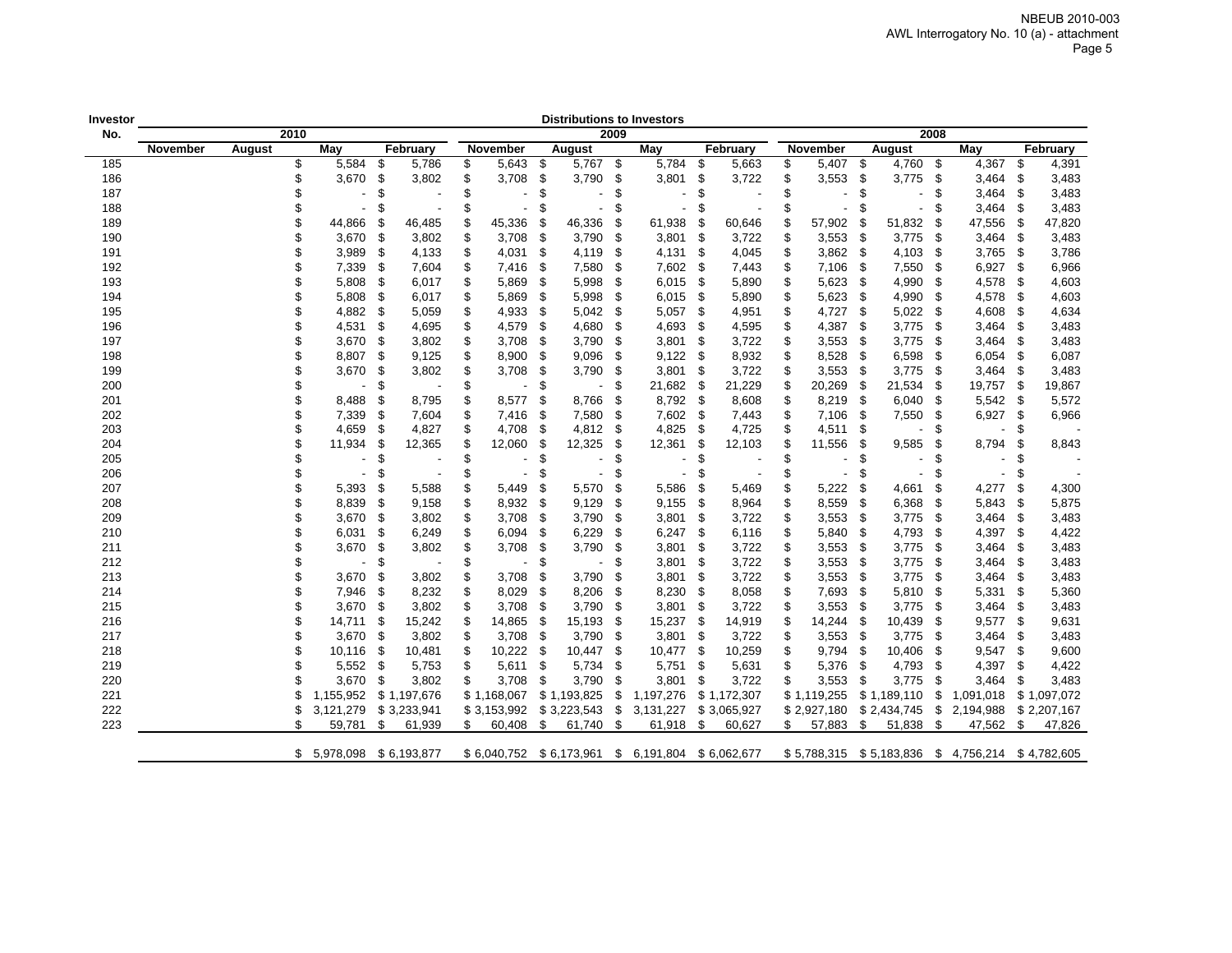| Investor       |    |          |      |                |               |                          |      |          |    |            |      | <b>Distributions to Investors</b> |      |                          |      |          |    |                          |      |        |      |        |    |          |
|----------------|----|----------|------|----------------|---------------|--------------------------|------|----------|----|------------|------|-----------------------------------|------|--------------------------|------|----------|----|--------------------------|------|--------|------|--------|----|----------|
| No.            |    |          |      |                | 2007          |                          |      |          |    |            |      |                                   | 2006 |                          |      |          |    |                          |      |        | 2005 |        |    |          |
|                |    | November |      | <b>August</b>  |               | May                      |      | February |    | November   |      | August                            |      | May                      |      | February |    | November                 |      | August |      | May    |    | February |
| $\mathbf 1$    | \$ | 3,233    | \$   | $4,213$ \$     |               | 3,638                    | \$   | 3,279    | \$ | 3,159      | \$   | 3,174                             | - \$ | 3,179                    | \$   | 3,220    | \$ | 2,816                    | \$   | 3,048  | \$   | 3,192  | \$ | 2,012    |
| $\overline{2}$ | \$ | 8,827    | \$   | 5,495          | -\$           | 4,746                    | \$   | 4,277    | \$ | 4,121      | - \$ | 4,140                             | \$   | 4,147                    | -\$  | 4,200    | \$ |                          | \$   |        | \$   |        | \$ |          |
| 3              | \$ | 3,233    | \$   | 4,213          | -\$           | 3,638                    | S    |          | \$ |            | \$   |                                   | S    |                          | S    |          | \$ |                          | \$   |        | \$   |        | \$ |          |
| 4              | \$ | 4,273    | \$   | 4,213          | \$            | 3,638                    | \$   | 3,279    | \$ | 3,159      | \$   | 3,174                             | \$   | 3,179                    | \$   | 3,220    | \$ |                          | \$   |        | \$   |        |    |          |
| 5              | \$ |          | \$   |                | \$            | 3,638                    | -\$  | 3,279    | \$ | 3,159      | S    | 3,174                             | \$   | 3,179                    | \$   | 3,220    | \$ |                          | \$   |        |      |        |    |          |
| 6              | \$ | 3,233    | \$   | 4,213          | \$            | 3,638 \$                 |      | 3,279    | \$ | 3,159      | \$   | 3,174                             | \$   | 3,179                    | -\$  | 3,220    | \$ |                          | \$   |        |      |        |    |          |
| 7              | \$ | 5,172    | \$   | 4,213          | - \$          | 3,638                    | - \$ | 3,279    | \$ | 3,159      | S.   | 3,174                             | \$   | 3,179                    | -\$  | 3,220    | \$ |                          | \$   |        |      |        |    |          |
| 8              | \$ |          | - \$ |                | £.            | $\sim$                   | \$   |          | S  |            | S.   |                                   | S    | $\sim$                   | -\$  |          | \$ |                          | \$   |        | \$   |        | £. |          |
| 9              | \$ | 8,602    | - \$ | 8,426          | -\$           | $7,277$ \$               |      | 6,559    |    | 6,318      | ŗ.   | 6,348                             | ß.   | 6,358                    | - \$ | 6,440    | \$ | 5,632                    | \$   | 6,097  | \$   | 6,383  | S  | 4,025    |
| 10             | \$ |          | \$   |                | \$            | $\overline{\phantom{a}}$ | \$   |          |    |            | \$   |                                   | \$   | 6,358                    | - \$ | 6,440    | \$ | 5,632                    | - \$ | 6,097  | \$   | 6,383  | \$ | 4,025    |
| 11             | \$ | 3,992    | \$   | 4,213          | -\$           | 3,638                    | \$   | 3,279    |    | 3,159      | £    | 3,174                             | \$   | 3,179                    | -\$  | 3,220    | \$ | $\overline{\phantom{0}}$ | \$   |        | \$.  |        | ٩  |          |
| 12             | \$ |          | -\$  |                | \$            | $\blacksquare$           | -\$  |          |    |            | £.   |                                   | \$   | $\blacksquare$           | -\$  |          | \$ |                          | \$   |        | \$   |        |    |          |
| 13             | \$ | 14,083   | \$   | 8,426          | -\$           | 7,277                    | \$   | 6,559    |    | 6,318      | \$.  | 6,348                             | ß.   | 6,358                    | \$   | 6,440    |    |                          | \$   |        |      |        |    |          |
|                | \$ |          | \$   |                | \$            |                          | \$   |          |    |            | \$.  |                                   | S    | $\overline{a}$           | \$   |          | \$ |                          | \$   |        | \$   |        | \$ |          |
| 14             |    |          |      |                |               |                          |      |          |    |            |      |                                   |      |                          |      |          |    |                          |      |        |      |        |    |          |
| 15             | \$ | 3,233    | \$   | 4,213          | \$            | 3,638                    | \$   | 3,279    |    | 3,159      | S    | 3,174                             | \$   | 3,179                    | \$   | 3,220    | \$ | 2,816                    | \$   | 3,048  | \$   | 3,192  | \$ | 2,012    |
| 16             | \$ |          | £.   |                | \$            |                          | \$.  |          | \$ |            | \$   |                                   | \$   | $\sim$                   | \$   |          | \$ |                          | \$   |        | \$   |        | £. |          |
| 17             | \$ |          | S.   |                | \$.           |                          | S.   |          | \$ |            |      |                                   | \$   | $\overline{\phantom{a}}$ | S    |          | \$ |                          | \$   |        | \$   |        | £. |          |
| 18             | \$ | 9,698    | S.   | 12,640         | -\$           | 10,915                   | -S   | 9,838    |    | 9,477      | \$.  | 9,522                             | \$   | 9,538                    | \$   | 9.660    | \$ | 8,449                    | \$   | 9,145  | \$   | 9,575  | \$ | 6,037    |
| 19             | \$ | 3,992    | -S   |                | \$            |                          | £.   |          | \$ |            | £.   |                                   | \$   |                          | \$   |          | \$ |                          | \$   |        | \$   |        | £. |          |
| 20             | \$ | 3,233    | -S   | 4,213          | - \$          | 3,638                    | -S   | 3,279    |    | 3,159      | S    | 3,174                             | S    | 3,179                    | \$   | 3,220    | \$ |                          | \$   |        | S    |        | £. |          |
| 21             | \$ | 26,620   | \$   | 28,247         | -\$           | 24,393                   | \$   | 21,986   | \$ | 21,179     | \$   | 21,279                            | \$   | 21,315                   | -\$  | 21,588   | \$ | 18,881                   | \$   | 9,145  | \$   | 9,575  | \$ | 6,037    |
| 22             | \$ | 4,076    | \$   | 4,213          | -\$           | 3,638                    | - \$ | 3,279    | \$ | 3,159      | \$   | 3,174                             | \$   | 3,179                    | - \$ | 3,220    | \$ | 2,816                    | -\$  |        | \$   |        | £. |          |
| 23             | \$ | 7,815    | \$   | 8,426          | -\$           | $7,277$ \$               |      | 6,559    | \$ | 6,318      | - \$ | 6,348                             | \$   | 6,358                    | -\$  | 6,440    | \$ | 5,632                    | -\$  |        | \$   |        |    |          |
| 24             | \$ | 4,357    | - \$ | $4,213$ \$     |               | 3,638                    | - \$ | 3,279    | S  | 3,159      | - \$ | 3,174                             | S    | 3,179                    | - \$ | 3,220    | \$ |                          | \$   |        |      |        |    |          |
| 25             | \$ | 8,321    | \$   | 8,426          | -\$           | 7,277 \$                 |      | 6,559    | S  | 6,318      | \$   | 6,348                             | \$   | 6,358                    | -\$  | 6,440    | \$ | 5,632                    | S.   |        |      |        |    |          |
| 26             | \$ | 14,758   | - \$ | 8,426          | - \$          | $7,277$ \$               |      | 6,559    | \$ | 6,318      | - \$ | 6,348                             | \$   | 6,358                    | -\$  | 6,440    | \$ |                          | \$   |        |      |        |    |          |
| 27             | \$ | 14,252   | \$   | 12,640         | -\$           | 10,915                   | - \$ | 9,838    |    | $9,477$ \$ |      | 9,522                             | \$   | 9,538                    | -\$  | 9,660    | \$ |                          | \$   |        |      |        |    |          |
| 28             | \$ | 3,233    | \$   | $4,213$ \$     |               | 3,638                    | - \$ | 3,279    |    | 3,159      | - \$ | 3,174                             | \$   | 3,179                    | -\$  | 3,220    | \$ |                          | \$   |        |      |        |    |          |
| 29             | \$ |          | -\$  | $\blacksquare$ | \$            | $\blacksquare$           | \$   |          |    |            | £.   |                                   | \$   | $\overline{\phantom{a}}$ | \$   |          | \$ |                          | \$   |        | \$   |        |    |          |
| 30             | S  |          | \$.  |                | \$            |                          | Æ.   |          |    |            | S.   |                                   | S.   |                          | S    |          |    |                          | - \$ |        | S    |        |    |          |
| 31             | \$ | 6,465    | \$   | 8,426          | \$            | 7,277                    | \$   | 6,559    |    | 6,318      | \$   | 6,348                             | \$   | 6,358                    | - \$ | 6,440    | \$ | 5,632                    | -\$  | 6,097  | S    | 6,383  | \$ | 4,025    |
| 32             | \$ | 4,104    | \$   |                | \$            |                          | S.   |          |    |            | \$   |                                   | \$   |                          | \$   |          | \$ |                          | \$   |        | \$   |        | S. |          |
| 33             | \$ | 3,233    | \$   | 4,213          | -\$           | 3,638                    | \$   | 3,279    |    | 3,159      | S    | 3,174                             | \$   | 3,179                    | -\$  | 3,220    | \$ | 2,816                    | -\$  |        | \$   |        | \$ |          |
| 34             | \$ | 3,233    | \$   | $4,213$ \$     |               | 3,638                    | - \$ | 3,279    | \$ | 3,159      | \$   | 3.174                             | - \$ | 3,179                    | -\$  | 3,220    | \$ | 2,816                    | -\$  | 3,048  | S    | 3,192  | S. | 2,012    |
| 35             | \$ |          | \$   | $\blacksquare$ | -\$           | $\overline{a}$           | \$.  |          |    |            | \$   | $\sim$                            | \$   | $\overline{\phantom{a}}$ | \$   |          | \$ | ۰.                       | \$   |        | ß.   |        | ٩. |          |
| 36             | \$ | 5,341    | ß.   | 4,213          | $\sqrt[6]{2}$ | 3,638                    | \$   | 3,279    |    | 3,159      | S.   | 3,174                             | \$   | 3,179                    | -\$  | 3,220    | \$ | $\blacksquare$           | \$   |        | £.   |        |    |          |
| 37             | \$ |          | \$   | $\blacksquare$ | -\$           | $\overline{\phantom{a}}$ | \$   |          |    |            | £.   | $\overline{\phantom{a}}$          | \$   | $\blacksquare$           | \$   |          | \$ |                          | \$   |        | \$   |        |    |          |
|                |    |          |      |                |               |                          |      |          |    |            |      |                                   |      |                          |      |          |    |                          |      |        |      |        |    |          |
| 38             | \$ | 16,163   | S    | 21,066         | -\$           | 18,192                   | \$   | 16,397   | \$ | 15,795     | S    | 15,869                            | \$   | 15,896                   | \$   | 16,100   | \$ | 14,081                   | -\$  | 15,242 | \$   | 15,958 | S  | 10,062   |
| 39             | \$ | 17,512   | \$   | 8,426          | $\sqrt[6]{3}$ | 7,277                    | \$   | 6,559    | S  | 6,318      | -S   | 6,348                             | -\$  | 6,358                    | -\$  | 6,440    | \$ |                          | \$   |        | \$   |        | £. |          |
| 40             | \$ | 23,950   | \$   | 31,214         | -\$           | 26,956                   | S    | 24,295   | \$ | 23,405     | - \$ | 23,514                            | \$   | 23,554                   | -\$  | 23,856   | S  | 20,864                   | -\$  |        | \$   |        | £. |          |
| 41             | S  | 13,324   | -S   | $4,213$ \$     |               | $3,638$ \$               |      | 3,279    | S  | 3,159      | - \$ | 3,174                             | \$   | 3,179                    | -\$  | 3,220    | S  | 2,816                    | -\$  | 3,048  | \$   | 3,192  | £. | 2,012    |
| 42             | \$ | 4,104    | \$   | $\sim$         | \$            |                          | - \$ |          | \$ |            | - \$ | $\sim$                            | \$   | $\overline{\phantom{a}}$ | \$   |          | \$ | $\overline{\phantom{0}}$ | \$   |        | \$   |        | £. |          |
| 43             | \$ | 9,810    | -S   | 10,405         | - \$          | 8,985 \$                 |      | 8,098    | \$ | 7,802      | - \$ | 7,838                             | \$   | 7,851                    | -\$  | 7,952    | \$ | 6,955                    | -\$  | 3,048  | \$   | 3,192  | £  | 2,012    |
| 44             | \$ | 7,955    | \$   | 8,426          | -\$           | $7,277$ \$               |      | 6,559    | \$ | 6,318      | - \$ | 6,348                             | \$   | 6,358                    | -\$  | 6,440    | \$ | 5,632                    | -\$  |        | \$   |        | ſ. |          |
| 45             | S  | 3,233    | \$.  | 4,213          | - \$          | 3,638                    | \$.  | 3,279    |    | 3,159      | \$   | 3,174                             | S    | 3,179                    | -\$  | 3,220    | \$ |                          | S    |        | S.   |        |    |          |
| 46             | \$ | 11,947   | \$   | 13,739 \$      |               | 11,864                   | \$   | 10,693   |    | 10,301     | S    | 10,350                            | \$   | 10,367                   | -\$  | 10,500   | \$ | 9,183                    | -\$  | 3,048  | \$   | 3,192  | \$ | 2,012    |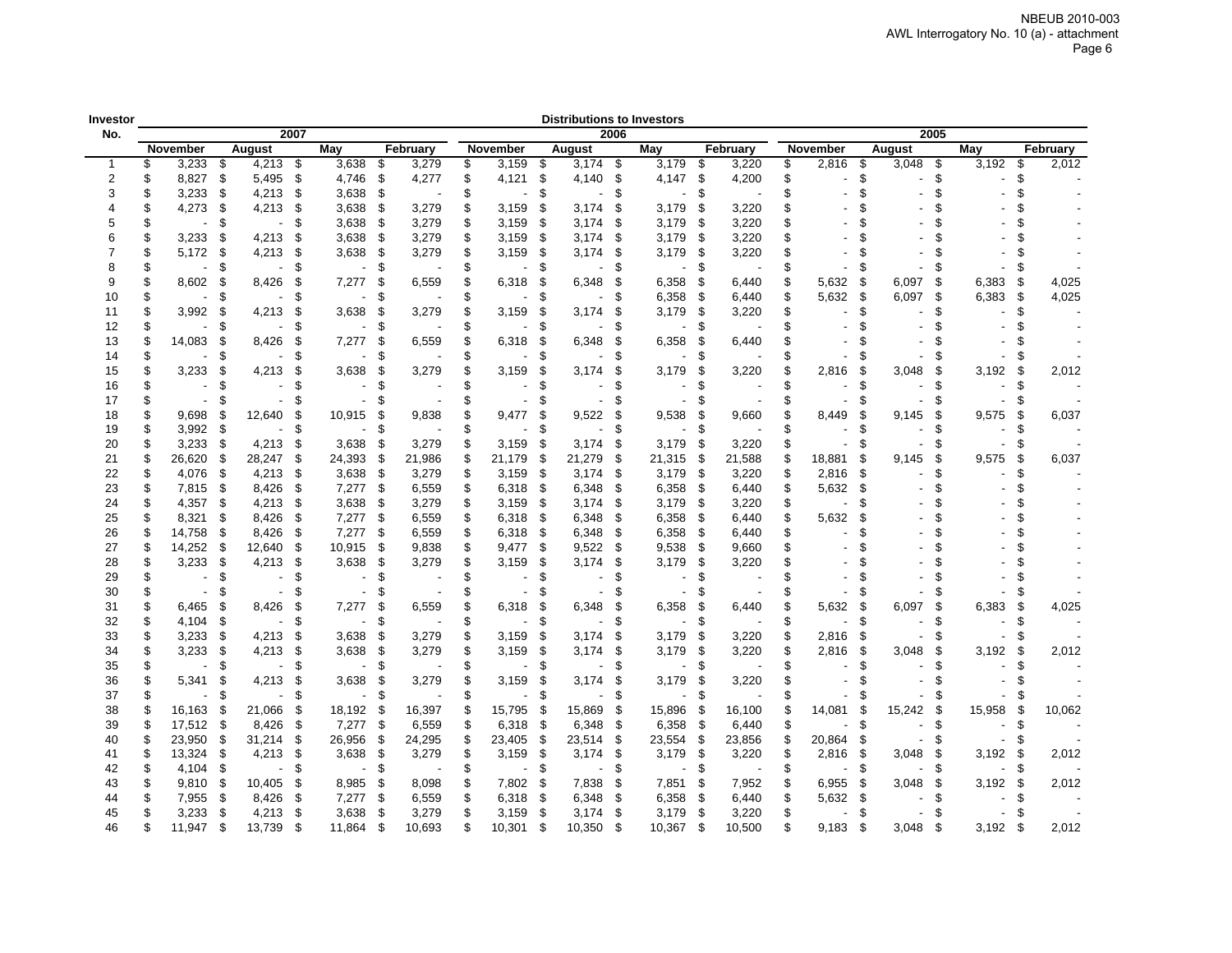| nvestor |                      |      |                |      |                          |      |          |                |      | <b>Distributions to Investors</b> |      |                |      |          |             |      |        |      |       |      |          |
|---------|----------------------|------|----------------|------|--------------------------|------|----------|----------------|------|-----------------------------------|------|----------------|------|----------|-------------|------|--------|------|-------|------|----------|
| No.     |                      |      |                | 2007 |                          |      |          |                |      |                                   | 2006 |                |      |          |             |      |        | 2005 |       |      |          |
|         | November             |      | August         |      | May                      |      | February | November       |      | August                            |      | May            |      | February | November    |      | August |      | May   |      | February |
| 47      | \$<br>$4,216$ \$     |      | 5,495 \$       |      | 4,746                    | - \$ | 4,277    | \$<br>4,121 \$ |      | 4,140 \$                          |      | $4,147$ \$     |      | 4,200    | \$          | \$   |        | -\$  |       | \$   |          |
| 48      | \$<br>6,999          | \$   | 5,129          | \$   | 4,429                    | \$   | 3,992    | \$<br>3,846    | \$   | 3,864                             | \$   | 3,870          | -\$  | 3,920    | \$          | \$   |        | \$   |       | \$.  |          |
| 49      | \$<br>3,233          | \$   | 4,213          | \$   | 3,638                    | \$   | 3,279    | \$<br>3,159    | \$   | 3,174                             | \$   | 3.179          | \$   | 3,220    | \$          | \$   |        | \$   |       | £.   |          |
| 50      | \$<br>3,992          | \$   | 4,213          | \$   | 3,638                    | \$   | 3,279    | \$<br>3,159    | \$   | 3,174                             | \$   | 3,179          | \$   | 3,220    | \$          | \$   |        | \$   |       | S.   |          |
| 51      | \$<br>5,172          | - \$ | 4,213          | \$   | 3,638                    | -\$  | 3,279    | \$<br>3,159    | \$   | 3,174                             | \$   | 3,179          | -\$  | 3,220    | \$<br>2,816 | \$   | 3,048  | \$   | 3,192 | \$   | 2,012    |
| 52      | \$<br>3,233          | -\$  | 4,213          | \$   | 3,638                    | -\$  | 3,279    | \$<br>3,159    | \$   | 3,174                             | \$   | 3,179          | \$   | 3,220    | \$          | \$   |        | \$   |       | \$.  |          |
| 53      | \$<br>3,992          | - \$ | 4,213          | \$   | 3,638                    | -\$  | 3,279    | \$<br>3,159    | -\$  | 3,174                             | S    | 3,179          | - \$ | 3,220    | \$          | \$   |        | \$   |       | S.   |          |
| 54      | \$<br>$\blacksquare$ | -\$  | $\blacksquare$ | \$   |                          | \$   |          | \$             | \$   |                                   | \$.  |                | -\$  |          | \$          | \$   |        | \$   |       | \$   |          |
| 55      | \$<br>3,233          | - \$ | 4,213          | \$   | 3,638                    | \$   | 3,279    | \$<br>3,159    | \$   | 3,174                             | ß.   | 3,179          | - \$ | 3,220    | 2,816<br>S  | -\$  | 3,048  | \$   | 3,192 | \$   | 2,012    |
| 56      | \$<br>3,233          | - \$ | 4,213          | \$   | 3,638                    | -\$  | 3,279    | \$<br>3,159    | - \$ | 3,174                             | \$   | 3,179          | - \$ | 3,220    | \$          | \$   |        | \$   |       | \$.  |          |
| 57      | \$<br>3,233          | - \$ | 4,213          | - 5  | 3,638                    | -\$  | 3,279    | \$<br>3,159    | \$   | 3,174                             | \$   | 3,179          | - 5  | 3,220    | 2,816<br>\$ | S.   |        | \$   |       |      |          |
| 58      | \$<br>4,441          | -\$  | 4,213          | \$   | 3,638                    | - \$ | 3,279    | \$<br>3,159    | - \$ | 3,174                             | \$   | 3,179          | - \$ | 3,220    | \$<br>2,816 | \$   |        | \$   |       |      |          |
| 59      | \$<br>6,353          | -\$  | 4,213          | \$   | 3,638                    | - \$ | 3,279    | \$<br>3,159    | -\$  | 3,174                             | \$   | 3,179          | - \$ | 3,220    | 2,816<br>S  | \$   |        | \$   |       |      |          |
| 60      | \$<br>7,730          | \$   | 4,213          | \$   | 3,638                    | -\$  | 3,279    | \$<br>3,159    | -\$  | 3,174                             | \$   | 3,179          | \$   | 3,220    | \$          | \$   |        | \$   |       |      |          |
| 61      | \$<br>4,975          | -\$  | 4,213          | \$   | 3,638                    | - \$ | 3,279    | \$<br>3,159    | - \$ | 3,174                             | \$   | 3,179          | - \$ | 3,220    | S           | \$   |        | \$   |       |      |          |
| 62      | \$<br>4,441          | \$   | 4,213          | \$   | 3,638                    | -\$  | 3,279    | \$<br>3,159    | -\$  | 3,174                             | \$   | 3,179          | \$   | 3,220    | \$<br>2,816 | \$   |        | \$   |       |      |          |
| 63      | \$<br>3,233          | \$   | 4,213          | \$   | 3,638                    | -\$  | 3,279    | \$<br>3,159    | -\$  | 3,174                             | \$   | 3,179          | \$   | 3,220    | 2,816<br>\$ | \$   |        | \$   |       |      |          |
| 64      | \$<br>3,233          | -\$  | 4,213          | \$   | 3,638                    | -\$  | 3,279    | \$<br>3,159    | \$   | 3,174                             | S    | 3,179          | -\$  | 3,220    | \$          | \$   |        | \$   |       |      |          |
| 65      | \$                   | \$   |                | \$   | $\overline{\phantom{a}}$ | \$   |          | \$             | \$   |                                   | S    |                | \$   |          | \$          | \$   |        | \$   |       |      |          |
| 66      | \$<br>3,233          | S.   | 4,213          | ß.   | 3,638                    | \$   | 3,279    | \$<br>3,159    | \$   | 3,174                             | \$.  | 3,179          | - \$ | 3,220    | S           | \$   |        | \$   |       |      |          |
| 67      | \$<br>3,233          | -S   | 4,213          | \$   | 3,638                    | -\$  | 3,279    | \$<br>3,159    | \$   | 3,174                             | \$   | 3,179          | \$   | 3,220    |             | \$   |        | \$   |       | S.   |          |
| 68      | \$<br>21,673         | - \$ | 28,247         | \$   | 24,393                   | - \$ | 21,986   | \$<br>21,179   | - \$ | 21,279                            | \$   | 21,315         | - \$ | 21,588   | 18,881<br>S | \$   | 9,145  | \$   | 9,575 | \$   | 6,037    |
| 69      | \$<br>9,698          | -\$  | 12,640         | \$   | 10,915                   | - \$ | 9,838    | \$<br>9,477    | \$   | 9,522                             | \$   | 9,538          | \$   | 9,660    | \$          | \$   |        | \$   |       | \$.  |          |
| 70      | \$                   | \$   |                | \$   |                          | \$   |          | \$             | \$   |                                   | ß.   |                | S    |          | S           | ß.   |        | \$   |       |      |          |
| 71      | \$<br>3,233          | -\$  | 4,213          | \$   | 3,638                    | \$   | 3,279    | \$<br>3,159    | \$   | 3,174                             | \$   | 3,179          | \$   | 3,220    | \$          | \$   |        | \$   |       | \$.  |          |
| 72      | \$<br>3,233          | - \$ | 4,213          | - \$ | 3,638                    | -\$  | 3,279    | \$<br>3,159    | -\$  | 3,174                             | S.   | 3,179          | - \$ | 3,220    | \$<br>2,816 | \$   | 3.048  | \$   | 3,192 | \$   | 2,012    |
| 73      | \$<br>6,465          | - \$ | 8,426          | \$   | $7,277$ \$               |      | 6,559    | \$<br>6,318    | - \$ | 6,348                             | \$   | 6,358          | - \$ | 6,440    | \$          | ٩    |        | \$   |       | £.   |          |
| 74      | \$                   | \$   |                | \$   | 3,638                    | \$   | 3,279    | \$<br>3,159    | \$   | 3,174                             | \$   | 3,179          | - \$ | 3,220    | \$          | £.   |        | \$   |       |      |          |
| 75      | \$                   | \$   |                | \$   | 3,638                    | -\$  | 3,279    | \$<br>3,159    | - \$ | 3,174                             | \$   | 3,179          | - \$ | 3,220    | \$          | \$   |        | \$   |       |      |          |
| 76      | \$<br>3,233          | - \$ | 4,213          | \$   | 3,638                    | - \$ | 3,279    | \$<br>3,159    | - \$ | 3,174                             | \$   | 3,179          | - \$ | 3,220    | \$          | S    |        | \$   |       |      |          |
| 77      | \$<br>4,273          | -\$  | 4,213          | -\$  | 3,638                    | - \$ | 3,279    | \$<br>3,159    | - \$ | 3,174                             | \$   | 3,179          | -\$  | 3,220    | \$<br>2,816 | \$   |        | \$   |       |      |          |
| 78      | \$<br>4,104          | \$   |                | \$   | $\overline{a}$           | \$   |          | \$             | \$   |                                   | \$.  |                | \$   |          | \$          | \$   |        | \$   |       | \$.  |          |
| 79      | \$<br>9,698          | -\$  | 12,640         | \$   | 10,915                   | -\$  | 9,838    | \$<br>9,477    | \$   | 9,522                             | S    | 9,538          | - \$ | 9,660    | \$<br>8,449 | \$   | 9,145  | \$   | 9,575 | \$   | 6,037    |
| 80      | \$<br>3,233          | -\$  | 4,213          | \$   | 3,638                    | -\$  | 3,279    | \$<br>3,159    | -\$  | 3,174                             | \$   | 3,179          | \$   | 3,220    | S           | \$   |        | \$   |       | £.   |          |
| 81      | \$<br>13,690         | \$   | 12,640         | \$   | 10,915                   | \$   | 9,838    | \$<br>9,477    | -\$  | 9,522                             | \$   | 9,538          | - \$ | 9,660    | \$          | \$   |        | \$   |       | £.   |          |
| 82      | \$<br>4,104          | -\$  | $\blacksquare$ | \$   | $\sim$                   | \$   |          | \$             | \$   |                                   | \$   | $\blacksquare$ | \$   |          |             | \$   |        | \$   |       |      |          |
| 83      | \$<br>$\blacksquare$ | -\$  |                | \$   | $\overline{\phantom{a}}$ | \$   |          | \$             | \$   |                                   | \$   |                | \$   |          |             | \$   |        | \$   |       |      |          |
| 84      | \$<br>3,233          | \$   | 4,213          | £.   | 3,638                    | \$   | 3,279    | \$<br>3,159    | \$   | 3,174                             | \$   | 3,179          | \$   | 3,220    | \$          | \$   |        | \$.  |       |      |          |
| 85      | \$<br>3,233          | -\$  | 4,213          | \$   | 3,638                    | \$   | 3,279    | \$<br>3,159    | \$   | 3,174                             | S    | 3,179          | - \$ | 3,220    | S           | \$   |        | \$   |       | S.   |          |
| 86      | \$<br>21,588         | \$   | 21,982         | \$   | 18,983                   | -\$  | 17,109   | \$<br>16,482   | -\$  | 16,559                            | \$   | 16,587         | \$   | 16,800   | S<br>14,693 | \$   | 9,145  | \$   | 9,575 | \$   | 6,037    |
| 87      | \$<br>10,373         | - \$ | 8,426          | \$   | 7,277                    | -\$  | 6,559    | \$<br>6,318    | \$   | 6,348                             | S    | 6,358          | - \$ | 6,440    | S           | S    |        | £.   |       | S    |          |
| 88      | \$<br>3,233          | - \$ | 4,213          | \$   | 3,638                    | \$   | 3,279    | \$<br>3,159    | \$   | 3,174                             | \$   | 3,179          | -\$  | 3,220    | \$          | \$   |        | \$   |       |      |          |
| 89      | \$<br>3,233          | -\$  | 4,213          | \$   | 3,638                    | -\$  | 3,279    | \$<br>3,159    | -\$  | 3,174                             | S    | 3,179          | \$   | 3,220    | \$          | \$   |        | S    |       |      |          |
| 90      | \$<br>3,233          | -\$  | 4,213          | \$   | 3,638                    | -\$  | 3,279    | \$<br>3,159    | \$   | 3,174                             | \$   | 3,179          | \$   | 3,220    | \$          | \$   |        | \$   |       |      |          |
| 91      | \$<br>4.160          | -\$  | 4,213          | \$   | 3,638                    | \$   | 3,279    | \$<br>3,159    | \$   | 3,174                             | \$   | 3,179          | - \$ | 3,220    | \$          | £.   |        | S    |       |      |          |
| 92      | \$                   | \$   | $\blacksquare$ | \$   | 3,638                    | -\$  | 3,279    | \$<br>3,159    | -\$  | 3,174                             | \$   | 3,179          | - \$ | 3,220    | \$<br>2,816 | - \$ | 3,048  | - \$ | 3,192 | - \$ | 2,012    |
|         |                      |      |                |      |                          |      |          |                |      |                                   |      |                |      |          |             |      |        |      |       |      |          |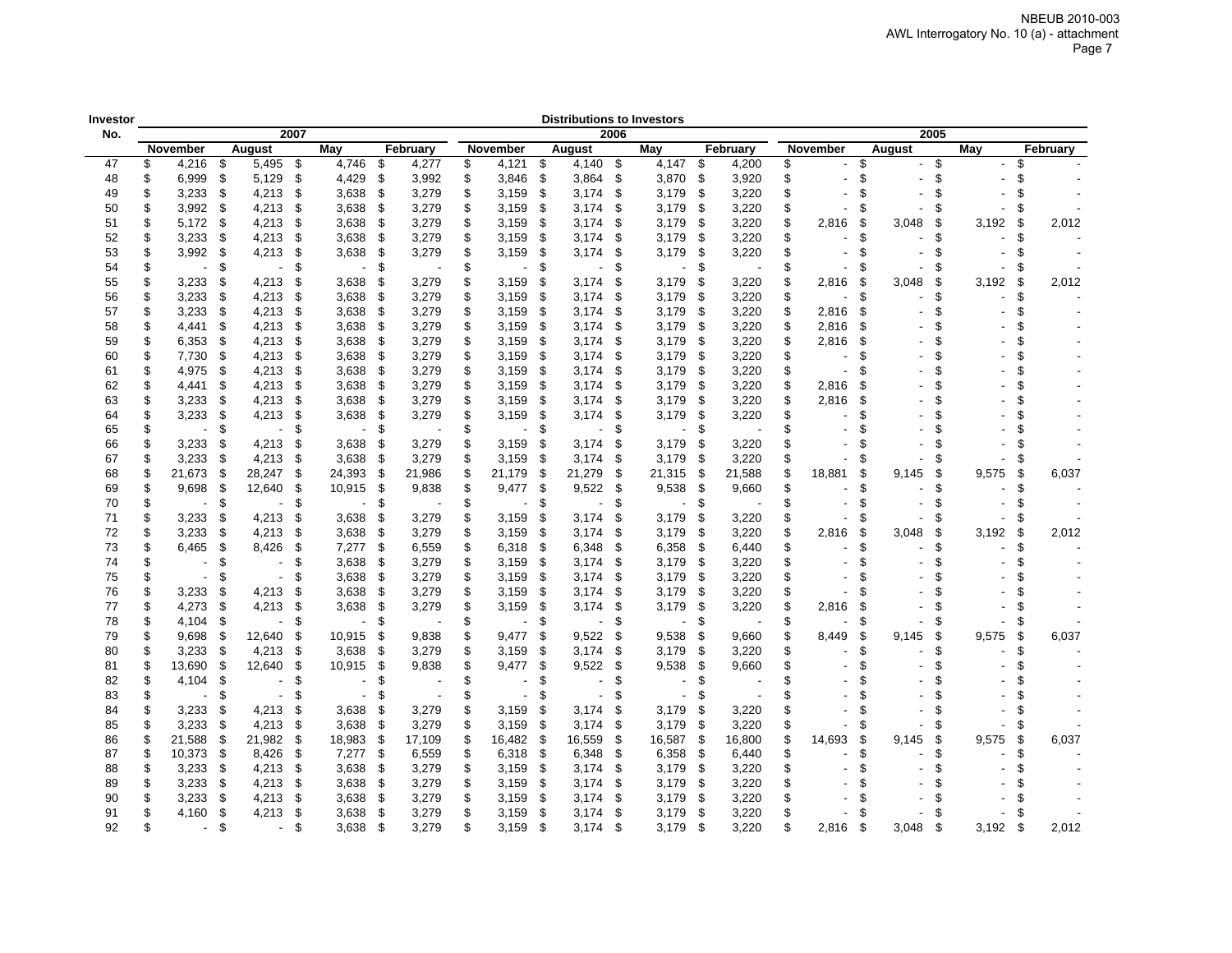| Investor |                                |     |                |      |        |     |          |                      |    |                          |      | <b>Distributions to Investors</b> |     |          |     |                          |     |               |        |     |          |
|----------|--------------------------------|-----|----------------|------|--------|-----|----------|----------------------|----|--------------------------|------|-----------------------------------|-----|----------|-----|--------------------------|-----|---------------|--------|-----|----------|
| No.      |                                |     |                | 2007 |        |     |          |                      |    |                          | 2006 |                                   |     |          |     |                          |     | 2005          |        |     |          |
|          | November                       |     | <b>August</b>  |      | May    |     | February | November             |    | August                   |      | Mav                               |     | February |     | November                 |     | <b>August</b> | May    |     | February |
| 93       | \$<br>18,637                   | \$  | 18,831 \$      |      | 16,262 | \$  | 14,657   | \$<br>14,120         | \$ | 14,186                   | -\$  | 14,210                            | \$  | 14,392   | \$  | 12,587                   | \$  | $6,097$ \$    | 6,383  | \$  | 4,025    |
| 94       | \$                             | \$  |                | \$   |        | \$  |          | \$                   | \$ |                          | \$   |                                   | \$  |          | \$  |                          | \$  | \$            |        | \$  |          |
| 95       | \$<br>19,396                   | \$  | 25,279         | \$   | 21,830 | \$  | 19,676   | \$<br>18,954         | \$ | 19,043                   | \$   | 19,075                            | \$  | 19,320   | \$  | 16,897                   | \$  | 15,242<br>-\$ | 15,958 | \$  | 10,062   |
| 96       | \$                             | \$  |                | \$   |        | \$  | 3,279    | \$<br>3,159          | \$ | 3,174                    | \$   | 3,179                             | \$  | 3,220    | \$  |                          | S   | \$            |        | \$  |          |
| 97       | \$<br>9,445                    | \$  | 9,416          | \$   | 8,131  | \$  | 7,329    | \$<br>7,060          | \$ | 7,093                    | \$   | 7,105                             | \$  | 7,196    | \$  | 6,294                    | \$  | 3,048<br>\$   | 3,192  | \$  | 2,012    |
| 98       | \$                             | \$. |                | \$   |        | \$. |          | \$                   | S. |                          | \$   |                                   | \$  |          | \$  |                          | \$. | £.            |        | S   |          |
| 99       | \$<br>5,397                    | -\$ | 4,213          | \$   | 3,638  | \$  | 3,279    | \$<br>3,159          | \$ | 3,174                    | -\$  | 3,179                             | \$  | 3,220    | \$  | 2,816                    | \$  | \$            |        | \$  |          |
| 100      | \$<br>3,233                    | -\$ | 4,213          | \$   | 3,638  | \$  | 3,279    | \$<br>3,159          | \$ | 3,174                    | -\$  | 3,179                             | \$  | 3,220    | \$  |                          | S   | ß.            |        | S   |          |
| 101      | \$<br>$\sim$                   | \$  | $\overline{a}$ | \$   |        | \$  |          | \$<br>$\blacksquare$ | \$ | $\overline{\phantom{a}}$ | \$   | 15,896                            | \$  | 16,100   | \$  | 14,081                   | \$  | 15,242<br>\$  | 15,958 | \$  | 10,062   |
| 102      | \$<br>3,233                    | \$  | 4,213          | \$   | 3,638  | \$  | 3,279    | \$<br>3,159          | \$ | 3,174                    | \$   | 3,179                             | \$  | 3,220    | \$  |                          | \$  | \$            |        | \$  |          |
| 103      | \$<br>5,172                    | \$  | 4,213          | \$   | 3,638  | \$  | 3,279    | \$<br>3,159          | \$ | 3,174                    | \$   | 3,179                             | \$  | 3,220    | \$  | $\overline{\phantom{a}}$ | \$  | \$            |        | \$  |          |
| 104      | \$<br>3,233                    | -\$ | 4,213          | \$   | 3,638  | S   | 3,279    | \$<br>3,159          | \$ | 3,174                    | - \$ | 3,179                             | \$  | 3,220    | S   |                          | £   | £             |        |     |          |
| 105      | \$<br>7,027                    | -\$ | 9,159          | \$   | 7,909  | \$. | 7,129    | \$<br>6,868          | \$ | 6,900                    | \$   | 6,911                             | \$  | 7,000    | \$  | 6,122                    | \$  | 3,048<br>\$   | 3,192  | \$. | 2,012    |
| 106      | \$<br>3,233                    | -\$ | 4,213          | \$   | 3,638  | \$  | 3,279    | \$<br>3,159          | \$ | 3,174                    | \$   | 3,179                             | \$  | 3,220    | \$  | 2,816                    | \$  | \$            |        | \$  |          |
| 107      | \$<br>3,514                    | -\$ | 4,580          | \$   | 3,955  | \$  | 3,564    | \$<br>3,434          | \$ | 3,450                    | \$   | 3,456                             | \$  | 3,500    | \$  |                          | \$  | \$            |        | \$  |          |
| 108      | \$<br>6,465                    | \$  | 8,426          | \$   | 7,277  | \$  | 6,559    | \$<br>6,318          | \$ | 6,348                    | \$   | 6,358                             | \$  | 6,440    | \$  |                          | \$  | \$            |        |     |          |
| 109      | \$<br>3,233                    | \$  | 4,213          | \$   | 3,638  | \$  | 3,279    | \$<br>3,159          | \$ | 3,174                    | \$   | 3,179                             | \$  | 3,220    | \$  |                          | \$  | \$            |        |     |          |
| 110      | \$<br>3,233                    | -\$ | 4,213          | \$   | 3,638  | \$  | 3,279    | \$<br>3,159          | \$ | 3.174                    | \$   | 3.179                             | \$  | 3,220    | \$  |                          |     |               |        |     |          |
| 111      | \$<br>3,233                    | -\$ | 4,213          | \$   | 3,638  | \$  | 3,279    | \$<br>3,159          | \$ | 3,174                    | \$   | 3,179                             | \$  | 3,220    | \$  |                          | \$. | \$            |        |     |          |
| 112      | \$<br>3,233                    | \$  | 4,213          | \$   | 3,638  | \$  | 3,279    | \$<br>3,159          | \$ | 3,174                    | \$   | 3,179                             | \$  | 3,220    | \$  | 2,816                    | £   |               |        |     |          |
| 113      | \$<br>3,233                    | -\$ | 4,213          | \$   | 3,638  | \$  | 3,279    | \$<br>3,159          | \$ | 3,174                    | \$   | 3,179                             | \$  | 3,220    | \$  |                          | \$  | \$            |        | \$  |          |
| 114      | \$<br>15,713                   | \$  | 21,066         | \$   | 18,192 | \$  | 16,397   | \$<br>15,795         | \$ | 15,869                   | \$   | 15,896                            | \$  | 16,100   | \$  | 14,081                   | \$  | 9,145<br>£.   | 9,575  | \$  | 6,037    |
| 115      | \$<br>$\blacksquare$           | \$  |                | \$   |        | \$  |          | \$                   | \$ |                          | \$   |                                   | \$  |          | \$  |                          | \$  | \$            |        | \$  |          |
| 116      | \$<br>12,172                   | \$  | 10,991         | \$   | 9,491  | \$  | 8,555    | \$<br>8,241          | \$ | 8,280                    | \$   | 8,294                             | \$  | 8,400    | \$  | 7,347                    | \$  | \$            |        | \$  |          |
| 117      | \$<br>4,301                    | \$  | 4,213          | \$   | 3,638  | \$  | 3,279    | \$<br>3,159          | \$ | 3,174                    | \$   | 3,179                             | \$  | 3,220    | \$  |                          | \$  | \$            |        | £.  |          |
|          | \$<br>$\overline{\phantom{a}}$ | \$  |                | \$   |        | \$  |          | \$                   | \$ | 15,869                   | \$   |                                   |     |          | \$  |                          | \$  | -\$           | 15,958 | \$  | 10,062   |
| 118      |                                |     | 21,066         |      | 18,192 |     | 16,397   | 15,795               |    |                          |      | 15,896                            | \$  | 16,100   |     | 14,081                   |     | 15,242        |        |     |          |
| 119      | \$<br>16,163                   | \$  |                | \$   |        | \$  |          | \$                   | \$ |                          | \$   |                                   | \$  |          | \$  |                          | \$  | \$            |        | S   |          |
| 120      | \$<br>3,233                    | \$  | 4,213          | \$   | 3,638  | \$  | 3,279    | \$<br>3,159          | \$ | 3,174                    | \$   | 3,179                             | \$  | 3,220    | \$  | 2,816                    | \$  | \$<br>3,048   | 3,192  | \$  | 2,012    |
| 121      | \$<br>5,369                    | \$  | 4,213          | \$   | 3,638  | \$  | 3,279    | \$<br>3,159          | \$ | 3,174                    | Ŝ.   | 3,179                             | \$  | 3,220    | \$  | 2,816                    | \$  | \$            |        | \$  |          |
| 122      | \$<br>3,233                    | \$  | 4,213          | \$   | 3,638  | \$  | 3,279    | \$<br>3,159          | \$ | 3,174                    | \$   | 3.179                             | \$  | 3,220    | \$  |                          | \$  | \$.           |        | \$  |          |
| 123      | \$<br>3,233                    | -\$ | 4,213          | \$   | 3,638  | \$  | 3,279    | \$<br>3,159          | \$ | 3,174                    | \$   | 3,179                             | \$  | 3,220    | \$  |                          | \$  | \$            |        |     |          |
| 124      | \$<br>3,233                    | \$  | 4,213          | \$   | 3,638  | \$  | 3,279    | \$<br>3,159          | \$ | 3,174                    | \$   | 3,179                             | \$  | 3,220    | \$  |                          | \$  | \$            |        |     |          |
| 125      | \$<br>3,233                    | \$  | 4,213          | \$   | 3,638  | \$  | 3,279    | \$<br>3,159          | \$ | 3,174                    | S    | 3,179                             | \$  | 3,220    | \$  |                          | S   | \$            |        |     |          |
| 126      | \$<br>4,104                    | \$  |                | \$   |        | \$  |          | \$                   | \$ |                          | \$   |                                   | \$  |          | \$  |                          | S   | \$            |        | \$  |          |
| 127      | \$<br>3,233                    | \$  | 4,213          | \$   | 3,638  | \$  | 3,279    | \$<br>3,159          | \$ | 3,174                    | Ŝ.   | 3,179                             | \$  | 3,220    | \$  | 2,816                    | £   | 3,048<br>\$   | 3,192  | S   | 2,012    |
| 128      | \$<br>3,233                    | \$  | 4,213          | \$   | 3,638  | S   | 3,279    | \$<br>3,159          | \$ | 3,174                    | \$.  | 3,179                             | \$. | 3,220    | \$  |                          | S   | S             |        | S   |          |
| 129      | \$<br>21,364                   | \$  | 27,844         | \$   | 24,045 | \$  | 21,672   | \$<br>20,877         | \$ | 20,975                   | \$   | 21,010                            | £.  | 21,280   | \$  | 18,611                   | s   | 12,193<br>\$. | 12,766 | S.  | 8,049    |
| 130      | \$<br>3,233                    | \$  | 4,213          | \$   | 3,638  | \$  | 3,279    | \$<br>3,159          | \$ | 3,174                    | \$   | 3,179                             | \$  | 3,220    | \$  |                          | \$  | \$            |        | S   |          |
| 131      | \$<br>16,163                   | -\$ | 21,066         | \$   | 18,192 | \$  | 16,397   | \$<br>15,795         | \$ | 15,869                   | \$   | 15,896                            | \$  | 16,100   | \$  | 14,081                   | \$  | 15,242<br>\$  | 15,958 | S   | 10,062   |
| 132      | \$<br>4,779                    | \$  | 4,213          | \$   | 3,638  | \$  | 3,279    | \$<br>3,159          | \$ | 3,174                    | \$   | 3,179                             | \$  | 3,220    | \$  |                          | \$. | \$            |        |     |          |
| 133      | \$<br>4,020                    | -\$ | 4,213          | \$   | 3,638  | S   | 3,279    | \$<br>3,159          | \$ | 3,174                    | \$   | 3,179                             | \$  | 3,220    | \$  |                          | \$  | \$            |        |     |          |
| 134      | \$<br>3,233                    | -\$ | 4,213          | \$   | 3,638  | S   | 3,279    | \$<br>3,159          | \$ | 3,174                    | - \$ | 3,179                             | \$  | 3,220    | \$. |                          | £   | \$            |        | S   |          |
| 135      | \$<br>35,531                   | \$  | 36,637         | \$   | 31,638 | S   | 28,516   | \$<br>27,470         | \$ | 27,599                   | ß.   | 27,645                            | S.  | 28,001   | \$  | 24,489                   | \$  | 15,242<br>\$. | 15,958 | S.  | 10,062   |
| 136      | \$<br>4,104                    | \$  |                | \$   |        | S   |          | \$                   | \$ |                          | \$   |                                   | \$  |          | S   |                          | \$  | \$            |        | S   |          |
| 137      | \$<br>3,233                    | \$  | 4,213          | S    | 3,638  | \$  | 3,279    | \$<br>3,159          | \$ | 3,174                    | \$   | 3,179                             | £.  | 3,220    | \$  |                          | \$  | \$            |        | S   |          |
| 138      | \$<br>3,233                    | -\$ | 4,213          | \$   | 3,638  | S   | 3,279    | \$<br>3,159          | \$ | 3,174                    | \$   | 3,179                             | \$  | 3,220    | \$  |                          | \$  | \$            |        | \$  |          |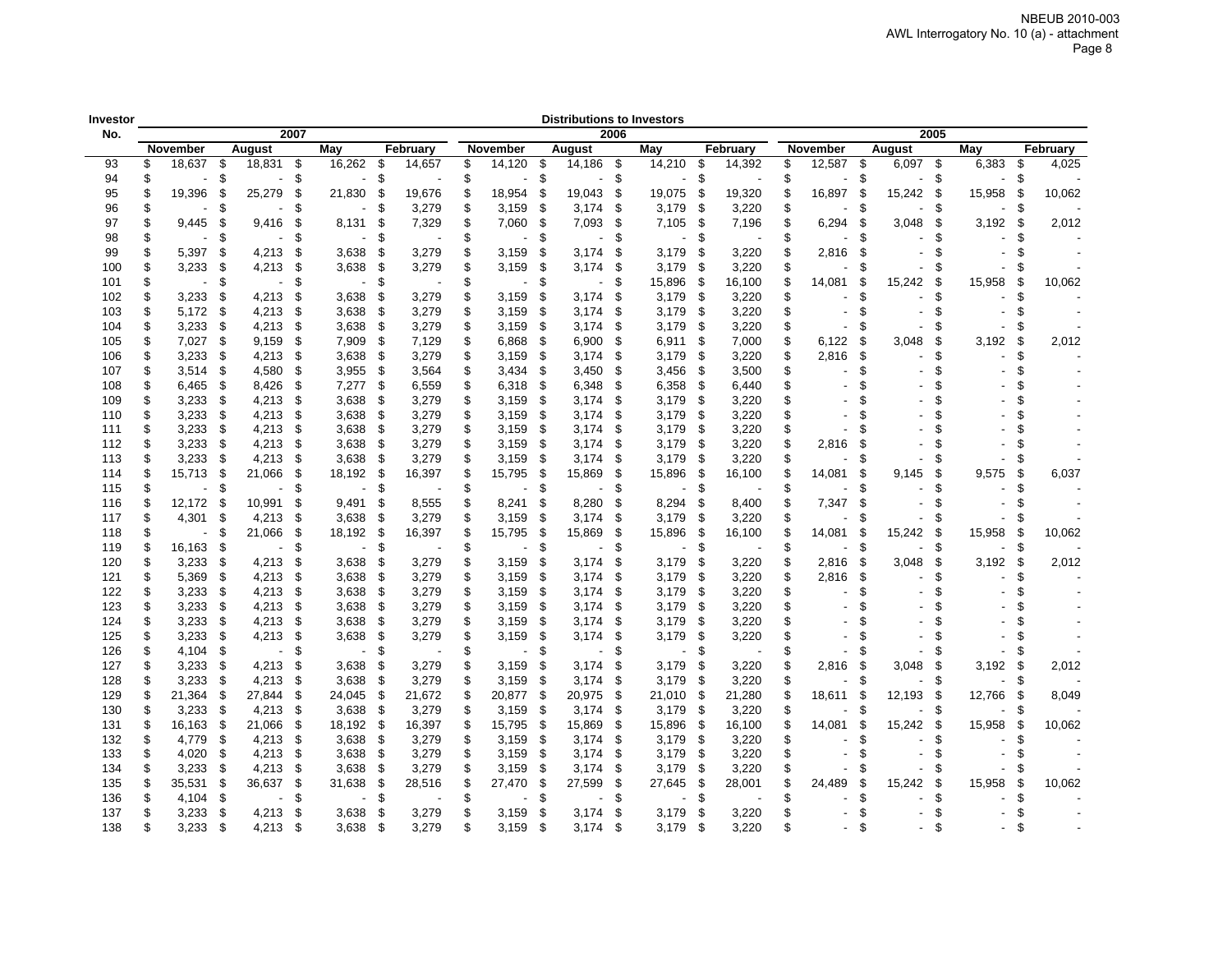| Investor |              |                         |            |      |                |      |          |              |      | <b>Distributions to Investors</b> |      |                |     |          |    |                          |     |         |      |         |     |          |
|----------|--------------|-------------------------|------------|------|----------------|------|----------|--------------|------|-----------------------------------|------|----------------|-----|----------|----|--------------------------|-----|---------|------|---------|-----|----------|
| No.      |              |                         |            | 2007 |                |      |          |              |      |                                   | 2006 |                |     |          |    |                          |     |         | 2005 |         |     |          |
|          | November     |                         | August     |      | May            |      | February | November     |      | August                            |      | May            |     | February |    | <b>November</b>          |     | August  |      | May     |     | February |
| 139      | \$<br>3,233  | - \$                    | $4,213$ \$ |      | 3,638          | \$   | 3,279    | \$<br>3,159  | - \$ | $3,174$ \$                        |      | 3,179          | \$  | 3,220    | \$ | $\overline{a}$           | \$  |         | \$   |         | \$  |          |
| 140      | \$<br>4,975  | \$                      | 4,213      | \$   | 3,638          | \$   | 3,279    | \$<br>3,159  | \$   | 3,174                             | \$   | 3,179          | \$  | 3,220    | \$ | L,                       | \$  |         | \$   |         | \$  |          |
| 141      | \$<br>4,975  | \$                      | 4,213      | \$   | 3,638          | \$   | 3,279    | \$<br>3,159  | \$   | 3,174                             | \$   | 3,179          | \$  | 3,220    | \$ |                          | \$  |         | \$   |         |     |          |
| 142      | \$<br>4,694  | \$                      | 4,213      | \$   | 3,638          | \$   | 3,279    | \$<br>3,159  | \$   | 3,174                             | \$   | 3,179          | \$  | 3,220    | \$ | 2,816                    | \$  |         | \$   |         |     |          |
| 143      | \$<br>4,441  | \$                      | 4,213      | \$   | 3,638          | \$   | 3,279    | \$<br>3,159  | \$   | 3,174                             | -\$  | 3,179          | \$  | 3,220    | \$ | 2,816                    | \$  |         | \$   |         |     |          |
| 144      | \$<br>3,233  | -\$                     | 4,213      | \$   | 3,638          | \$   | 3,279    | \$<br>3,159  | \$   | 3,174                             | \$   | 3,179          | \$  | 3,220    | \$ | 2,816                    | \$  |         | \$   |         | S   |          |
| 145      | \$<br>44,386 | \$                      | 47,078     | \$   | 40,655         | -\$  | 36,643   | \$<br>35,299 | -\$  | 35,465                            | - \$ | 35,524         | \$  | 35,981   | \$ | 31,468                   | -\$ | 15,242  | \$   | 15,958  | \$  | 10,062   |
| 146      | \$           | -\$                     | 4,213      | \$   | 3,638          | -\$  | 3,279    | \$<br>3,159  | - \$ | 3,174                             | \$   | 3,179          | \$  | 3,220    | \$ | 2,816                    | -\$ | 3,048   | S.   | 3,192   | \$  | 2,012    |
| 147      | \$<br>9,023  | - \$                    | 5,202      | \$   | 4,493          | - \$ | 4,049    | \$<br>3,901  | - \$ | 3,919                             | - \$ | 3,926          | \$  | 3,976    | \$ | 3,477                    | \$  |         | \$   |         | £.  |          |
| 148      | \$<br>3,233  | - \$                    | 4,213      | -\$  | 3,638          | \$   | 3,279    | \$<br>3,159  | - \$ | 3,174                             | - \$ | 3,179          | -\$ | 3,220    | \$ | 2,816                    | \$  |         | \$   |         | \$  |          |
| 149      | \$<br>9,698  | - \$                    | 12,640     | \$   | 10,915         | \$   | 9,838    | \$<br>9,477  | \$   | 9,522                             | \$   | 9,538          | \$  | 9,660    | \$ |                          | \$  |         | \$   |         |     |          |
| 150      | \$<br>23,612 | - \$                    | 25,646     | \$   | 22,147         | -\$  | 19,961   | \$<br>19,229 | -\$  | 19,319                            | \$   | 19,352         | \$  | 19,600   | \$ | 17,142                   | \$  | 9,145   | \$   | 9,575   | \$  | 6,037    |
| 151      | \$<br>36,121 | -\$                     | 47,078     | \$   | 40,655         | - \$ | 36,643   | \$<br>35,299 | - \$ | 35,465                            | \$   | 35,524         | \$  | 35,981   |    | 31,468                   | -\$ | 15,242  | \$   | 15,958  | \$  | 10,062   |
| 152      | \$<br>6,831  | \$                      | 5,495      | \$   | 4,746          | - \$ | 4,277    | \$<br>4,121  | - \$ | 4,140                             | \$   | 4,147          | \$  | 4,200    |    |                          | \$  |         | \$   |         | \$  |          |
| 153      | \$<br>3,233  | -\$                     | 4,213      | \$   | 3,638          | - \$ | 3,279    | \$<br>3,159  | - \$ | 3,174                             | \$   | 3,179          | \$  | 3,220    | \$ | 2,816                    | \$  |         | \$   |         | \$  |          |
| 154      | \$<br>3,233  | \$                      | 4,213      | \$   | 3,638          | -\$  | 3,279    | \$<br>3,159  | -\$  | 3,174                             | \$   | 3,179          | \$  | 3,220    | \$ |                          | \$  |         | \$   |         | \$  |          |
| 155      | \$<br>3,233  | \$                      | 4,213      | \$   | 3,638          | \$   | 3,279    | \$<br>3,159  | \$   | 3,174                             | \$   | 3,179          | \$  | 3,220    |    |                          | \$  |         |      |         |     |          |
| 156      | \$<br>3,233  | \$                      | 4,213      | \$   | 3,638          | \$   | 3,279    | \$<br>3,159  | -\$  | 3,174                             | \$   | 3,179          | \$  | 3,220    |    |                          | \$  |         | \$   |         |     |          |
| 157      | \$<br>4,104  | \$                      | $\sim$     | \$   | $\blacksquare$ | \$   |          | \$           | \$   |                                   | \$.  | $\blacksquare$ | \$  |          |    |                          | \$  |         | \$   |         |     |          |
| 158      | \$<br>3,233  | \$                      | 4,213      | \$.  | 3,638          | \$   | 3,279    | \$<br>3,159  | \$   | 3,174                             | £    | 3,179          | \$  | 3,220    |    | 2,816                    | \$  | 3,048   | \$   | 3,192   | \$  | 2,012    |
| 159      | \$<br>3,964  | \$                      | 4,213      | \$   | 3,638          | \$   | 3,279    | \$<br>3,159  | \$   | 3,174                             | \$   | 3,179          | \$  | 3,220    | \$ |                          | \$  |         | \$   |         | \$  |          |
| 160      | \$<br>3,233  | \$                      | 4,213      | \$   | 3,638          | - \$ | 3,279    | \$<br>3,159  | - \$ | 3,174                             | \$   | 3,179          | \$  | 3,220    | \$ | 2,816                    | \$  | 3,048   | \$   | 3,192   | -\$ | 2,012    |
| 161      | \$<br>3,233  | \$                      | 4,213      | \$   | 3,638          | \$   | 3,279    | \$<br>3,159  | \$   | 3,174                             | \$   | 3,179          | \$  | 3,220    | \$ | 2,816                    | \$  | 3,048   | \$   | 3,192   | \$  | 2,012    |
| 162      | \$<br>3,233  | -\$                     | 4,213      | \$   | 3,638          | \$   | 3,279    | \$<br>3,159  | - \$ | 3,174                             | \$   | 3,179          | \$  | 3,220    | \$ | 2,816                    | -\$ | 3,048   | \$   | 3,192   | -\$ | 2,012    |
| 163      | \$<br>3,992  | -\$                     | 4,213      | \$   | 3,638          | \$   | 3,279    | \$<br>3,159  | -\$  | 3,174                             | \$   | 3,179          | \$  | 3,220    | \$ |                          | \$  |         | \$   |         | £   |          |
| 164      | \$           | \$                      |            | \$.  |                | \$   |          | \$           | \$.  |                                   | \$   | 174,857        | \$  | 177,103  | \$ | 154,891                  | \$  | 167,660 | \$   | 175,533 | \$  | 110.677  |
| 165      | \$<br>4,694  | \$                      | 4,213      | \$   | 3,638          | \$   | 3,279    | \$<br>3,159  | - \$ | 3,174                             | S.   | 3,179          | \$  | 3,220    | \$ | 2,816                    | \$  |         | \$   |         | \$  |          |
| 166      | \$           | S                       |            | £.   |                | \$   |          | \$           | \$   |                                   | ß.   |                | \$  |          | \$ |                          | \$  |         | S    |         | S   |          |
| 167      | \$<br>15,320 | - \$                    | 19,967     | \$   | 17,243         | - \$ | 15,541   | \$<br>14,971 | \$   | 15,041                            | \$   | 15,067         | \$  | 15,260   | \$ | 13,346                   | \$  | 9,145   | \$   | 9,575   | \$  | 6,037    |
| 168      | \$<br>4,301  | - \$                    | 4,213      | \$   | 3,638          | - \$ | 3,279    | \$<br>3,159  | - \$ | 3,174                             | \$   | 3,179          | \$  | 3,220    | \$ |                          | \$  |         | \$   |         | \$  |          |
| 169      | \$<br>3,233  | - \$                    | 4,213      | \$   | 3,638          | - \$ | 3,279    | \$<br>3,159  | -\$  | 3,174                             | \$   | 3,179          | \$  | 3,220    | \$ |                          | \$  |         | \$   |         | \$  |          |
| 170      | \$           | \$                      |            | \$   | $\blacksquare$ | \$   |          | \$           | \$   |                                   | \$   |                | \$  |          | \$ |                          | \$  |         |      |         |     |          |
| 171      | \$<br>5,172  | - \$                    | 4,213      | \$   | 3,638          | \$   | 3,279    | \$<br>3,159  | - \$ | 3,174                             | S.   | 3,179          | \$  | 3,220    |    | 2,816                    | \$  |         | \$   |         |     |          |
| 172      | \$<br>3,233  | \$                      | 4,213      | \$   | 3,638          | -\$  | 3,279    | \$<br>3,159  | -\$  | 3,174                             | \$   | 3,179          | \$  | 3,220    | \$ | $\overline{\phantom{a}}$ | \$  |         | \$   |         |     |          |
| 173      | \$<br>3,233  | \$                      | 4,213      | S.   | 3,638          | \$   | 3,279    | \$<br>3,159  | \$   | 3,174                             | - \$ | 3,179          | \$  | 3,220    | \$ | $\blacksquare$           | \$  |         | \$   |         | £   |          |
| 174      | \$<br>56,360 | \$                      | 73,456     | \$   | 63,434         | \$   | 57,174   | \$<br>55,078 | \$   | 55,336                            | \$   | 55,429         | \$  | 56,141   | \$ | 49,100                   | \$  | 39,629  | \$   | 41,490  | £   | 26,160   |
| 175      | \$<br>3,233  | \$                      | 4,213      | \$   | 3,638          | \$   | 3,279    | \$<br>3,159  | - \$ | 3,174                             | \$   | 3,179          | \$  | 3,220    | \$ | $\sim$                   | \$  |         | \$   |         | \$  |          |
| 176      | \$<br>3,233  | \$                      | 4,213      | \$   | 3,638          | \$   | 3,279    | \$<br>3,159  | \$   | 3,174                             | \$   | 3,179          | \$  | 3,220    | \$ | $\overline{a}$           | \$  |         | \$.  |         | \$  |          |
| 177      | \$<br>3,233  | \$                      | 4,213      | \$   | 3,638          | \$   | 3,279    | \$<br>3,159  | \$   | 3,174                             | \$   | 3,179          | \$  | 3,220    | \$ |                          | \$  |         | \$   |         | \$  |          |
| 178      | \$<br>3,233  | \$                      | 4,213      | \$   | 3,638          | \$   | 3,279    | \$<br>3,159  | \$   | 3,174                             | \$   | 3,179          | \$  | 3,220    | \$ | 2,816                    | \$  | 3,048   | \$   | 3,192   | \$  | 2,012    |
| 179      | \$<br>6,465  | - \$                    | 8,426      | \$   | 7,277          | \$   | 6,559    | \$<br>6,318  | - \$ | 6,348                             | \$   | 6,358          | \$  | 6,440    | S  | 5,632                    | -\$ | 6,097   | \$   | 6,383   | -\$ | 4,025    |
| 180      | \$<br>3,233  | \$                      | 4,213      | \$   | 3,638          | \$   | 3,279    | \$<br>3,159  | -\$  | 3,174                             | \$   | 3,179          | \$  | 3,220    | \$ |                          | \$  |         | \$   |         | \$  |          |
| 181      | \$<br>3,233  | -\$                     | 4,213      | \$   | 3,638          | \$   | 3,279    | \$<br>3,159  | - \$ | 3,174                             | \$   | 3,179          | \$  | 3,220    | \$ | 2,816                    | \$  | 3,048   | \$   | 3,192   | \$  | 2,012    |
| 182      | \$<br>6,184  | \$                      | 8,060      | \$   | 6,960          | \$   | 6,273    | \$<br>6,043  | -\$  | 6,072                             | \$   | 6,082          | \$  | 6,160    | \$ |                          | \$  |         | \$   |         | \$  |          |
| 183      | \$<br>7,224  | \$                      | 9,416      | \$   | 8,131          | \$   | 7,329    | \$<br>7,060  | -\$  | 7,093                             | \$   | 7,105          | -\$ | 7,196    |    | 6,294                    | \$  | 3.048   | \$   | 3,192   | \$  | 2,012    |
| 184      | \$<br>3,233  | $\sqrt[6]{\frac{1}{2}}$ | 4,213      | -\$  | 3,638          | \$   | 3,279    | \$<br>3,159  | - \$ | $3,174$ \$                        |      | 3,179          | -\$ | 3,220    | \$ | $\blacksquare$           | \$  |         | \$   | ٠       | \$  |          |
|          |              |                         |            |      |                |      |          |              |      |                                   |      |                |     |          |    |                          |     |         |      |         |     |          |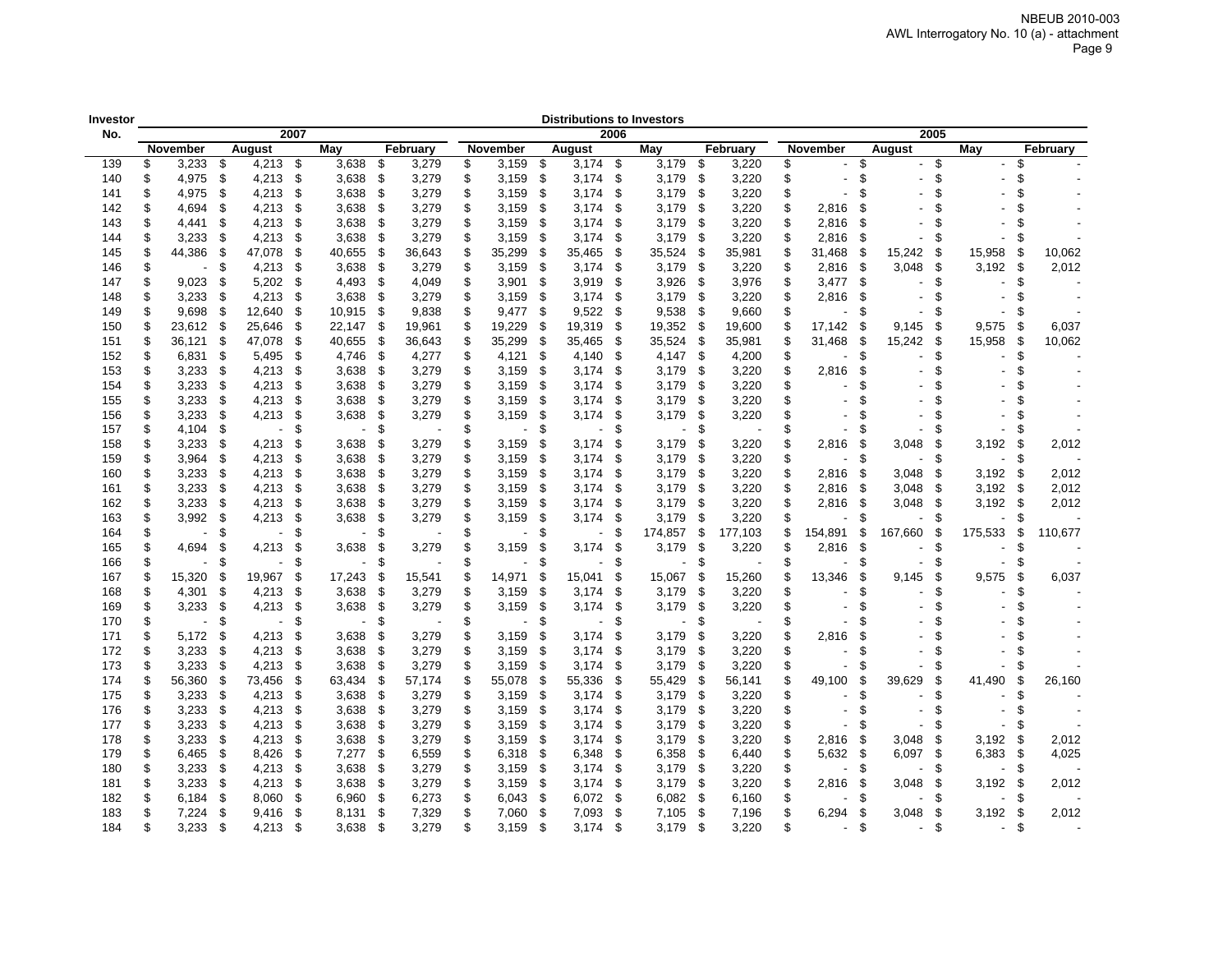| Investor |    |             |      |             |      |                                                 |      |             |               |      | <b>Distributions to Investors</b> |      |                           |      |             |   |             |     |             |      |             |      |             |
|----------|----|-------------|------|-------------|------|-------------------------------------------------|------|-------------|---------------|------|-----------------------------------|------|---------------------------|------|-------------|---|-------------|-----|-------------|------|-------------|------|-------------|
| No.      |    |             |      |             | 2007 |                                                 |      |             |               |      |                                   | 2006 |                           |      |             |   |             |     |             | 2005 |             |      |             |
|          |    | November    |      | August      |      | May                                             |      | February    | November      |      | August                            |      | May                       |      | February    |   | November    |     | August      |      | May         |      | February    |
| 185      | \$ | 4,076       | -\$  | 4,213       | - \$ | 3,638                                           | \$   | 3,279       | \$<br>3,159   | - \$ | 3,174                             | -\$  | 3,179                     | \$   | 3,220       |   |             | \$  |             | \$   |             |      |             |
| 186      | \$ | 3,233       | \$   | 4,213       | \$   | 3,638                                           | \$   | 3,279       | \$<br>3,159   | - \$ | 3,174                             | \$   | 3,179                     | \$   | 3,220       |   |             | \$  |             | \$   |             |      |             |
| 187      | \$ | 3,233       | \$   | 4,213       | \$   | 3,638                                           | \$   | 3,279       | \$<br>3,159   | - \$ | 3,174                             | - \$ | 3,179                     | \$   | 3,220       |   |             | \$  |             |      |             |      |             |
| 188      | \$ | 3,233       | S    | 4,213       | \$   | 3,638                                           | \$   | 3,279       | \$<br>3,159   | - \$ | 3,174                             | \$   | 3,179                     | \$   | 3,220       |   |             | \$  |             | \$   |             |      |             |
| 189      | \$ | 44,386      | S    | 47,078      | \$   | 40,655                                          | \$   | 36,643      | \$<br>35,299  | -\$  | 35,465                            | S    | 35,524                    | \$   | 35,981      |   | 31,468      | \$  | 15,242      | \$   | 15,958      | \$   | 10.062      |
| 190      |    | 3,233       | - \$ | 4,213       | S    | 3,638                                           | - \$ | 3,279       | \$<br>3,159   | - \$ | 3,174                             | - 5  | 3,179                     | - \$ | 3,220       |   |             | S   |             | S    |             |      |             |
| 191      | \$ | 3,514       | \$   | 4,580       | \$   | 3,955                                           | \$   | 3,564       | \$<br>3,434   | - \$ | 3,450                             | \$   | 3,456                     | \$   | 3,500       |   | 3,061       | S   |             |      |             |      |             |
| 192      | \$ | 6,465       | -\$  | 8,426       | \$   | 7,277                                           | \$   | 6,559       | \$<br>6,318   | - \$ | 6,348                             | \$   | 6,358                     | \$   | 6,440       |   |             | \$  |             |      |             |      |             |
| 193      | \$ | 4,273       | - \$ | 4,213       | \$   | 3,638                                           | - \$ | 3,279       | \$<br>3,159   | - \$ | 3,174                             | \$   | 3,179                     | - \$ | 3,220       |   | 2,816       | \$  | 3,048       | \$   | 3,192       | S    | 2,012       |
| 194      | \$ | 4,273       | \$   | 4,213       | S    | 3,638                                           | \$   | 3,279       | \$<br>3,159   | - \$ | 3,174                             | \$   | 3,179                     | \$   | 3,220       |   | 2,816       | \$  |             | \$   |             |      |             |
| 195      | \$ | 4,301       | \$.  | 4,213       | \$   | 3,638                                           | \$   | 3,279       | \$<br>3,159   | \$   | 3,174                             | \$   | 3,179                     | \$   | 3,220       |   |             | \$  |             | \$   |             |      |             |
| 196      | \$ | 3,233       | \$   | 4,213       | \$   | 3,638                                           | \$   | 3,279       | \$<br>3,159   | - \$ | 3,174                             | \$   | 3,179                     | \$   | 3,220       |   |             |     |             |      |             |      |             |
| 197      | \$ | 3,233       | S.   | 4,213       | ß.   | 3,638                                           | \$   | 3,279       | \$<br>3,159   | - \$ | 3,174                             | - \$ | 3,179                     | \$   | 3,220       |   |             |     |             |      |             |      |             |
| 198      | \$ | 5,650       | \$   | 4,213       | \$   | 3,638                                           | \$   | 3,279       | \$<br>3,159   | \$   | 3,174                             | \$   | 3,179                     | \$   | 3,220       |   |             | \$  |             |      |             |      |             |
| 199      | \$ | 3,233       | \$   | 4,213       | \$   | 3,638                                           | \$   | 3,279       | \$<br>3,159   | -\$  | 3,174                             | \$   | 3,179                     | \$   | 3,220       |   |             | \$  |             | \$   |             |      |             |
| 200      |    | 18,440      | S.   | 4,213       | \$   | 3,638                                           | \$   | 3,279       | \$<br>3,159   | - \$ | 3,174                             | - \$ | 3,179                     | \$   | 3,220       |   | 2,816       | S   | 3.048       | \$   | 3,192       | S    | 2,012       |
| 201      | \$ | 5,172       | \$   | 4,213       | \$   | 3,638                                           | \$   | 3,279       | \$<br>3,159   | \$   | 3,174                             | \$   | 3,179                     | \$   | 3,220       |   |             | \$  |             | \$   |             |      |             |
| 202      | \$ | 6,465       | \$   | 8,426       | \$   | 7,277                                           | \$   | 6,559       | \$<br>6,318   | S    | 6,348                             | ß.   | 6,358                     | \$   | 6,440       |   |             | \$  |             |      |             |      |             |
| 203      | \$ |             | S    |             | S.   |                                                 | S    |             |               | \$.  |                                   | 9    |                           | S    |             |   |             |     |             |      |             |      |             |
| 204      | \$ | 8,208       | £    |             |      |                                                 |      |             |               |      |                                   |      |                           | S    |             |   |             | \$  |             |      |             |      |             |
| 205      |    |             | S    |             | S    |                                                 | \$   |             |               | \$   |                                   |      | 3,179                     | \$   | 3,220       |   | 2,816       | \$  | 3,048       | \$   | 3,192       | \$   | 2,012       |
| 206      | \$ |             | £    |             | £.   | 3,638                                           | \$   | 3,279       | \$<br>3,159   | \$   | 3,174                             | £    | 3,179                     | - \$ | 3,220       |   | 2,816       | \$  | 3,048       | \$   | 3,192       | - \$ | 2,012       |
| 207      | \$ | 3,992       | S.   | 4,213       | S    | 3,638                                           | - \$ | 3,279       | \$<br>3,159   | - \$ | 3,174                             | - \$ | 3,179                     | - \$ | 3,220       |   |             | \$. |             |      |             |      |             |
| 208      | \$ | 5,453       | - \$ | 4,213       | \$   | 3,638                                           | \$   | 3,279       | \$<br>3,159   | - \$ | 3,174                             | \$   | 3,179                     | \$   | 3,220       |   |             | \$  |             |      |             |      |             |
| 209      | \$ | 3,233       | \$   | 4,213       | \$   | 3,638                                           | \$   | 3,279       | \$<br>3,159   | \$   | 3,174                             | S    | 3,179                     | \$   | 3,220       |   |             |     |             |      |             |      |             |
| 210      | \$ | 4,104       | \$.  |             | Æ.   |                                                 | \$   |             | \$            | S    |                                   | 9    |                           | \$   |             |   |             |     |             |      |             |      |             |
|          | \$ |             | S    |             | ß.   |                                                 |      |             | \$            | \$   |                                   | ß.   |                           |      |             |   |             | \$  |             |      |             |      |             |
| 211      | \$ | 3,233       |      | 4,213       |      | 3,638                                           | \$   | 3,279       | \$<br>3,159   |      | 3,174                             |      | 3,179                     | \$   | 3,220       |   |             | \$  |             | \$   |             | \$   |             |
| 212      |    | 3,233       | \$   | 4,213       | \$   | 3,638                                           | \$   | 3,279       | 3,159         | -\$  | 3,174                             | \$   | 3,179                     | -\$  | 3,220       |   |             |     |             |      |             |      |             |
| 213      |    | 3,233       | \$   | 4,213       | \$   | 3,638                                           | - \$ | 3,279       | \$<br>3,159   | - \$ | 3,174                             | - \$ | 3,179                     | - \$ | 3,220       |   | 2,816       | \$  | 3,048       | \$   | 3,192       | \$   | 2,012       |
| 214      | \$ | 4,975       | \$   | 4,213       | \$   | 3,638                                           | \$   | 3,279       | \$<br>3,159   | - \$ | 3,174                             | - \$ | 3,179                     | \$   | 3,220       |   | 2,816       | -\$ | 3,048       | \$   | 3,192       | \$   | 2,012       |
| 215      | \$ | 3,233       | \$   | 4,213       | \$   | 3,638                                           | \$   | 3,279       | \$<br>3,159   | \$   | 3,174                             | \$.  | 3,179                     | \$   | 3,220       |   | 2,816       | \$  |             |      |             |      |             |
| 216      | \$ | 8,939       | S    | 8,426       | \$   | 7,277                                           | - \$ | 6.559       | \$<br>6,318   | - \$ | 6,348                             | \$   | 6,358                     | \$   | 6,440       |   |             | \$. |             |      |             |      |             |
| 217      | \$ | 3,233       | S    | 4,213       | \$   | 3,638                                           | \$   | 3,279       | \$<br>3,159   | - 5  | 3,174                             | \$   | 3,179                     | - \$ | 3,220       |   |             |     |             |      |             |      |             |
| 218      | \$ | 8,911       | S    | 9,416       | S    | 8,131                                           | \$   | 7,329       | \$<br>7,060   | \$   | 7,093                             | S    | 7,105                     | \$   | 7,196       |   | 6,294       | \$  | 3,048       | \$   | 3,192       | S    | 2,012       |
| 219      | \$ | 4,104       | \$   |             | ٩    |                                                 | \$   |             | \$            | \$   |                                   | \$   |                           | \$   |             |   |             | \$  |             | \$   |             |      |             |
| 220      |    | 3,233       | S    | 4,213       |      | 3,638                                           | £.   | 3,279       | 3,159         | S    | 3,174                             | S    | 3,179                     | s    | 3,220       |   |             |     |             |      |             |      |             |
| 221      |    | \$1,018,283 |      | \$1,327,162 | \$   | 1,146,085                                       |      | \$1,032,981 | \$<br>995,106 | \$   | 999,770                           | \$   | 1,001,452                 |      | \$1,014,318 |   | 887,101     | \$  | 960,234     | \$   | 1,005,324   | S    | 633,878     |
| 222      |    | \$2,048,653 |      | \$1,925,256 | \$   | 1,644,383                                       |      | \$1,482,103 | \$1,427,761   |      | \$1,434,452                       | \$   | 1,236,576                 |      | \$1,252,463 |   | \$1,095,377 | \$  |             | \$   |             |      |             |
| 223      | S. | 44,391      | \$   | 47,078      | -\$  | 40,655                                          | \$   | 36,643      | \$<br>35,299  | - \$ | 35,465                            | \$   | 35,524                    | \$   | 35,981      | S | 27,908      | \$  | 15,242      | \$   | 15,958      | \$   | 10,062      |
|          |    |             |      |             |      |                                                 |      |             |               |      |                                   |      |                           |      |             |   |             |     |             |      |             |      |             |
|          |    |             |      |             |      | \$4,439,128 \$4,707,808 \$4,065,478 \$3,664,266 |      |             |               |      | $$3,529,913$ $$3,546,457$         |      | \$ 3,552,426 \$ 3,598,065 |      |             |   | \$2,790,840 |     | \$1,524,181 |      | \$1,595,753 |      | \$1,006,155 |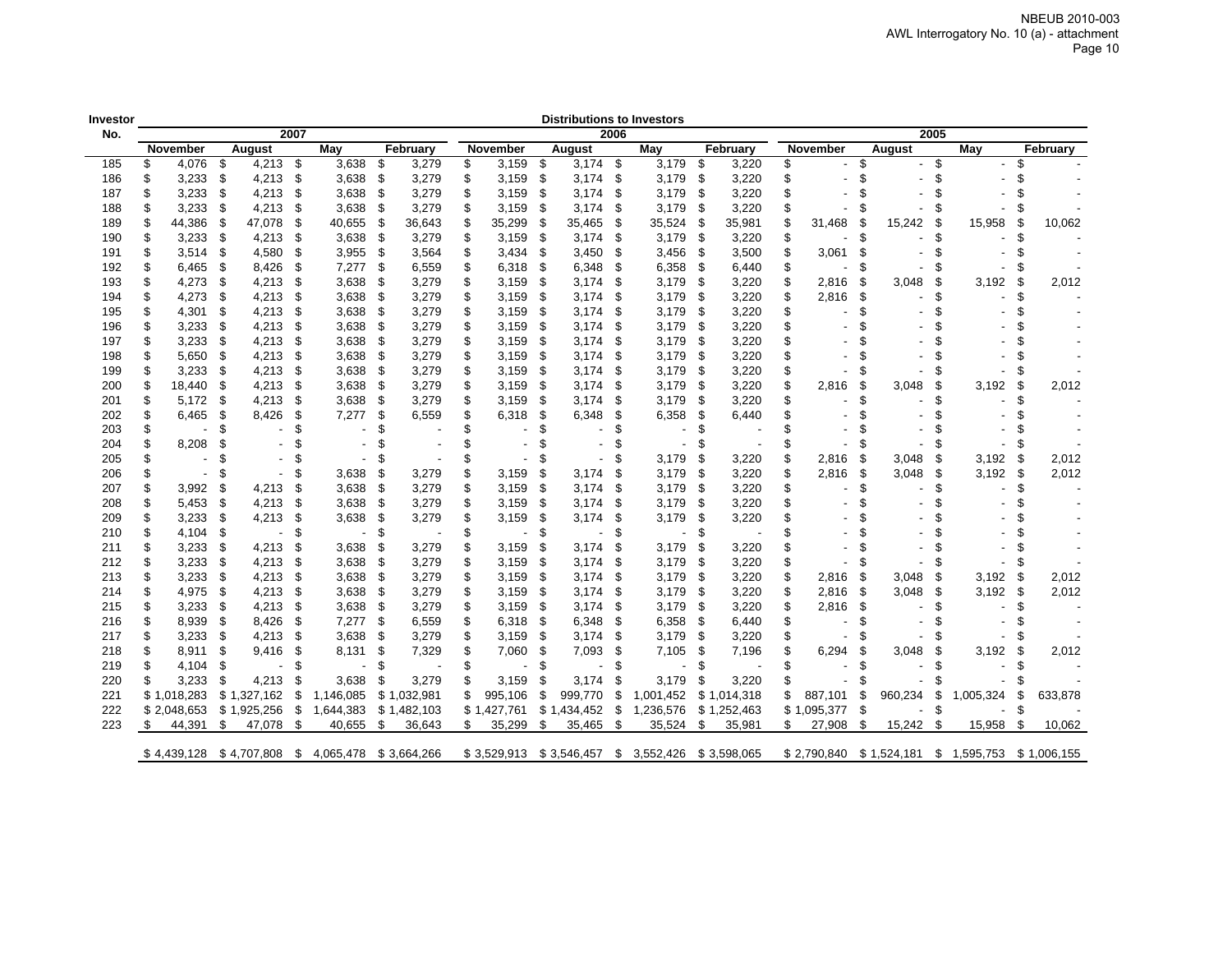| Investor       |          |                |         |                |          |                |          |          |          |                |           |                          |          | <b>Distributions to Investors</b> |            |                |          |                |          |                   |                |           |          |
|----------------|----------|----------------|---------|----------------|----------|----------------|----------|----------|----------|----------------|-----------|--------------------------|----------|-----------------------------------|------------|----------------|----------|----------------|----------|-------------------|----------------|-----------|----------|
| No.            |          |                |         | 2004           |          |                |          |          |          |                |           |                          | 2003     |                                   |            |                |          |                |          | 2002              |                |           |          |
|                |          | November       |         | <b>August</b>  |          | May            |          | February |          | November       |           | August                   |          | May                               |            | February       |          | November       |          | <b>August</b>     | May            |           | February |
| $\mathbf{1}$   | \$       | 3,104          | \$      | 3,201          | \$       | 3,294          | \$       | 3,202    | \$       | 3,428          | \$        | 3,381                    | - \$     | 3,847                             | \$         | 3,285          | \$       | 2,750          | \$       | 2,805<br>-\$      | 2,468          | \$        | 2,835    |
| $\overline{2}$ | \$       |                | \$      |                | \$       |                | \$       |          | \$       |                | \$        |                          | \$       |                                   | \$         |                | \$       |                | \$       | \$                |                | \$        |          |
| 3              |          |                |         |                | \$       |                | \$       |          |          |                | \$        |                          | \$       |                                   | \$         |                | \$       |                | \$       | \$.               |                |           |          |
|                |          |                |         |                |          |                |          |          |          |                |           |                          | \$.      |                                   |            |                | \$       |                | \$       |                   |                |           |          |
|                |          |                |         |                |          |                |          |          |          |                |           |                          | \$       |                                   |            |                | \$       |                | £.       |                   |                |           |          |
|                |          |                |         |                |          |                |          |          |          |                |           |                          | ß.       |                                   |            |                | \$       |                |          |                   |                |           |          |
|                |          |                |         |                |          |                | £.       |          | S        |                |           |                          | \$       |                                   |            |                | \$       |                | £.       |                   |                |           |          |
| 8              |          |                |         | 3,201          | S        | 3,294          | \$       | 3,202    | \$       | 3,428          | S         | 3,381                    | \$       |                                   |            |                |          |                | \$       |                   |                |           |          |
| 9              |          | 6,209          | - \$    | 6,402          | \$       | 6,588          | \$       | 6,403    | \$       | 6,856          | \$        | 6,762                    | -\$      | 7,694                             | -\$        | 6,571          | \$       | 5,500          | \$       | 5,610<br>\$       | 4,935          | \$        | 5,669    |
| 10             |          | 6,209          | S.      | 6,402          | \$       | 6,588          | \$       | 6,403    | S        | 6,856          | \$        | 6,762                    | \$       | 7,694                             | \$         | 6,571          | \$       | 5,500          | \$       | 5,610<br>-S       | 4,935          | \$        | 5,669    |
| 11             |          |                | £.      |                | \$<br>\$ |                | \$       |          | \$       |                | \$<br>ፍ   |                          | \$<br>\$ |                                   | \$         |                | \$<br>\$ |                | \$.      | £.                |                | £.        |          |
| 12             |          |                |         |                |          |                |          |          |          |                |           |                          |          |                                   |            |                |          |                | £.       |                   |                |           |          |
| 13             |          |                |         |                |          |                |          |          |          |                |           |                          |          |                                   |            |                | \$.      |                | £.       |                   |                |           |          |
| 14             |          |                |         |                | S        |                |          |          |          |                |           |                          | S        |                                   |            |                | \$       |                | \$       |                   |                |           |          |
| 15             |          | 3,104          | S<br>\$ | 3,201          | S<br>\$  | 3,294          | \$       | 3,202    | \$       | 3,428          | S<br>\$   | 3,381                    | \$       | 3,847                             | S          | 3,285          | \$       | 2,750          | \$       | 2,805<br>S        | 2,468          | \$        | 2,835    |
| 16             | \$<br>\$ |                | \$      |                | \$       |                | \$       |          |          |                |           |                          | \$       | $\overline{\phantom{a}}$          | \$         |                | \$       |                | \$       | \$.               |                | \$        |          |
| 17             | \$       |                | S       | 9,603          | \$       | 3,294<br>9,883 | \$<br>\$ | 3,202    | \$<br>\$ | 3,428          | \$<br>-\$ | 3,381                    | \$<br>\$ | 3,847                             | -\$<br>-\$ | 3,285<br>9,856 | \$<br>\$ | 2,750<br>8,250 | \$<br>\$ | 2,805<br>\$<br>\$ | 2,468<br>7,403 | \$        | 2,835    |
| 18             | \$       | 9,313          | S       |                | \$       |                | \$       | 9,605    | \$       | 10,284         | \$        | 10,143                   | \$       | 11,541                            | \$         |                | \$       |                | \$       | 8,415<br>£.       |                | \$<br>\$. | 8,504    |
| 19             | \$       |                | \$      |                | \$       |                | \$       |          | \$       |                | \$        |                          | \$       |                                   | £.         |                | \$       |                | \$       | \$.               |                | \$        |          |
| 20<br>21       |          | 9,313          | \$      | 9,603          | S        | 9,883          | \$       | 9,605    | \$       | 10,284         | \$        | 10,143                   | \$       |                                   | £          | 9,856          | \$       | 8,250          | \$       | S                 | 7,403          | \$        | 8,504    |
| 22             |          |                |         |                | \$       |                | \$       |          | \$       |                | \$        |                          | \$       | 11,541                            | ٩          |                | \$       |                | \$.      | 8,415<br>\$       |                |           |          |
| 23             |          |                |         |                |          |                |          |          |          |                |           |                          | \$       |                                   |            |                | \$       |                | \$.      | \$                |                |           |          |
| 24             |          |                |         |                |          |                |          |          |          |                |           |                          |          |                                   |            |                |          |                |          |                   |                |           |          |
| 25             |          |                |         |                |          |                |          |          |          |                |           |                          |          |                                   |            |                |          |                |          |                   |                |           |          |
| 26             |          |                |         |                |          |                |          |          |          |                |           |                          |          |                                   |            |                |          |                |          |                   |                |           |          |
| 27             |          |                |         |                |          |                |          |          |          |                |           |                          |          |                                   |            |                |          |                |          |                   |                |           |          |
| 28             |          |                |         |                |          |                |          |          | S        |                |           |                          | S        |                                   | £.         |                | S        |                | \$       | £.                |                |           |          |
| 29             |          |                |         |                | \$       | 6,588          | \$       | 6,403    | \$       | 6,856          | \$        | 6,762                    | \$       | 7,694                             | -\$        | 6,571          | \$       | 5,500          | \$       | 5,610<br>ß.       | 4,935          | \$        | 5,669    |
| 30             |          |                | S       |                | \$       | 3,294          | \$       | 3,202    | \$       | 3,428          | -\$       | 3,381                    | \$       | 3,847                             | -\$        | 3,285          | \$       | 2,750          | \$       | \$<br>2,805       | 2,468          | \$        | 2,835    |
| 31             |          | 6,209          | S.      | 6,402          | £.       | 6,588          | \$       | 6,403    | \$       | 6,856          | -\$       | 6,762                    | \$       | 7,694                             | - \$       | 6,571          | \$       | 5,500          | -\$      | 5,610<br>ß.       | 4,935          | - \$      | 5,669    |
| 32             |          |                | ፍ       |                | \$       |                | \$       |          | \$       |                | \$        |                          | \$       |                                   | £.         |                | \$       |                | \$.      | Я                 |                | \$        |          |
| 33             |          |                |         |                | \$       |                | £.       |          |          |                |           |                          | 9        |                                   |            |                | S        |                | £.       |                   |                |           |          |
| 34             |          | 3,104          | S       | 3,201          | S        | 3,294          | \$       | 3,202    | \$       | 3,428          | \$        | 3,381                    | \$       | 3,847                             | £.         | 3,285          | \$       | 2,750          | \$       | 2,805<br>ß.       | 2,468          | \$        | 2,835    |
| 35             |          |                | \$.     |                | \$       |                | \$       |          | \$       |                | \$        |                          | \$       |                                   | £.         |                | \$       |                | \$.      | ß.                |                | ß.        |          |
| 36             |          | $\blacksquare$ | \$.     |                | \$       |                |          |          | \$       |                |           |                          | \$       |                                   | \$         |                | \$       |                | \$       | \$                |                | \$.       |          |
| 37             |          |                | S       |                |          |                |          |          |          |                |           |                          | \$       | 7,694                             | - \$       | 6,571          | \$       | 5,500          | \$       | 5,610<br>\$       | 4,935          | \$        | 5,669    |
| 38             |          | 15,521         | \$      | 16,005         | \$       | 16,471         | \$       | 16,008   | \$       | 17,140         | S         | 16,904                   | \$       | 19,234                            | \$         | 16,427         | \$       | 13,751         | -\$      | 14,025<br>-\$     | 12,338         | \$        | 14,173   |
| 39             | S        | $\sim$         | \$      |                | \$       |                | \$       |          | \$       |                | \$        |                          | \$       |                                   | \$         |                | \$       |                | \$       | S.                |                | \$.       |          |
| 40             | \$       | $\sim$         | \$      | $\blacksquare$ | \$       |                | \$       |          | \$       | $\blacksquare$ | \$        |                          | \$       |                                   | \$         |                | \$       |                | \$       | \$                |                |           |          |
| 41             |          | 3,104          | S       | 3,201          | S        | 3,294          | \$       | 3,202    |          | 3,428          | S         | 3,381                    | \$       | 3,847                             | S          | 3,285          | \$       | 2,750          | \$       | 2,805<br>S.       |                |           |          |
| 42             |          | $\sim$         | \$.     | $\sim$         | \$       | $\sim$         | \$       |          | \$       | $\sim$         | \$        | $\overline{\phantom{a}}$ | \$       |                                   | ß.         |                | \$       |                | \$       | \$                |                | S         |          |
| 43             |          | 3,104          | S       | 3,201          | \$       | 3,294          | \$       | 3,202    |          | 3,428          | -\$       | 3,381                    | \$       | 3,847                             | £.         | 3,285          | \$       | 2,750          | \$       | 2,805<br>\$       | 2,468          | \$        | 2,835    |
| 44             |          |                |         |                |          |                |          |          |          |                |           |                          |          |                                   |            |                | \$       |                |          |                   |                | Я         |          |
| 45             |          |                | S       |                |          |                |          |          |          |                |           |                          | S        |                                   |            |                | S        |                | S        |                   |                |           |          |
| 46             |          | 3,104          | -S      | 3,201          | \$       | 3,294          | \$       | 3,202    | S        | 3,428          | -\$       | 3,381                    | \$       | 3,847                             | \$         | 3,285          | \$       | 2,750          | \$       | 2,805<br>\$       |                |           |          |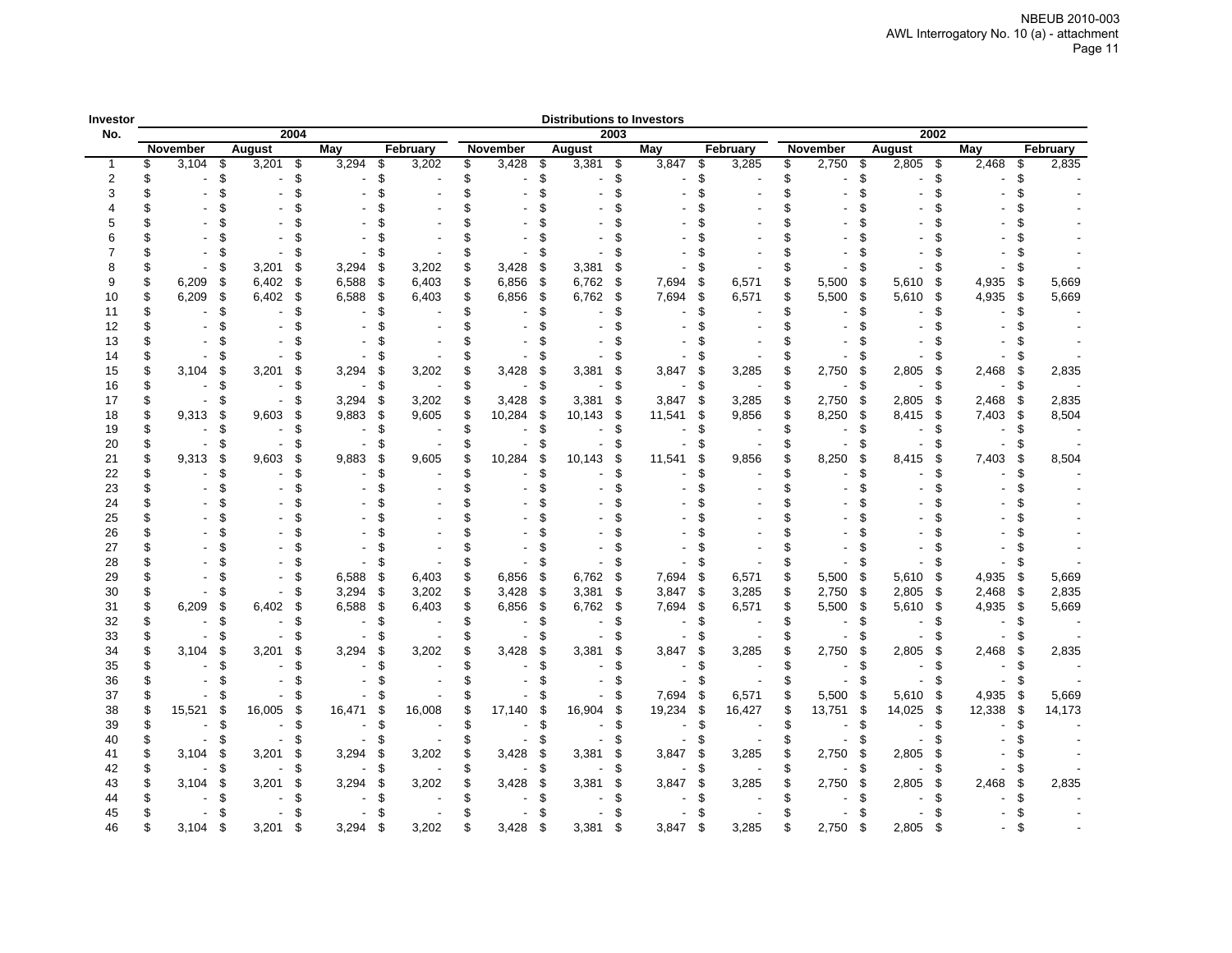| Investor |     |          |               |             |       |          |          |          |          |         | <b>Distributions to Investors</b> |      |        |          |          |          |                 |          |               |      |       |          |          |
|----------|-----|----------|---------------|-------------|-------|----------|----------|----------|----------|---------|-----------------------------------|------|--------|----------|----------|----------|-----------------|----------|---------------|------|-------|----------|----------|
| No.      |     |          |               | 2004        |       |          |          |          |          |         |                                   | 2003 |        |          |          |          |                 |          |               | 2002 |       |          |          |
|          |     | November | <b>August</b> |             | May   |          | February |          | November |         | <b>August</b>                     |      | May    |          | February |          | <b>November</b> |          | <b>August</b> |      | May   |          | February |
| 47       | \$  |          | \$            | \$          |       | \$       |          | \$       |          | \$      |                                   | \$   |        | \$       |          | \$       |                 | \$       |               | \$   |       | \$       |          |
| 48       |     |          | 9             | \$          |       | \$       |          | \$       |          | \$      |                                   |      |        | \$       |          | \$       |                 | \$       |               |      |       |          |          |
| 49       |     |          |               |             |       |          |          | \$       |          | \$      |                                   |      |        | \$       |          | \$       |                 | \$       |               |      |       |          |          |
| 50       | \$  |          |               |             |       |          |          | \$       |          | \$      |                                   |      |        | \$       |          | \$       |                 | \$       |               |      |       |          |          |
| 51       | \$  | 3,104    | 9             | 3,201<br>\$ | 3,294 | \$       | 3,202    | \$       | 3,428    | \$      | 3,381                             |      | 3,847  | \$       | 3,285    | \$       | 2,750           | \$       | 2,805         | S    | 2,468 | \$       | 2,835    |
| 52       | \$  |          |               |             |       | £.       |          |          |          | \$      |                                   |      |        | \$       |          | \$       |                 | \$       |               |      |       | \$.      |          |
| 53       | \$  |          |               |             |       | \$       |          | \$       |          | \$      |                                   |      |        | \$       |          | \$       |                 | \$       |               | \$   | 4,935 | \$       | 5,669    |
| 54       | \$  |          |               |             |       |          |          |          |          | \$      |                                   |      |        | S        |          | \$       |                 | S        |               |      | 4,935 | \$       | 5,669    |
| 55       | \$  | 3,104    | s             | 3,201<br>\$ | 3,294 | \$       | 3,202    | \$<br>\$ | 3,428    | S<br>\$ | 3,381                             |      | 3,847  | \$       | 3,285    | \$<br>\$ | 2,750           | \$       | 2,805         | £    | 2,468 | \$       | 2,835    |
| 56       | \$. |          | 9             | \$          |       | £.<br>\$ |          | \$       |          | \$      |                                   |      |        | \$<br>\$ |          | \$       |                 | £.<br>\$ |               |      |       |          |          |
| 57<br>58 |     |          |               |             |       |          |          |          |          |         |                                   |      |        | £.       |          | \$       |                 | \$       |               |      |       |          |          |
| 59       |     |          |               |             |       |          |          |          |          |         |                                   |      | 3,847  | \$       | 3,285    | \$       |                 | \$       | 2,805         | \$   |       |          |          |
| 60       |     |          |               |             |       | ٩        |          |          |          |         |                                   |      |        | \$       |          | \$       | 2,750           | \$       |               |      | 2,468 | \$<br>£. | 2,835    |
| 61       |     |          |               |             |       |          |          |          |          |         |                                   |      |        | \$       |          | \$       |                 | \$       |               |      |       |          |          |
| 62       |     |          |               |             |       |          |          |          |          |         |                                   |      |        | \$       |          |          |                 | ደ        |               |      |       |          |          |
| 63       |     |          |               |             |       |          |          |          |          |         |                                   |      |        | ዳ        |          |          |                 |          |               |      |       |          |          |
| 64       |     |          |               |             |       |          |          |          |          |         |                                   |      |        | \$       |          |          |                 | £.       |               |      |       |          |          |
| 65       |     |          |               |             |       |          |          |          |          |         |                                   |      |        | \$       |          |          |                 |          |               |      |       |          |          |
| 66       |     |          |               |             |       |          |          |          |          |         |                                   |      |        | \$       |          |          |                 |          |               |      |       |          |          |
| 67       | \$  |          |               | \$          |       | S        |          | \$       |          | £       |                                   |      |        | \$       |          | \$       |                 | \$       |               |      |       | \$       |          |
| 68       | \$  | 9,313    | 9             | 9,603<br>\$ | 9,883 | \$       | 9,605    | \$       | 10,284   | \$      | 10,143                            | \$   | 11,541 | \$       | 9,856    | \$       | 8,250           | \$       | 8,415         | S    | 7,403 | \$       | 8,504    |
| 69       | \$  |          |               |             |       | £.       |          | \$       |          | \$      |                                   |      |        | \$       |          | \$       |                 | \$       |               |      |       |          |          |
| 70       | \$  |          |               |             |       | \$.      |          |          |          | \$      |                                   |      |        | \$       |          | \$       |                 | \$       |               |      |       |          |          |
| 71       | \$  |          |               |             |       |          |          |          |          | £.      |                                   |      |        | \$       |          | \$       |                 | \$       |               |      |       |          |          |
| 72       | \$  | 3,104    | 9             | 3,201<br>\$ | 3,294 | \$       | 3,202    | \$       | 3,428    | \$      | 3,381                             |      | 3,847  | \$       | 3,285    | \$       | 2,750           | \$       | 2,805         | \$   | 2,468 | \$       | 2,835    |
| 73       | \$  |          |               |             |       | S.       |          | ፍ        |          | ደ       |                                   |      |        | \$       |          | \$       |                 | \$       |               |      |       |          |          |
| 74       | \$. |          |               |             |       | £.       |          |          |          | ደ       |                                   |      |        | \$       |          | ፍ        |                 | \$       |               |      |       |          |          |
| 75       |     |          |               |             |       |          |          |          |          |         |                                   |      |        |          |          |          |                 |          |               |      |       |          |          |
| 76       |     |          |               |             |       |          |          |          |          |         |                                   |      |        | ٩.       |          |          |                 | £.       |               |      |       |          |          |
| 77       | \$  |          |               |             |       | \$.      |          |          |          | \$      |                                   |      |        | \$       |          |          |                 | \$       |               |      |       |          |          |
| 78       | \$  |          | \$            | \$          |       | \$       |          | \$       |          | \$      |                                   |      |        | \$       |          | \$       |                 | \$       |               |      |       | \$       |          |
| 79       | \$  | 9,313    | \$            | 9,603<br>\$ | 9,883 | \$       | 9,605    | \$       | 10,284   | \$      | 10,143                            | \$   | 11,541 | \$       | 9,856    | \$       | 8,250           | \$       | 8,415         | \$   | 7,403 | \$       | 8,504    |
| 80       | \$  |          | q             |             |       | £.       |          | \$       |          | \$      |                                   |      |        | \$       |          | \$       |                 | £.       |               |      |       |          |          |
| 81       | \$  |          |               |             |       | £.       |          |          |          | \$      |                                   |      |        | \$       |          |          |                 | £.       |               |      |       |          |          |
| 82       |     |          |               |             |       |          |          |          |          |         |                                   |      |        | \$       |          |          |                 | \$       |               |      |       |          |          |
| 83       |     |          |               |             |       |          |          |          |          |         |                                   |      |        | \$       |          |          |                 | \$       |               |      |       |          |          |
| 84       |     |          |               |             |       |          |          |          |          |         |                                   |      |        |          |          |          |                 |          |               |      |       |          |          |
| 85       | \$  |          |               | \$          |       | \$       |          | \$       |          | £       |                                   |      |        | \$       |          | \$       |                 | \$       |               |      |       | \$       |          |
| 86       | \$  | 9,313    | \$            | 9,603<br>\$ | 9,883 | \$       | 9,605    | \$       | 10,284   | \$      | 10,143                            |      | 11,541 | \$       | 9,856    | \$       | 8,250           | \$       | 8,415         | \$   | 7,403 | \$       | 8,504    |
| 87       | \$  |          |               |             |       | £.       |          |          |          | \$      |                                   |      |        | \$       |          | \$       |                 | £.       |               |      |       |          |          |
| 88       |     |          |               |             |       |          |          |          |          |         |                                   |      |        |          |          |          |                 |          |               |      |       |          |          |
| 89       |     |          |               |             |       |          |          |          |          |         |                                   |      |        |          |          |          |                 |          |               |      |       |          |          |
| 90       |     |          |               |             |       |          |          |          |          |         |                                   |      |        |          |          |          |                 |          |               |      |       |          |          |
| 91<br>92 |     | 3.104    | 9             | 3.201       | 3.294 | \$       | 3.202    |          |          | ٩       | 3,381                             |      |        | \$       | 3,285    |          | 2.750           | \$       | 2,805         | \$   | 2,468 | £.       | 2,835    |
|          |     |          |               |             |       |          |          |          | 3,428    |         |                                   |      | 3,847  |          |          |          |                 |          |               |      |       |          |          |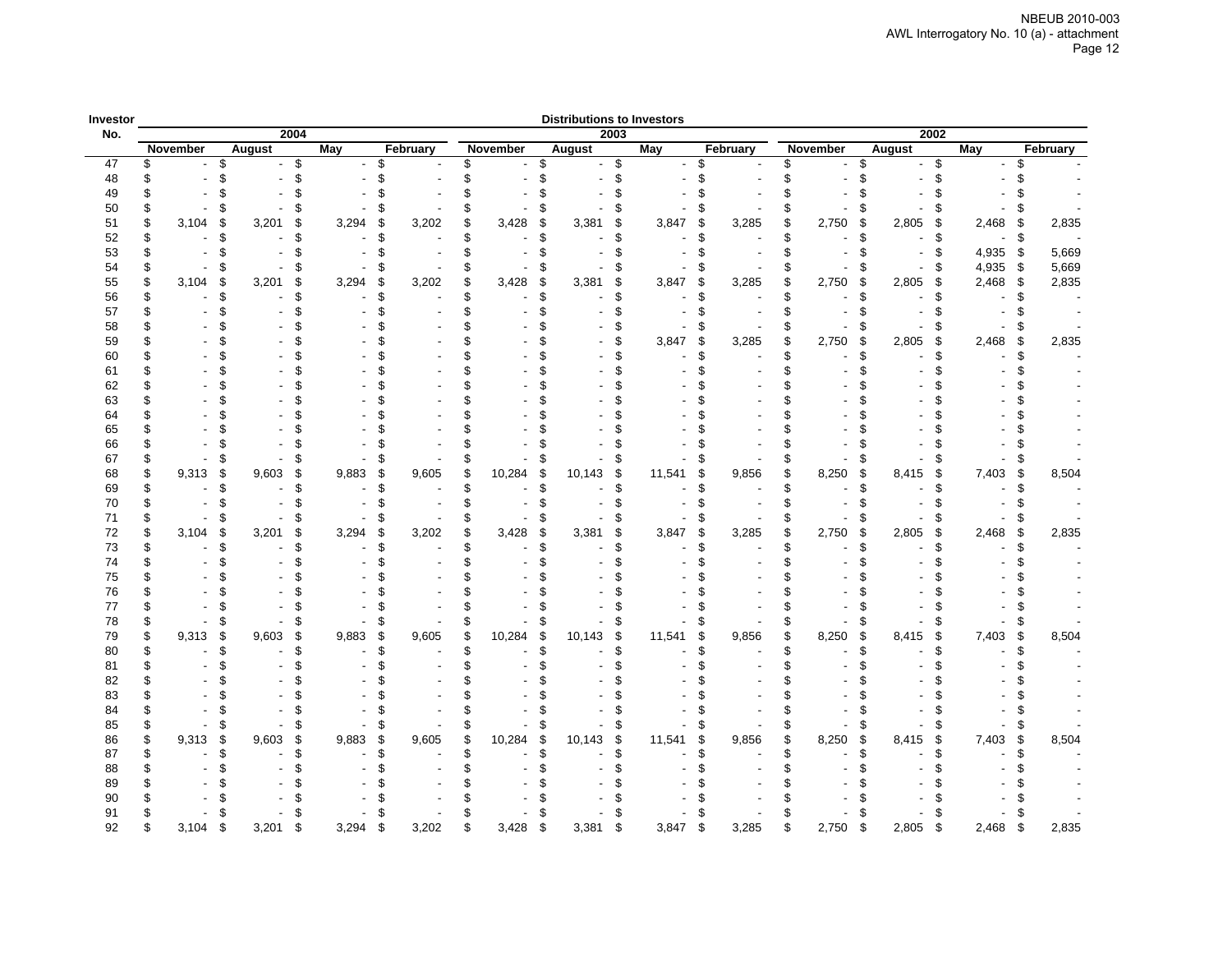| Investor |                                |    |            |      |            |    |          |              |     |            |      | <b>Distributions to Investors</b> |     |          |    |          |               |            |    |        |     |          |
|----------|--------------------------------|----|------------|------|------------|----|----------|--------------|-----|------------|------|-----------------------------------|-----|----------|----|----------|---------------|------------|----|--------|-----|----------|
| No.      |                                |    |            | 2004 |            |    |          |              |     |            | 2003 |                                   |     |          |    |          |               | 2002       |    |        |     |          |
|          | November                       |    | August     |      | <b>May</b> |    | February | November     |     | August     |      | May                               |     | February |    | November |               | August     |    | May    |     | February |
| 93       | \$<br>6,209                    | \$ | $6,402$ \$ |      | 6,588      | \$ | 6,403    | \$<br>6,856  | -\$ | $6,762$ \$ |      | 7,694                             | \$  | 6,571    | \$ | 5,500    | $\mathfrak s$ | $5,610$ \$ |    | 4,935  | \$  | 5,669    |
| 94       | \$                             | \$ |            | \$   |            | \$ |          | \$           | \$  |            | \$   |                                   | \$  |          | \$ |          | \$            |            | \$ |        | \$. |          |
| 95       | \$<br>15,521                   | \$ | 16,005     | \$   | 16,471     | \$ | 16,008   | \$<br>17,140 | \$  | 16,904     | \$   | 19,234                            | \$  | 16,427   | \$ | 13,751   | S             | 14,025     | \$ | 12,338 | \$  | 14,173   |
| 96       | \$                             | \$ |            | \$   |            | \$ |          | \$           | \$  |            | \$   |                                   | \$  |          | \$ |          | £.            |            | \$ |        | \$. |          |
| 97       | \$<br>3,104                    | \$ | 3,201      | \$   | 3,294      | \$ | 3,202    | \$<br>3,428  | \$  | 3,381      | \$   | 3,847                             | \$  | 3,285    | \$ | 2,750    | \$            | 2,805      | \$ | 2,468  | \$  | 2,835    |
| 98       | \$<br>$\blacksquare$           | \$ |            | \$   |            |    |          | \$<br>3,428  | \$  | 3,381      | \$   | 3,847                             | -\$ | 3,285    | \$ | 2,750    | Ŝ.            | 2,805      | \$ | 2,468  | \$  | 2,835    |
| 99       | \$<br>$\overline{\phantom{a}}$ | \$ |            | \$   |            |    |          | \$           | \$. |            | \$   | 3,847                             | \$  | 3,285    | \$ | 2,750    | \$            | 2,805      | \$ | 2,468  | \$  | 2,835    |
| 100      | \$                             | \$ |            | \$   |            |    |          | \$           | £.  |            | £    |                                   | \$. |          | \$ |          | £.            |            | \$ |        | £.  |          |
| 101      | \$<br>15,521                   | \$ | 16,005     | \$   | 16,471     | £  | 16,008   | \$<br>17,140 | \$  | 16,904     | \$   | 19,234                            | £   | 16,427   | \$ | 13,751   | S             | 14,025     | \$ |        |     |          |
| 102      | \$                             | \$ |            | \$   |            | 9  |          | \$           | £.  |            | \$.  |                                   |     |          | \$ |          |               |            |    |        |     |          |
| 103      | \$                             | \$ |            | \$   |            |    |          | \$           |     |            | \$.  |                                   |     |          | \$ |          |               |            |    |        |     |          |
| 104      | \$                             | \$ |            | \$   |            |    |          | \$           |     |            | \$   |                                   |     |          | \$ |          |               |            |    |        |     |          |
| 105      | \$<br>3,104                    | \$ | 3,201      | \$   | 3,294      | S  | 3,202    | \$<br>3,428  | \$  | 3,381      | \$   | 3,847                             | \$  | 3,285    | \$ | 2,750    | \$.           | 2,805      | S  | 2,468  | \$. | 2,835    |
| 106      | \$                             | \$ |            | \$   |            |    |          | \$           | \$  |            | \$.  |                                   |     |          | \$ |          |               |            |    |        |     |          |
| 107      | \$                             | \$ |            | \$   |            |    |          | \$           |     |            | \$   |                                   |     |          | \$ |          |               |            |    |        |     |          |
| 108      | \$                             |    |            |      |            |    |          |              |     |            |      |                                   |     |          |    |          |               |            |    |        |     |          |
| 109      | \$                             |    |            |      |            |    |          |              |     |            |      |                                   |     |          |    |          |               |            |    |        |     |          |
|          | \$                             |    |            |      |            |    |          |              |     |            |      |                                   |     |          |    |          |               |            |    |        |     |          |
| 110      | \$                             |    |            |      |            |    |          |              |     |            |      |                                   |     |          |    |          |               |            |    |        |     |          |
| 111      |                                |    |            |      |            |    |          |              |     |            |      |                                   |     |          |    |          |               |            |    |        |     |          |
| 112      | \$                             |    |            |      |            |    |          |              |     |            |      |                                   |     |          |    |          |               |            |    |        |     |          |
| 113      | \$                             | ٩. |            |      |            |    |          |              |     |            | ٩.   |                                   |     |          |    |          | 9             |            |    |        |     |          |
| 114      | \$<br>9,313                    | \$ | 9,603      | \$   | 9,883      | £  | 9,605    | \$<br>10,284 | \$  | 10,143     | \$   | 11,541                            | S   | 9,856    | \$ | 8,250    | \$            | 8,415      | S  | 7,403  | \$  | 8,504    |
| 115      | \$                             | \$ |            | \$   |            | S  |          | \$           |     |            | \$   |                                   |     |          | ደ  |          | q             |            |    |        |     |          |
| 116      | \$                             | \$ |            | \$   |            |    |          | \$           |     |            | £    |                                   |     |          |    |          |               |            | \$ |        |     |          |
| 117      | \$                             | S  |            | \$   |            |    |          |              |     |            | £    |                                   |     |          |    |          | 9.            |            | S  |        |     |          |
| 118      | \$<br>15,521                   | \$ | 16,005     | \$   | 16,471     | \$ | 16,008   | \$<br>17,140 | \$  | 16,904     | \$   | 19,234                            | \$. | 16,427   | \$ | 13,751   | \$            | 14,025     | \$ | 12,338 | \$  | 14,173   |
| 119      | \$                             | \$ |            | \$   |            | \$ |          | \$           | \$  |            | \$   |                                   | S   |          |    |          | £.            |            | S  |        | £.  |          |
| 120      | \$<br>3,104                    | \$ | 3,201      | \$   | 3,294      | \$ | 3,202    | \$<br>3,428  | \$  | 3,381      | \$   | 3,847                             | \$  | 3,285    | \$ | 2,750    | \$            | 2,805      | \$ |        |     |          |
| 121      | \$                             | \$ |            | \$   |            |    |          | \$           | \$  |            | \$.  |                                   |     |          | \$ |          |               |            |    |        |     |          |
| 122      | \$                             |    |            | \$   |            |    |          |              |     |            | \$   |                                   |     |          |    |          |               |            |    |        |     |          |
| 123      | \$                             | \$ |            |      |            |    |          |              |     |            | \$   |                                   |     |          |    |          |               |            |    |        |     |          |
| 124      | \$                             |    |            |      |            |    |          |              |     |            | \$   |                                   |     |          |    |          |               |            |    |        |     |          |
| 125      | \$                             | \$ |            |      |            |    |          |              |     |            |      |                                   |     |          |    |          |               |            |    |        |     |          |
| 126      | \$                             | \$ |            | \$   |            | 9  |          | \$           | \$  |            | \$   |                                   |     |          | \$ |          | \$            |            |    |        |     |          |
| 127      | \$<br>3,104                    | \$ | 3,201      | \$   | 3,294      | \$ | 3,202    | \$<br>3,428  | \$  | 3,381      | \$   | 3,847                             | s   | 3,285    | \$ | 2,750    | Ŝ             | 2,805      | \$ |        |     |          |
| 128      | \$                             | \$ |            | \$   |            | \$ |          | \$           | \$  |            | \$   |                                   | \$  |          | \$ |          | \$            |            | \$ |        |     |          |
| 129      | \$<br>12,417                   | \$ | 12,804     | \$   | 13,177     | \$ | 12,806   | \$<br>13,712 | \$  | 13,524     | \$   | 15,387                            | s   | 13,141   | \$ | 11,001   | £             | 11,220     | \$ | 9,870  | \$  | 11,338   |
| 130      | \$                             | \$ |            | \$   |            | \$ |          | \$           | \$  |            | \$   |                                   | \$. |          | \$ |          | Ŝ.            |            | \$ |        |     |          |
| 131      | \$<br>15,521                   | \$ | 16,005     | \$   | 16,471     | \$ | 16,008   | \$<br>17,140 | \$  | 16,904     | \$   | 19,234                            | S.  | 16,427   | \$ | 13,751   | £             | 14,025     | \$ | 12,338 | \$  | 14,173   |
| 132      | \$                             | \$ |            | \$   |            |    |          | \$           |     |            | \$   |                                   |     |          | \$ |          |               |            |    |        |     |          |
| 133      | \$                             | \$ |            | \$   |            |    |          | \$           |     |            | \$   |                                   |     |          | \$ |          |               |            |    |        |     |          |
| 134      | \$                             | S  |            | \$   |            |    |          | \$           |     |            | \$   |                                   |     |          | \$ |          | 9.            |            |    |        |     |          |
| 135      | \$<br>15,521                   | \$ | 16.005     | \$   | 16,471     | \$ | 16,008   | \$<br>17,140 | \$  | 16,904     | \$   | 19,234                            | 9.  | 16,427   | \$ | 13,751   | S             | 14,025     | \$ | 12,338 | \$  | 14,173   |
| 136      | \$                             | \$ |            |      |            |    |          | \$           |     |            | \$   |                                   |     |          | \$ |          |               |            |    |        |     |          |
| 137      |                                |    |            |      |            |    |          |              |     |            |      |                                   |     |          |    |          |               |            |    |        |     |          |
|          |                                |    |            |      |            |    |          |              |     |            | ¢    |                                   |     |          |    |          |               |            |    |        |     |          |
| 138      |                                |    |            |      |            |    |          |              |     |            |      |                                   |     |          |    |          |               |            |    |        |     |          |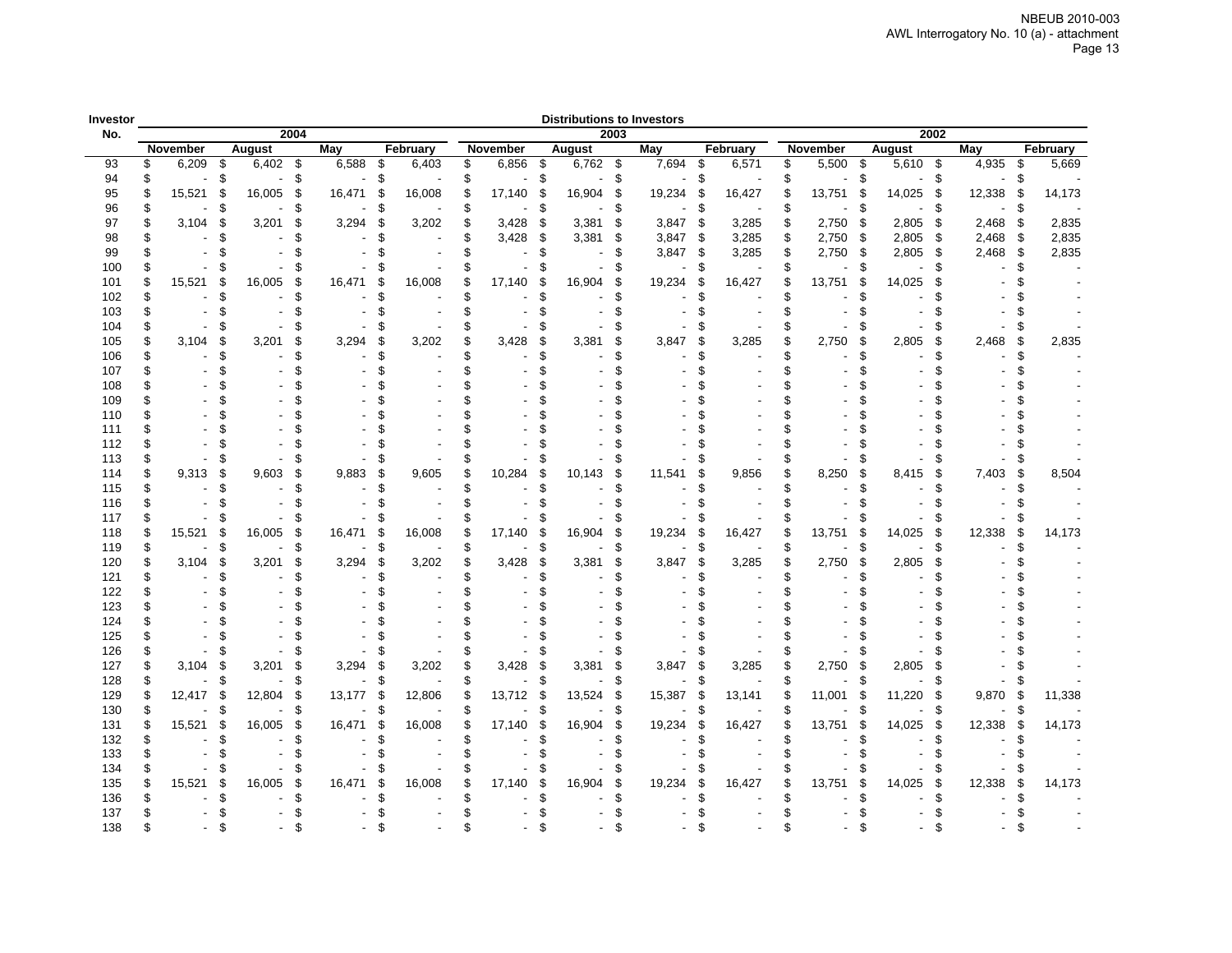| <b>Distributions to Investors</b><br>Investor<br>2004<br>2003<br>2002<br>No. |     |          |    |         |     |            |    |          |     |          |     |         |    |         |      |          |    |          |     |                 |            |     |          |  |
|------------------------------------------------------------------------------|-----|----------|----|---------|-----|------------|----|----------|-----|----------|-----|---------|----|---------|------|----------|----|----------|-----|-----------------|------------|-----|----------|--|
|                                                                              |     |          |    |         |     |            |    |          |     |          |     |         |    |         |      |          |    |          |     |                 |            |     |          |  |
|                                                                              |     | November |    | August  |     | <b>May</b> |    | February |     | November |     | August  |    | May     |      | February |    | November |     | August          | <b>May</b> |     | February |  |
| 139                                                                          | \$  |          | \$ |         | \$  |            | \$ |          | \$  |          | \$  |         | \$ |         | \$   |          | \$ |          | \$  | \$              |            | \$  |          |  |
| 140                                                                          | \$  |          | \$ |         | \$  |            | \$ |          | \$  |          | \$  |         | \$ |         | \$   |          | \$ |          | \$  | \$              |            | \$  |          |  |
| 141                                                                          |     |          |    |         | \$  |            |    |          |     |          |     |         | \$ |         |      |          | \$ |          |     |                 |            | \$  |          |  |
| 142                                                                          |     |          |    |         |     |            |    |          |     |          |     |         |    |         |      |          |    |          |     |                 |            |     |          |  |
| 143                                                                          |     |          |    |         |     |            |    |          |     |          |     |         |    |         |      |          |    |          |     |                 |            | \$  |          |  |
| 144                                                                          |     |          |    |         | \$  |            | \$ |          |     |          |     |         | \$ |         | £.   |          |    |          |     |                 |            | \$  |          |  |
| 145                                                                          | \$  | 15,521   | £  | 16,005  | \$  | 16,471     | \$ | 16,008   |     | 17,140   | S   | 16,904  | \$ | 19,234  | S    | 16,427   | \$ | 13,751   | S   | 14,025<br>\$    | 12,338     | \$  | 14,173   |  |
| 146                                                                          | \$  | 3,104    | \$ | 3,201   | \$  | 3,294      | £. | 3,202    | \$  | 3,428    | £   | 3,381   | \$ | 3,847   | \$   | 3,285    | \$ | 2,750    | -\$ | 2,805<br>\$     | 2,468      | \$  | 2,835    |  |
| 147                                                                          | \$  |          | 9  |         | \$  |            | \$ |          | \$  |          | 9   |         | \$ |         | £.   |          | \$ |          |     |                 |            | \$  |          |  |
| 148                                                                          |     |          |    |         | \$. |            |    |          | ደ   |          |     |         |    |         |      |          | \$ |          |     |                 |            |     |          |  |
| 149                                                                          |     |          |    |         | \$  |            |    |          |     |          |     |         | \$ |         |      |          | \$ |          |     |                 |            | \$  |          |  |
| 150                                                                          | \$. | 9,313    | 9  | 9,603   | \$  | 9,883      | £. | 9,605    | \$  | 10,284   | £   | 10,143  | \$ | 11,541  | \$   | 9,856    | \$ | 8,250    | 9.  | 8,415<br>\$     | 7,403      | \$  | 8,504    |  |
| 151                                                                          |     | 15,521   | \$ | 16,005  | \$  | 16,471     | \$ | 16,008   | \$  | 17,140   | \$  | 16,904  | \$ | 19,234  | \$   | 16,427   | \$ | 13,751   | £   | 14,025<br>\$    | 12,338     | \$  | 14,173   |  |
| 152                                                                          | \$  |          | ٩. |         | \$  |            | \$ |          | \$. |          | 9.  |         | ß. |         | £.   |          | \$ |          |     | £.              |            | £.  |          |  |
| 153                                                                          | \$  |          | \$ |         | \$  |            | \$ |          | \$  |          | 9.  |         | \$ |         | \$   |          | \$ |          | \$  | \$              |            | \$  |          |  |
| 154                                                                          |     |          |    |         |     |            |    |          |     |          |     |         |    |         |      |          |    |          |     |                 |            |     |          |  |
| 155                                                                          |     |          |    |         |     |            |    |          |     |          |     |         |    |         |      |          |    |          |     |                 |            |     |          |  |
| 156                                                                          |     |          |    |         |     |            |    |          |     |          |     |         |    |         |      |          |    |          |     |                 |            | \$  |          |  |
| 157                                                                          | \$  |          | 9  |         | \$  |            | \$ |          | \$  |          | \$  |         | \$ |         | £.   |          | \$ |          | \$  | \$              |            | \$  |          |  |
| 158                                                                          | \$  | 3,104    | \$ | 3,201   | \$  | 3,294      | \$ | 3,202    | \$  | 3,428    | £   | 3,381   | \$ | 3,847   | \$   | 3,285    | \$ | 2,750    | £.  | 2,805<br>\$     | 2,468      | \$  | 2,835    |  |
| 159                                                                          | \$  |          | \$ |         | \$  |            | \$ |          | \$  |          | \$. |         | ß. |         | \$   |          | \$ |          |     | \$.             |            | \$  |          |  |
| 160                                                                          | \$  | 3,104    | \$ | 3,201   | \$  | 3,294      | \$ | 3,202    | \$  | 3,428    | £   | 3,381   | \$ | 3,847   | \$   | 3,285    | \$ | 2,750    | £   | 2,805<br>\$     | 2,468      | \$  | 2,835    |  |
| 161                                                                          | \$  | 3,104    | S  | 3,201   | \$  | 3,294      | \$ | 3,202    | \$  | 3,428    | £   | 3,381   | \$ | 3,847   | \$   | 3,285    | \$ | 2,750    | £   | 2,805<br>\$     | 2,468      | \$  | 2,835    |  |
| 162                                                                          | \$  | 3,104    | \$ | 3,201   | \$  | 3,294      | \$ | 3,202    | \$  | 3,428    | £   | 3,381   | \$ | 3,847   | \$   | 3,285    | \$ | 2,750    | S   | 2,805<br>S      | 2,468      | \$  | 2,835    |  |
| 163                                                                          |     |          | \$ |         | S   |            |    |          |     |          |     |         | S  |         | £.   |          |    |          |     | Æ.              |            |     |          |  |
| 164                                                                          |     | 170,736  | £  | 176,052 | \$  | 181,180    | \$ | 176,086  |     | 188,539  | £   | 185,949 | ß. | 211,577 | \$   | 180,693  |    | 151,258  | ß.  | 154,276<br>- 35 | 135,713    | \$  | 155,898  |  |
| 165                                                                          |     |          |    |         | \$  |            | \$ |          | \$  |          |     |         | £. |         | £.   |          | \$ |          |     |                 |            | S   |          |  |
| 166                                                                          | \$  |          | \$ |         | \$  |            | £. |          | \$  |          | £   |         | \$ |         | \$   |          | \$ |          | £.  | \$              | 12,338     | -\$ | 14,173   |  |
| 167                                                                          |     | 9,313    | \$ | 9,603   | \$  | 9,883      | \$ | 9,605    |     | 10,284   |     | 10,143  | \$ | 11,541  | \$   | 9,856    | \$ | 8,250    |     | 8,415<br>\$     | 7,403      | \$  | 8,504    |  |
| 168                                                                          | \$. |          | q  |         | \$  |            | \$ |          |     |          | 9.  |         |    |         | £.   |          | \$ |          |     |                 |            | \$  |          |  |
| 169                                                                          | \$. |          |    |         |     |            |    |          |     |          |     |         |    |         |      |          | ፍ  |          |     |                 |            |     |          |  |
| 170                                                                          |     |          |    |         | S   |            |    |          |     |          |     |         |    |         |      |          | \$ |          |     |                 |            |     |          |  |
| 171                                                                          |     |          |    |         |     |            |    |          |     |          |     |         |    |         |      |          |    |          |     |                 |            |     |          |  |
| 172                                                                          |     |          |    |         | \$  |            |    |          |     |          |     |         |    |         |      |          | \$ |          |     |                 |            | \$  |          |  |
| 173                                                                          | \$  |          |    |         | \$  |            |    |          |     |          | \$  |         | \$ |         | £.   |          | \$ |          | 9   | \$              |            | \$  |          |  |
| 174                                                                          | \$  | 40,356   | 9  | 35,210  | \$  | 36,236     | \$ | 35,217   | \$  | 37,708   | £   | 37,190  | \$ | 42,315  | \$   | 36,139   | \$ | 30,252   | £.  | 30,855<br>\$    | 27,143     | \$  | 31,180   |  |
| 175                                                                          | \$  |          |    |         | \$  |            | \$ |          |     |          |     |         | \$ |         | £.   |          | \$ |          |     | \$              |            | \$  |          |  |
| 176                                                                          | \$  |          |    |         |     |            |    |          |     |          |     |         |    |         | \$   |          |    |          |     |                 |            |     |          |  |
| 177                                                                          | \$  |          |    |         | \$  |            |    |          |     |          |     |         | \$ |         |      |          |    |          |     |                 |            | \$  |          |  |
| 178                                                                          | \$  | 3,104    | S  |         | \$  |            | £. |          |     |          |     |         | S  |         | \$.  |          |    |          |     |                 |            | S   |          |  |
| 179                                                                          | \$  | 6,209    | \$ | 6,402   | \$  | 6,588      | £  | 6,403    |     | 6,856    | £   | 6,762   | \$ | 7,694   | - \$ | 6,571    |    | 5,500    | ſ.  | 5,610<br>S.     | 4,935      | \$  | 5,669    |  |
| 180                                                                          | S   |          |    |         | 9   |            |    |          |     |          |     |         | S  |         |      |          |    |          |     |                 |            |     |          |  |
| 181                                                                          | \$  | 3,104    | 9. | 3,201   | \$  | 3,294      | £. | 3,202    | \$  | 3,428    | £   | 3,381   | \$ | 3,847   | - \$ | 3,285    |    | 2,750    | P.  | 2,805<br>- 35   | 2,468      | \$  | 2,835    |  |
| 182                                                                          | \$  |          |    |         |     |            |    |          |     |          |     |         |    |         |      |          |    |          |     |                 |            |     |          |  |
| 183                                                                          | \$  | 3,104    | \$ | 3,201   | \$  | 3,294      | \$ | 3,202    | \$  | 3,428    | \$. | 3,381   | \$ | 3,847   | \$   | 3,285    | \$ | 2,750    | £.  | 2,805<br>\$     | 2,468      | \$  | 2,835    |  |
| 184                                                                          | ٩   |          | ዻ  |         | \$  |            | ዻ  |          |     |          | \$  |         | ደ  |         | £.   |          | ፍ  |          | ደ   |                 |            | \$  |          |  |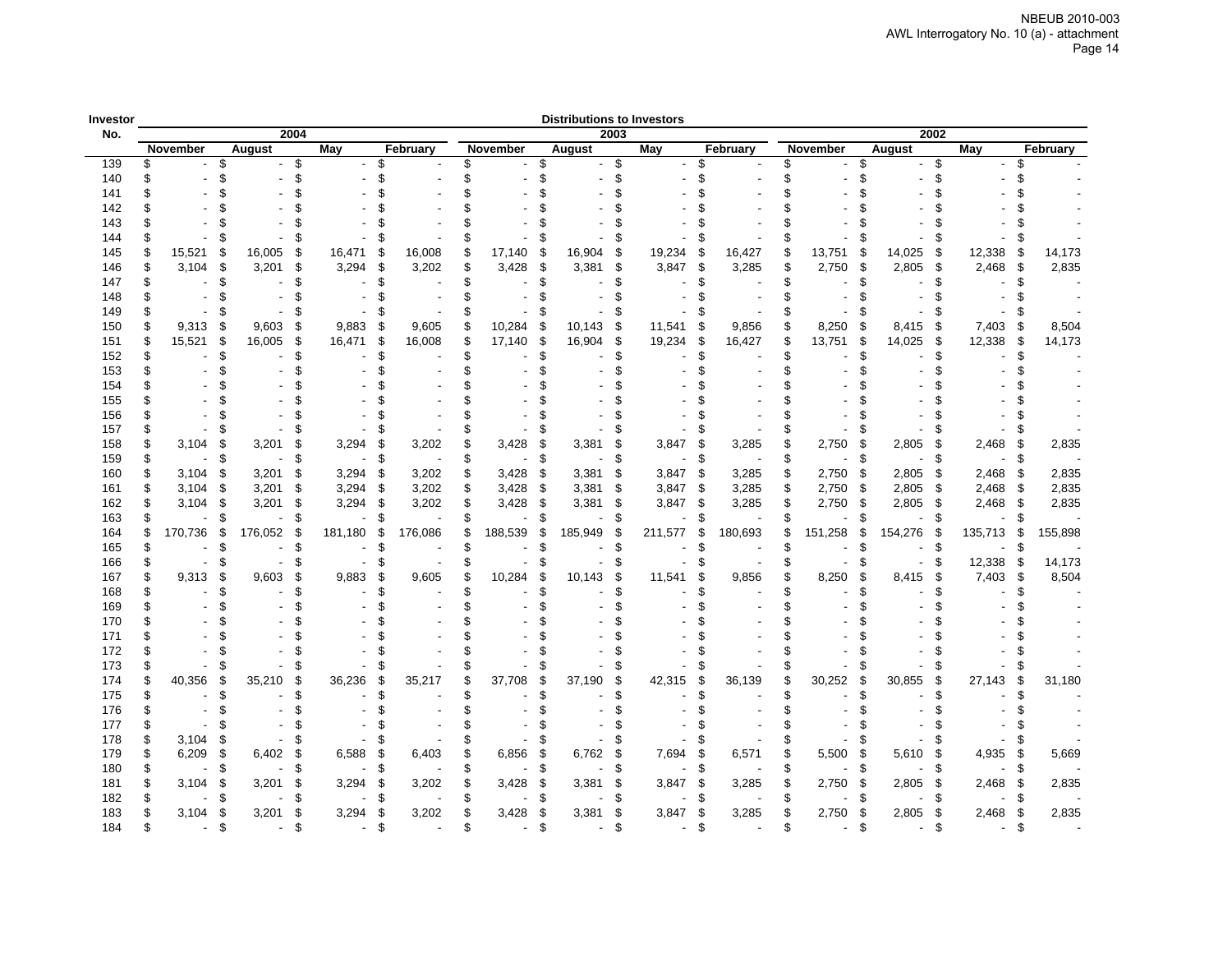| Investor |              |              |      |           |    |             |    |             |    | <b>Distributions to Investors</b> |      |           |    |             |    |             |    |                   |           |     |             |
|----------|--------------|--------------|------|-----------|----|-------------|----|-------------|----|-----------------------------------|------|-----------|----|-------------|----|-------------|----|-------------------|-----------|-----|-------------|
| No.      |              |              | 2004 |           |    |             |    |             |    |                                   | 2003 |           |    |             |    |             |    | 2002              |           |     |             |
|          | November     | August       |      | May       |    | February    |    | November    |    | August                            |      | May       |    | February    |    | November    |    | August            | May       |     | February    |
| 185      |              |              | \$   |           |    |             |    |             |    |                                   | \$   |           |    |             | \$ |             | ደ  | \$                |           | \$  |             |
| 186      |              |              |      |           |    |             |    |             |    |                                   |      |           |    |             |    |             |    |                   |           |     |             |
| 187      |              |              |      |           |    |             |    |             |    |                                   |      |           |    |             |    |             |    |                   |           |     |             |
| 188      |              |              |      |           |    |             |    |             |    |                                   |      |           |    |             |    |             |    |                   |           |     |             |
| 189      | 15,521       | 16,005<br>£  | S    | 16,471    |    | 16,008      |    | 17,140      |    | 16,904                            | \$   | 19,234    |    | 16,427      |    | 13,751      | 9. | 14,025<br>S       | 12,338    | \$  | 14,173      |
| 190      |              |              |      |           |    |             |    |             |    |                                   |      |           |    |             |    |             |    |                   |           |     |             |
| 191      |              |              |      |           |    |             |    |             |    |                                   |      |           |    |             |    |             |    |                   |           |     |             |
| 192      |              |              |      |           |    |             |    |             |    |                                   |      |           |    |             |    |             |    |                   |           |     |             |
| 193      | 3,104        | 3,201        | S    | 3,294     |    | 3,202       |    | 3,428       |    | 3,381                             | £    | 3,847     |    | 3,285       |    | 2,750       |    | 2,805             | 2,468     | \$  | 2,835       |
| 194      |              |              | ዋ    |           |    |             |    |             |    |                                   | ٩.   |           |    |             |    |             |    |                   |           |     |             |
| 195      |              |              |      |           |    |             |    |             |    |                                   |      |           |    |             |    |             |    |                   |           |     |             |
| 196      |              |              |      |           |    |             |    |             |    |                                   |      |           |    |             |    |             |    |                   |           |     |             |
| 197      |              |              |      |           |    |             |    |             |    |                                   |      |           |    |             |    |             |    |                   |           |     |             |
| 198      |              |              |      |           |    |             |    |             |    |                                   |      |           |    |             |    |             |    |                   |           |     |             |
| 199      |              |              |      |           |    |             |    |             |    |                                   |      |           |    |             |    |             |    |                   |           |     |             |
| 200      | 3,104        | 3,201        | \$   | 3,294     |    | 3,202       |    | 3,428       |    | 3,381                             | £    |           |    |             |    |             |    |                   |           |     |             |
| 201      |              |              |      |           |    |             |    |             |    |                                   |      |           |    |             |    |             |    |                   |           |     |             |
| 202      |              |              |      |           |    |             |    |             |    |                                   |      |           |    |             |    |             |    |                   |           |     |             |
| 203      |              |              |      |           |    |             |    |             |    |                                   |      |           |    |             |    |             |    |                   |           |     |             |
| 204      |              |              |      |           |    |             |    |             |    |                                   |      |           |    |             |    |             |    |                   |           | S   |             |
| 205      | 3,104        | 3,201<br>S   | \$   | 3,294     | £  | 3,202       | S  | 3,428       | \$ | 3,381                             | \$   | 3,847     | \$ | 3,285       | \$ | 2,750       | \$ | 2,805<br>\$       | 2,468     | \$  | 2,835       |
| 206      | 3,104        | \$.<br>3,201 | \$   | 3,294     | £. | 3,202       | \$ | 3,428       | \$ | 3,381                             | \$   | 3,847     | £. | 3,285       | £  | 2,750       | \$ | 2,805<br>S.       | 2,468     | \$  | 2,835       |
| 207      |              |              |      |           |    |             |    |             |    |                                   |      |           |    |             |    |             |    |                   |           | S   |             |
| 208      |              |              |      |           |    |             |    |             |    |                                   |      |           |    |             |    |             |    |                   |           |     |             |
| 209      |              |              |      |           |    |             |    |             |    |                                   |      |           |    |             |    |             |    |                   |           |     |             |
| 210      |              |              |      |           |    |             |    |             |    |                                   |      |           |    |             |    |             |    |                   |           |     |             |
| 211      |              |              |      |           |    |             |    |             |    |                                   |      |           |    |             |    |             |    |                   |           |     |             |
| 212      |              |              |      |           |    |             |    |             |    |                                   |      |           |    |             |    |             |    |                   |           | \$  |             |
| 213      | 3,104        | \$<br>3,201  | \$   | 3,294     | S  | 3,202       | \$ | 3,428       | \$ | 3,381                             | \$   | 3,847     | \$ | 3,285       | \$ | 2,750       | \$ | 2,805<br>\$       | 2,468     | \$  | 2,835       |
| 214      | 3,104        | \$<br>3,201  | \$   | 3,294     | £  | 3,202       | \$ | 3,428       | \$ | 3,381                             | \$   | 3,847     | £. | 3,285       | \$ | 2,750       | \$ | 2,805<br>\$       | 2,468     | -\$ | 2,835       |
| 215      |              |              |      |           |    |             |    |             |    |                                   |      |           |    |             |    |             |    |                   |           |     |             |
| 216      |              |              |      |           |    |             |    |             |    |                                   |      |           |    |             |    |             |    |                   |           |     |             |
| 217      |              |              |      |           |    |             |    |             |    |                                   |      |           |    |             |    |             |    |                   |           |     |             |
| 218      | 3,104        | 3,201<br>S   | \$   | 3,294     | £  | 3,202       |    | 3,428       | S  | 3,381                             | S    | 3,847     |    | 3,285       |    | 2,750       | £  | 2,805             | 2,468     | S   | 2,835       |
| 219      |              | \$           |      |           |    |             | \$ |             |    |                                   |      |           |    |             |    |             |    |                   |           |     |             |
| 220      |              |              |      |           |    |             |    |             |    |                                   |      |           |    |             |    |             |    |                   |           |     |             |
| 221      | 977,853      | \$1,014,700  | \$   | 1,031,081 | \$ | 1,002,087   |    | \$1,069,533 | \$ | 1,054,838                         | \$   | 1,192,527 | \$ | 1,018,452   |    | 852,543     | £  | 869,553<br>- \$   | 764,928   | \$  | 878,695     |
| 222      |              | S            | \$   |           | ٩. |             | S  |             | £. |                                   | \$.  |           |    |             |    |             |    | S                 |           | \$  |             |
| 223      | \$<br>15,521 | 16,005<br>\$ | \$   | 16,471    | \$ | 16,008      | \$ | 17,140      | \$ | 16,904                            | \$   | 19,234    | \$ | 16,427      | \$ | 13,751      | \$ | 14,025<br>\$      | 12,338    | \$  | 14,173      |
|          | \$1,552,147  | \$1,600,472  | \$   | 1,647,094 |    | \$1,600,778 |    | \$1,713,995 |    | \$1,690,445                       | \$   | 1,923,430 |    | \$1,642,665 |    | \$1,375,070 |    | \$1,402,505<br>\$ | 1,233,755 |     | \$1,417,250 |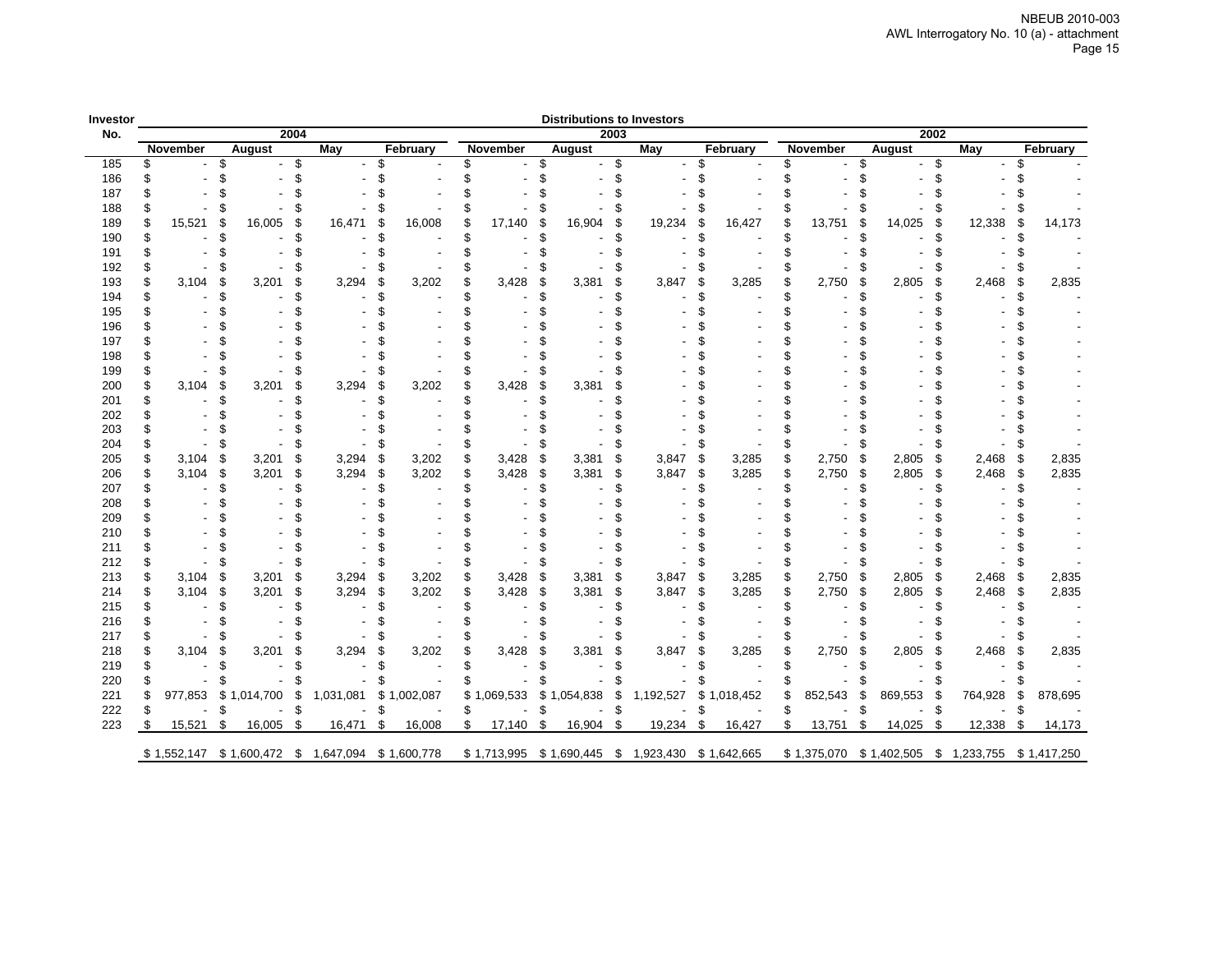| Investor                 |          |                                   |                   |                                                          |                                           |                           |                          |          |                          | <b>Distributions to Investors</b> |            |          |          |               |            |          |
|--------------------------|----------|-----------------------------------|-------------------|----------------------------------------------------------|-------------------------------------------|---------------------------|--------------------------|----------|--------------------------|-----------------------------------|------------|----------|----------|---------------|------------|----------|
| No.                      |          |                                   |                   | 2001                                                     |                                           |                           |                          |          |                          | 2000                              |            |          |          | 1999          |            |          |
|                          |          | <b>November</b>                   | <b>August</b>     |                                                          | <b>May</b>                                |                           | February                 |          | November                 | <b>August</b>                     | <b>May</b> | February | November | <b>August</b> | <b>May</b> | February |
| $\mathbf 1$              | \$       | 2,649                             | \$                | $2,374$ \$                                               | 1,074                                     | \$                        | 1,303                    | \$       | 1,470                    |                                   |            |          |          |               |            |          |
| $\sqrt{2}$               | \$       | ٠                                 | $\boldsymbol{\$}$ | \$<br>$\overline{\phantom{a}}$                           | ä,                                        | \$                        |                          | \$       | $\overline{\phantom{a}}$ |                                   |            |          |          |               |            |          |
| 3                        | \$       | $\overline{\phantom{a}}$          | \$                | \$<br>$\overline{\phantom{a}}$                           | $\overline{\phantom{a}}$                  | \$                        |                          | \$       | $\overline{\phantom{a}}$ |                                   |            |          |          |               |            |          |
| $\overline{\mathbf{4}}$  | \$       | L,                                | \$                | \$<br>$\blacksquare$                                     | $\overline{\phantom{a}}$                  | \$                        |                          | \$       |                          |                                   |            |          |          |               |            |          |
| 5                        | \$       |                                   | \$                | \$<br>$\overline{\phantom{a}}$                           | $\overline{\phantom{a}}$                  | \$                        |                          | \$       |                          |                                   |            |          |          |               |            |          |
| 6                        | \$       | ÷                                 | \$                | \$<br>$\overline{a}$                                     | $\overline{\phantom{a}}$                  | \$                        |                          | \$       |                          |                                   |            |          |          |               |            |          |
| $\overline{\mathcal{I}}$ | \$       |                                   | \$                | \$<br>$\overline{a}$                                     | $\overline{\phantom{a}}$                  | \$                        |                          | \$       |                          |                                   |            |          |          |               |            |          |
| 8                        | \$       |                                   | \$                | \$<br>$\overline{a}$                                     | ä,                                        | \$                        |                          | \$       |                          |                                   |            |          |          |               |            |          |
| 9                        | \$       | 5,297                             | \$                | 4,749<br>\$                                              | 2,148                                     | $\boldsymbol{\mathsf{S}}$ | 2,606                    | \$       | 2,940                    |                                   |            |          |          |               |            |          |
| 10                       | \$       | 5,297                             | \$                | 4,749<br>\$                                              | 2,148                                     | \$                        | 2,606                    | \$       | 2,940                    |                                   |            |          |          |               |            |          |
| 11<br>12                 | \$       | $\blacksquare$                    | \$<br>\$          | \$<br>\$<br>$\blacksquare$                               | $\frac{1}{2}$<br>$\overline{\phantom{a}}$ | \$<br>\$                  |                          | \$<br>\$ | $\overline{\phantom{a}}$ |                                   |            |          |          |               |            |          |
| $13$                     | \$       | $\overline{\phantom{a}}$          | \$                | \$<br>$\overline{\phantom{a}}$                           | $\overline{\phantom{a}}$                  | \$                        |                          | \$       | $\overline{\phantom{a}}$ |                                   |            |          |          |               |            |          |
| 14                       | \$<br>\$ |                                   | \$                | \$<br>$\overline{\phantom{a}}$                           | $\blacksquare$                            | \$                        |                          | \$       |                          |                                   |            |          |          |               |            |          |
| $15\,$                   | \$       | 2,649                             | \$                | 2,374<br>\$                                              | 1,074                                     | \$                        | 1,303                    | \$       | 1,470                    |                                   |            |          |          |               |            |          |
| 16                       | \$       | $\blacksquare$                    | \$                | \$<br>$\sim$                                             | $\sim$                                    | \$                        | $\overline{\phantom{a}}$ | \$       | $\overline{\phantom{a}}$ |                                   |            |          |          |               |            |          |
| 17                       | \$       | 2,649                             | \$                | 2,374<br>\$                                              | 1,074                                     | \$                        | 1,303                    | \$       | 1,470                    |                                   |            |          |          |               |            |          |
| 18                       | \$       | 7,946                             | \$                | 7,123<br>\$                                              | 3,222                                     | \$                        | 3,909                    | \$       | 4,411                    |                                   |            |          |          |               |            |          |
| 19                       | \$       | $\overline{\phantom{0}}$          | \$                | \$<br>$\overline{\phantom{a}}$                           | $\blacksquare$                            | \$                        |                          | \$       | $\blacksquare$           |                                   |            |          |          |               |            |          |
| 20                       | \$       | $\overline{\phantom{0}}$          | \$                | \$<br>$\overline{\phantom{a}}$                           | $\overline{\phantom{a}}$                  | \$                        |                          | \$       |                          |                                   |            |          |          |               |            |          |
| 21                       | \$       | 7,946                             | \$                | 7,123<br>\$                                              | 3,222                                     | \$                        | 3,909                    | \$       | 4,411                    |                                   |            |          |          |               |            |          |
| 22                       | \$       |                                   | \$                | \$<br>$\overline{\phantom{a}}$                           | $\overline{\phantom{a}}$                  | \$                        |                          | \$       |                          |                                   |            |          |          |               |            |          |
| 23                       | \$       | $\overline{\phantom{a}}$          | \$                | \$<br>$\overline{\phantom{a}}$                           | $\overline{\phantom{a}}$                  | \$                        |                          | \$       | $\blacksquare$           |                                   |            |          |          |               |            |          |
| 24                       | \$       |                                   | \$                | \$<br>$\overline{\phantom{a}}$                           | $\overline{\phantom{a}}$                  | \$                        |                          | \$       |                          |                                   |            |          |          |               |            |          |
| 25                       | \$       | $\overline{\phantom{0}}$          | \$                | \$<br>$\blacksquare$                                     | $\blacksquare$                            | \$                        |                          | \$       |                          |                                   |            |          |          |               |            |          |
| 26                       | \$       | $\overline{\phantom{a}}$          | \$                | \$<br>$\overline{\phantom{a}}$                           | $\overline{\phantom{a}}$                  | \$                        |                          | \$       | $\blacksquare$           |                                   |            |          |          |               |            |          |
| 27                       | \$       | L,                                | \$                | \$<br>$\blacksquare$                                     | $\blacksquare$                            | \$                        |                          | \$       |                          |                                   |            |          |          |               |            |          |
| 28                       | \$       |                                   | \$                | \$<br>$\overline{a}$                                     | ä,                                        | \$                        |                          | \$       |                          |                                   |            |          |          |               |            |          |
| 29                       | \$       | 5,297                             | \$                | 4,749<br>\$                                              | 2,148                                     | \$                        | 2,606                    | \$       | 2,940                    |                                   |            |          |          |               |            |          |
| 30                       | \$       | 2,649                             | \$                | 2,374 \$                                                 | 1,074 \$                                  |                           | 1,303                    | \$       | 1,470                    |                                   |            |          |          |               |            |          |
| 31                       | \$       | 5,297                             | \$                | 4,749<br>\$                                              | 2,148 \$                                  |                           | 2,606                    | \$       | 2,940                    |                                   |            |          |          |               |            |          |
| 32                       | \$       | $\overline{a}$                    | \$                | \$<br>$\blacksquare$                                     | $\overline{\phantom{a}}$                  | \$                        |                          | \$       | $\overline{a}$           |                                   |            |          |          |               |            |          |
| 33                       | \$       | $\overline{a}$                    | \$                | \$<br>$\blacksquare$                                     | $\overline{\phantom{a}}$                  | \$                        |                          | \$       | $\blacksquare$           |                                   |            |          |          |               |            |          |
| 34                       | \$       | 2,649                             | \$                | $2,374$ \$                                               | 1,074                                     | \$                        | 1,303                    | \$       | 1,470                    |                                   |            |          |          |               |            |          |
| 35                       | \$       |                                   | \$                | \$                                                       | $\overline{\phantom{a}}$                  | \$                        |                          | \$       |                          |                                   |            |          |          |               |            |          |
| 36<br>37                 | \$       | $\overline{\phantom{a}}$<br>5,297 | \$                | \$<br>$\overline{\phantom{a}}$<br>4,749<br>$\sqrt[6]{2}$ | $\sim$<br>2,148                           | \$<br>$\pmb{\mathbb{S}}$  | $\overline{\phantom{a}}$ | \$<br>\$ | $\blacksquare$           |                                   |            |          |          |               |            |          |
|                          | \$<br>\$ |                                   | \$                | 11,872 \$                                                |                                           | $\,$                      | 2,606                    | \$       | 2,940                    |                                   |            |          |          |               |            |          |
| 38<br>39                 | \$       | 13,243<br>L,                      | \$<br>\$          | \$<br>$\overline{\phantom{a}}$                           | 5,371<br>$\overline{\phantom{a}}$         | \$                        | 6,515                    | \$       | 7,351                    |                                   |            |          |          |               |            |          |
| 40                       | \$       | $\blacksquare$                    | \$                | \$<br>$\overline{\phantom{a}}$                           | $\overline{\phantom{a}}$                  | \$                        | $\blacksquare$           | \$       | $\blacksquare$           |                                   |            |          |          |               |            |          |
| 41                       | \$       | $\overline{a}$                    | \$                | \$<br>$\overline{\phantom{a}}$                           | $\overline{\phantom{a}}$                  | \$                        |                          | \$       | $\blacksquare$           |                                   |            |          |          |               |            |          |
| 42                       | \$       |                                   | \$                | \$<br>$\overline{a}$                                     | $\blacksquare$                            | \$                        |                          | \$       | $\blacksquare$           |                                   |            |          |          |               |            |          |
| 43                       | \$       | 2,649                             | \$                | 2,374<br>\$                                              | 1,074                                     | \$                        | 1,303                    | \$       | 1,470                    |                                   |            |          |          |               |            |          |
| 44                       | \$       | $\overline{\phantom{0}}$          | \$                | \$<br>$\blacksquare$                                     | $\overline{\phantom{a}}$                  | \$                        |                          | \$       |                          |                                   |            |          |          |               |            |          |
| 45                       | \$       | $\overline{\phantom{a}}$          | \$                | \$<br>$\overline{\phantom{a}}$                           | $\overline{\phantom{a}}$                  | \$                        | $\overline{\phantom{a}}$ | \$       |                          |                                   |            |          |          |               |            |          |
| 46                       | \$       | $\overline{\phantom{a}}$          | \$                | $-$ \$                                                   | $\sim$                                    | \$                        | $\overline{\phantom{a}}$ | \$       | $\overline{\phantom{a}}$ |                                   |            |          |          |               |            |          |
|                          |          |                                   |                   |                                                          |                                           |                           |                          |          |                          |                                   |            |          |          |               |            |          |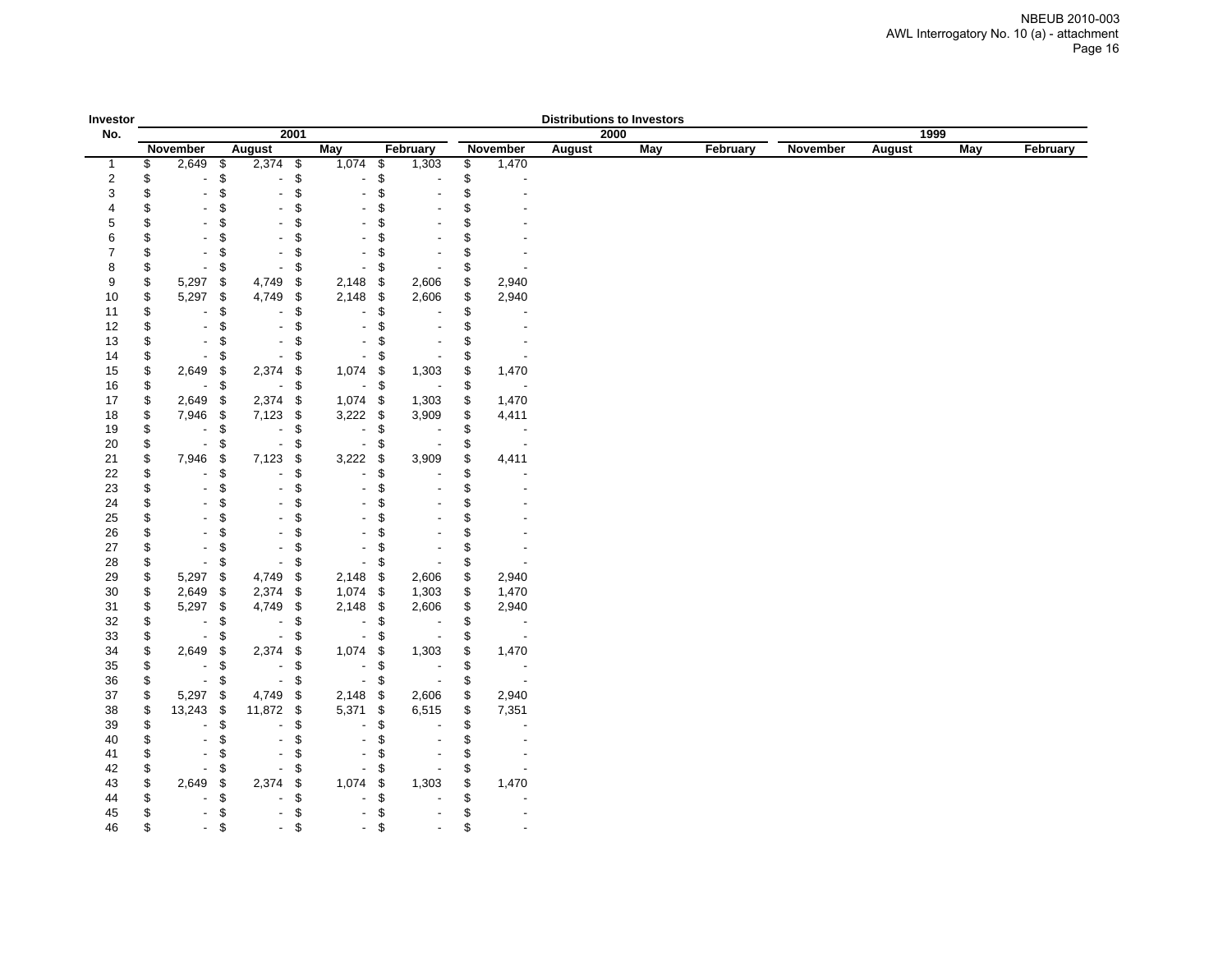| Investor   |          |                          |          |                          |          |                          |            |                          |          |          | <b>Distributions to Investors</b> |            |          |          |               |            |          |
|------------|----------|--------------------------|----------|--------------------------|----------|--------------------------|------------|--------------------------|----------|----------|-----------------------------------|------------|----------|----------|---------------|------------|----------|
| No.        |          |                          |          | 2001                     |          |                          |            |                          |          |          | 2000                              |            |          |          |               | 1999       |          |
|            |          | November                 |          | <b>August</b>            |          | <b>May</b>               |            | February                 |          | November | <b>August</b>                     | <b>May</b> | February | November | <b>August</b> | <b>May</b> | February |
| 47         | \$       | $\blacksquare$           | \$       | $\sim$                   | \$       | $\overline{\phantom{a}}$ | \$         |                          | \$       |          |                                   |            |          |          |               |            |          |
| 48         | \$       | $\overline{\phantom{a}}$ | \$       |                          | \$       |                          | \$         |                          | \$       |          |                                   |            |          |          |               |            |          |
| 49         | \$       | $\overline{\phantom{a}}$ | \$       |                          | \$       |                          | \$         |                          | \$       |          |                                   |            |          |          |               |            |          |
| 50         | \$       | $\blacksquare$           | \$       | $\blacksquare$           | \$       |                          | \$         |                          | \$       |          |                                   |            |          |          |               |            |          |
| 51         | \$       | 2,649                    | -\$      | 2,374                    | \$       | 1,074                    | -\$        | 1,303                    | \$       | 1,470    |                                   |            |          |          |               |            |          |
| 52         | \$       | $\overline{\phantom{a}}$ | \$       | $\overline{\phantom{a}}$ | \$       | $\overline{\phantom{a}}$ | \$         |                          | \$       |          |                                   |            |          |          |               |            |          |
| 53         | \$       | 5,297                    | \$       | 4,749                    | \$       | 2,148                    | \$         | 2,606                    | \$       | 2,940    |                                   |            |          |          |               |            |          |
| 54         | \$       | $5,297$ \$               |          | 4,749                    | \$       | 2,148                    | $\sqrt{3}$ | 2,606                    | \$       | 2,940    |                                   |            |          |          |               |            |          |
| 55         | \$       | 2,649                    | \$       | 2,374                    | \$       | 1,074                    | -\$        | 1,303                    | \$       | 1,470    |                                   |            |          |          |               |            |          |
| 56         | \$       | $\overline{a}$           | \$       |                          | \$       | $\overline{\phantom{a}}$ | \$         |                          | \$       |          |                                   |            |          |          |               |            |          |
| 57         | \$       | $\overline{\phantom{a}}$ | \$<br>\$ | $\overline{a}$           | \$<br>\$ |                          | \$         | $\overline{\phantom{a}}$ | \$       |          |                                   |            |          |          |               |            |          |
| 58         | \$<br>\$ | 2,649                    | \$       | 2,374                    |          | 1,074                    | \$         | 1,303                    | \$<br>\$ | 1,470    |                                   |            |          |          |               |            |          |
| 59<br>60   | \$       |                          | \$       |                          | \$<br>\$ |                          | \$<br>\$   |                          | \$       |          |                                   |            |          |          |               |            |          |
| 61         | \$       | $\overline{\phantom{0}}$ | \$       |                          | \$       |                          | \$         |                          | \$       |          |                                   |            |          |          |               |            |          |
| 62         | \$       | ٠                        | \$       |                          | \$       |                          | \$         |                          | \$       |          |                                   |            |          |          |               |            |          |
| 63         | \$       | $\overline{a}$           | \$       |                          | \$       |                          | \$         |                          | \$       |          |                                   |            |          |          |               |            |          |
| 64         | \$       | $\blacksquare$           | \$       |                          | \$       |                          | \$         | $\blacksquare$           | \$       |          |                                   |            |          |          |               |            |          |
| 65         | \$       | $\overline{a}$           | \$       |                          | \$       |                          | \$         |                          | \$       |          |                                   |            |          |          |               |            |          |
| 66         | \$       | Ĭ.                       | \$       |                          | \$       |                          | \$         |                          | \$       |          |                                   |            |          |          |               |            |          |
| 67         | \$       | L,                       | \$       |                          | \$       |                          | \$         |                          | \$       |          |                                   |            |          |          |               |            |          |
| 68         | \$       | 7,946                    | \$       | 7,123                    | \$       | 3,222                    | \$         | 3,909                    | \$       | 4,411    |                                   |            |          |          |               |            |          |
| 69         | \$       | $\overline{a}$           | \$       |                          | \$       | $\blacksquare$           | \$         |                          | \$       |          |                                   |            |          |          |               |            |          |
| 70         | \$       | $\overline{a}$           | \$       |                          | \$       |                          | \$         |                          | \$       |          |                                   |            |          |          |               |            |          |
| 71         | \$       |                          | \$       |                          | \$       |                          | \$         |                          | \$       |          |                                   |            |          |          |               |            |          |
| 72         | \$       | 2,649                    | \$       | 2,374                    | \$       | 1,074                    | \$         | 1,303                    | \$       | 1,470    |                                   |            |          |          |               |            |          |
| 73         | \$       |                          | \$       |                          | \$       |                          | \$         |                          | \$       |          |                                   |            |          |          |               |            |          |
| 74         | \$       |                          | \$       |                          | \$       |                          | \$         |                          | \$       |          |                                   |            |          |          |               |            |          |
| 75         | \$       |                          | \$       |                          | \$       |                          | \$         |                          | \$       |          |                                   |            |          |          |               |            |          |
| ${\bf 76}$ | \$       | $\frac{1}{2}$            | \$       |                          | \$       |                          | \$         |                          | \$       |          |                                   |            |          |          |               |            |          |
| 77         | \$       | $\blacksquare$           | \$       |                          | \$       |                          | \$         |                          | \$       |          |                                   |            |          |          |               |            |          |
| 78<br>79   | \$<br>\$ | $\blacksquare$<br>7,946  | \$<br>\$ | 7,123                    | \$<br>\$ | 3,222                    | \$<br>\$   | 3,909                    | \$<br>\$ | 4,411    |                                   |            |          |          |               |            |          |
| 80         | \$       |                          | \$       | $\blacksquare$           | \$       | $\blacksquare$           | \$         |                          | \$       |          |                                   |            |          |          |               |            |          |
| 81         | \$       | $\blacksquare$           | \$       |                          | \$       |                          | \$         |                          | \$       |          |                                   |            |          |          |               |            |          |
| 82         | \$       |                          | \$       |                          | \$       |                          | \$         |                          | \$       |          |                                   |            |          |          |               |            |          |
| 83         | \$       | $\overline{\phantom{a}}$ | \$       |                          | \$       |                          | \$         |                          | \$       |          |                                   |            |          |          |               |            |          |
| 84         | \$       | $\overline{a}$           | \$       |                          | \$       |                          | \$         |                          | \$       |          |                                   |            |          |          |               |            |          |
| 85         | \$       |                          | \$       |                          | \$       |                          | \$         |                          | \$       |          |                                   |            |          |          |               |            |          |
| 86         | \$       | 7,946                    | \$       | 7,123                    | \$       | 3,222                    | \$         | 3,909                    | \$       | 4,411    |                                   |            |          |          |               |            |          |
| 87         | \$       |                          | \$       |                          | \$       | $\blacksquare$           | \$         |                          | \$       |          |                                   |            |          |          |               |            |          |
| 88         | \$       |                          | \$       |                          | \$       |                          | \$         |                          | \$       |          |                                   |            |          |          |               |            |          |
| 89         | \$       |                          | \$       |                          | \$       |                          | \$         |                          | \$       |          |                                   |            |          |          |               |            |          |
| 90         | \$       |                          | 9        |                          | S        |                          | \$         |                          | \$       |          |                                   |            |          |          |               |            |          |
| 91         | \$       |                          | \$       |                          | \$       |                          | \$         |                          | \$       |          |                                   |            |          |          |               |            |          |
| 92         | \$       | 2,649                    | \$       | 2,374                    | \$       | 1,074                    | \$         | 1,303                    | \$       | 1,470    |                                   |            |          |          |               |            |          |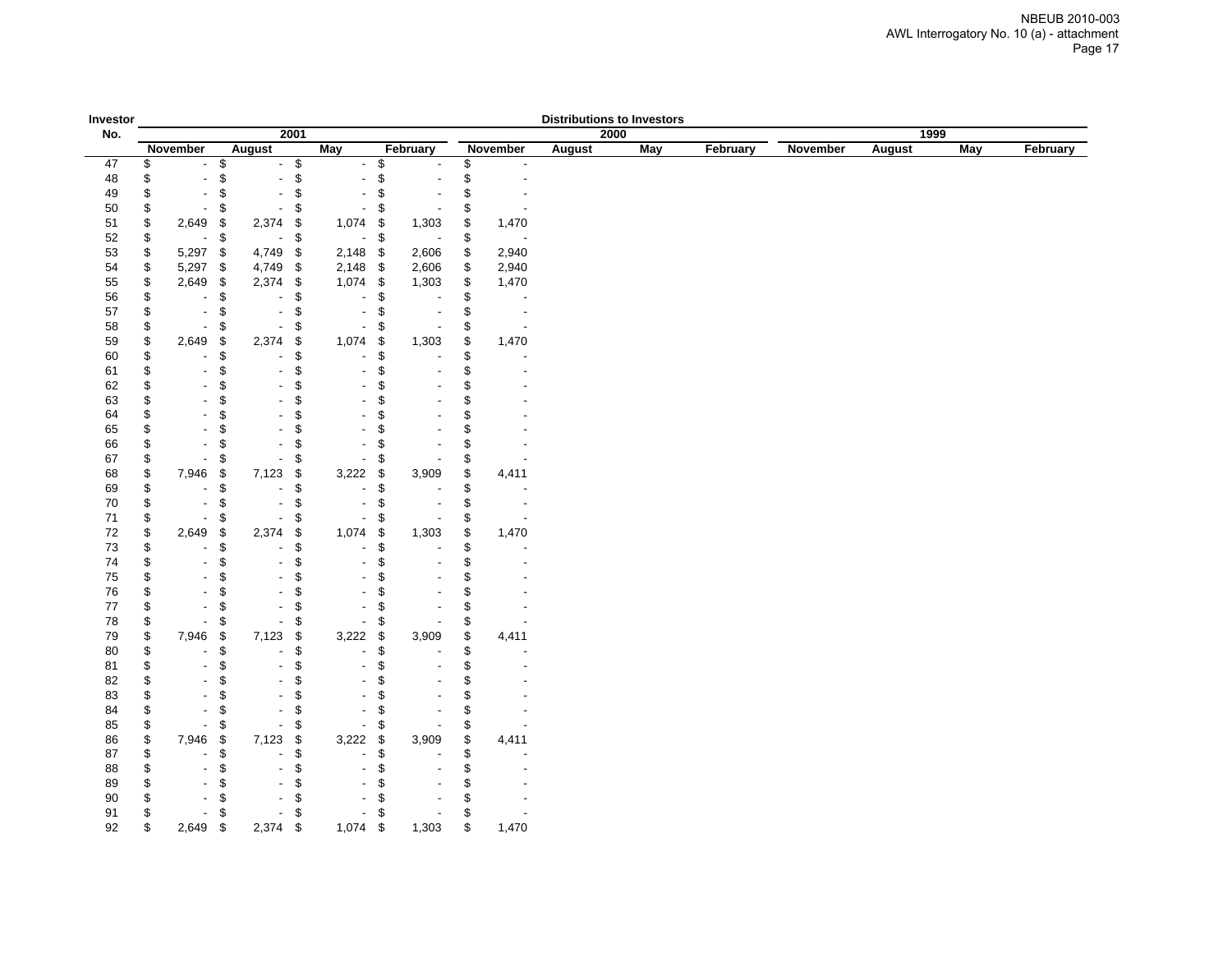| Investor   |          |                                            |           |                          |          |                          |            |                                  |          |                          | <b>Distributions to Investors</b> |            |          |          |        |     |          |
|------------|----------|--------------------------------------------|-----------|--------------------------|----------|--------------------------|------------|----------------------------------|----------|--------------------------|-----------------------------------|------------|----------|----------|--------|-----|----------|
| No.        |          |                                            |           |                          | 2001     |                          |            |                                  |          |                          | 2000                              |            |          |          | 1999   |     |          |
|            |          | November                                   |           | <b>August</b>            |          | May                      |            | February                         |          | November                 | August                            | <b>May</b> | February | November | August | May | February |
| 93         | \$       | 5,297 \$                                   |           | 4,749 \$                 |          | $2,148$ \$               |            | 2,606                            | \$       | 2,940                    |                                   |            |          |          |        |     |          |
| 94         | \$       | $\blacksquare$                             | \$        | $\blacksquare$           | \$       | $\overline{\phantom{a}}$ | \$         |                                  | \$       | $\overline{\phantom{a}}$ |                                   |            |          |          |        |     |          |
| 95         | \$       | 13,243                                     | \$        | 11,872                   | \$       | 5,371                    | \$         | 6,515                            | \$       | 7,351                    |                                   |            |          |          |        |     |          |
| 96         | \$       |                                            | \$        | $\blacksquare$           | \$       | $\overline{\phantom{a}}$ | \$         |                                  | \$       |                          |                                   |            |          |          |        |     |          |
| 97         | \$       | 2,649                                      | \$        | 2,374                    | \$       | $1,074$ \$               |            | 1,303                            | \$       | 1,470                    |                                   |            |          |          |        |     |          |
| 98         | \$       | 2,649                                      | \$        | 2,374                    | \$       | $1,074$ \$               |            | 1,303                            | \$       | 1,470                    |                                   |            |          |          |        |     |          |
| 99         | \$       | 2,649                                      | \$        | 2,374                    | \$       | 1,074                    | $\sqrt{3}$ | 1,303                            | \$       | 1,470                    |                                   |            |          |          |        |     |          |
| 100        | \$       |                                            | \$        |                          | \$       |                          | \$         |                                  | \$       |                          |                                   |            |          |          |        |     |          |
| 101        | \$       | $\overline{\phantom{a}}$                   | \$        | $\blacksquare$           | \$       |                          | \$         | $\overline{a}$<br>$\overline{a}$ | \$       |                          |                                   |            |          |          |        |     |          |
| 102        | \$<br>\$ | $\overline{\phantom{a}}$<br>$\blacksquare$ | \$<br>\$. |                          | \$<br>\$ |                          | \$         |                                  | \$<br>\$ |                          |                                   |            |          |          |        |     |          |
| 103<br>104 | \$       | $\blacksquare$                             | S         |                          | \$       |                          | \$<br>\$   |                                  | \$       |                          |                                   |            |          |          |        |     |          |
|            | \$       | 2,649                                      | \$        | 2,374                    |          | 1,074                    | \$         | 1,303                            | \$       | 1,470                    |                                   |            |          |          |        |     |          |
| 105<br>106 | \$       | $\overline{\phantom{a}}$                   | \$        | $\overline{a}$           | \$<br>\$ |                          | \$         |                                  | \$       |                          |                                   |            |          |          |        |     |          |
| 107        | \$       | $\overline{\phantom{a}}$                   | \$        | $\blacksquare$           | \$       |                          | \$         | Ĭ.                               | \$       |                          |                                   |            |          |          |        |     |          |
| 108        | \$       | $\overline{\phantom{a}}$                   | \$        |                          | \$       |                          | \$         |                                  | \$       |                          |                                   |            |          |          |        |     |          |
| 109        | \$       | $\blacksquare$                             | \$        | $\overline{a}$           | \$       |                          | \$         |                                  | \$       |                          |                                   |            |          |          |        |     |          |
| 110        | \$       | $\blacksquare$                             | \$        |                          | \$       |                          | \$         |                                  | \$       |                          |                                   |            |          |          |        |     |          |
| 111        | \$       | $\blacksquare$                             | \$        | $\overline{a}$           | \$       |                          | \$         |                                  | \$       |                          |                                   |            |          |          |        |     |          |
| 112        | \$       | $\overline{\phantom{a}}$                   | S         | $\overline{\phantom{0}}$ | \$       |                          | \$         |                                  | \$       |                          |                                   |            |          |          |        |     |          |
| 113        | \$       | $\blacksquare$                             | \$        | $\overline{\phantom{a}}$ | \$       |                          | \$         |                                  | \$       |                          |                                   |            |          |          |        |     |          |
| 114        | \$       | 7,946                                      | \$        | 7,123                    | \$       | 3,222                    | \$         | 3,909                            | \$       | 4,411                    |                                   |            |          |          |        |     |          |
| 115        | \$       |                                            | \$        | $\overline{\phantom{a}}$ | \$       | $\overline{\phantom{a}}$ | \$         |                                  | \$       |                          |                                   |            |          |          |        |     |          |
| 116        | \$       | $\overline{\phantom{a}}$                   | \$        | $\overline{a}$           | \$       |                          | \$         | $\overline{a}$                   | \$       |                          |                                   |            |          |          |        |     |          |
| 117        | \$       | ä,                                         | \$        | Ĭ.                       | \$       |                          | \$         |                                  | \$       |                          |                                   |            |          |          |        |     |          |
| 118        | \$       | 13,243                                     | \$        | 11,872                   | \$       | 5,371                    | \$         | 6,515                            | \$       | 7,351                    |                                   |            |          |          |        |     |          |
| 119        | \$       | $\overline{\phantom{a}}$                   | \$        | $\overline{a}$           | \$       |                          | \$         |                                  | \$       |                          |                                   |            |          |          |        |     |          |
| 120        | \$       | $\blacksquare$                             | \$        | $\overline{a}$           | \$       |                          | \$         | $\overline{a}$                   | \$       |                          |                                   |            |          |          |        |     |          |
| 121        | \$       | $\blacksquare$                             | \$        |                          | \$       |                          | \$         |                                  | \$       |                          |                                   |            |          |          |        |     |          |
| 122        | \$       | $\blacksquare$                             | \$        | ÷                        | \$       |                          | \$         | L.                               | \$       |                          |                                   |            |          |          |        |     |          |
| 123        | \$       | $\blacksquare$                             | \$        | $\overline{a}$           | \$       |                          | \$         | ÷.                               | \$       |                          |                                   |            |          |          |        |     |          |
| 124        | \$       | $\blacksquare$                             | \$        | $\blacksquare$           | \$       |                          | \$         | ÷.                               | \$       |                          |                                   |            |          |          |        |     |          |
| 125        | \$       | $\overline{\phantom{a}}$                   | \$.       | $\overline{a}$           | \$       |                          | \$         | $\overline{a}$                   | \$       |                          |                                   |            |          |          |        |     |          |
| 126        | \$       | $\blacksquare$                             | \$        | L,                       | \$       |                          | \$         |                                  | \$       |                          |                                   |            |          |          |        |     |          |
| 127        | \$       | $\overline{\phantom{a}}$                   | \$        | $\blacksquare$           | \$       |                          | \$         |                                  | \$       |                          |                                   |            |          |          |        |     |          |
| 128        | \$       | $\overline{\phantom{a}}$                   | \$        | $\overline{\phantom{a}}$ | \$       | $\overline{\phantom{a}}$ | \$         |                                  | \$       |                          |                                   |            |          |          |        |     |          |
| 129        | \$       | 10,594                                     | \$        | 9,498                    | \$       | 4,296                    | \$         | 5,212                            | \$       | 5,881                    |                                   |            |          |          |        |     |          |
| 130        | \$       | $\blacksquare$                             | \$        | $\overline{a}$           | \$       | $\sim$                   | \$         |                                  | \$       |                          |                                   |            |          |          |        |     |          |
| 131        | \$       | 13,243                                     | \$        | 11,872                   | \$       | 5,371                    | \$         | 6,515                            | \$       | 7,351                    |                                   |            |          |          |        |     |          |
| 132        | \$       | $\overline{\phantom{a}}$                   | \$        | $\overline{a}$           | \$       |                          | \$         |                                  | \$       |                          |                                   |            |          |          |        |     |          |
| 133        | \$       | $\blacksquare$                             | \$        | $\blacksquare$           | \$       |                          | \$         | $\blacksquare$                   | \$       |                          |                                   |            |          |          |        |     |          |
| 134        | \$       | $\overline{\phantom{a}}$                   | \$        | $\blacksquare$           | \$       |                          | \$         |                                  | \$       |                          |                                   |            |          |          |        |     |          |
| 135        | \$       | 13,243                                     | \$<br>\$  | 11,872<br>÷              | \$       | 5,371                    | \$         | 6,515                            | \$       | 7,351                    |                                   |            |          |          |        |     |          |
| 136        | \$       |                                            |           |                          | \$       |                          | \$         | $\overline{a}$                   | \$       |                          |                                   |            |          |          |        |     |          |
| 137<br>138 | \$<br>\$ | $\blacksquare$<br>$\overline{\phantom{a}}$ | \$<br>\$  | $\blacksquare$           | \$<br>\$ | $\overline{a}$           | \$<br>\$   | $\blacksquare$                   | \$<br>\$ |                          |                                   |            |          |          |        |     |          |
|            |          |                                            |           |                          |          |                          |            |                                  |          |                          |                                   |            |          |          |        |     |          |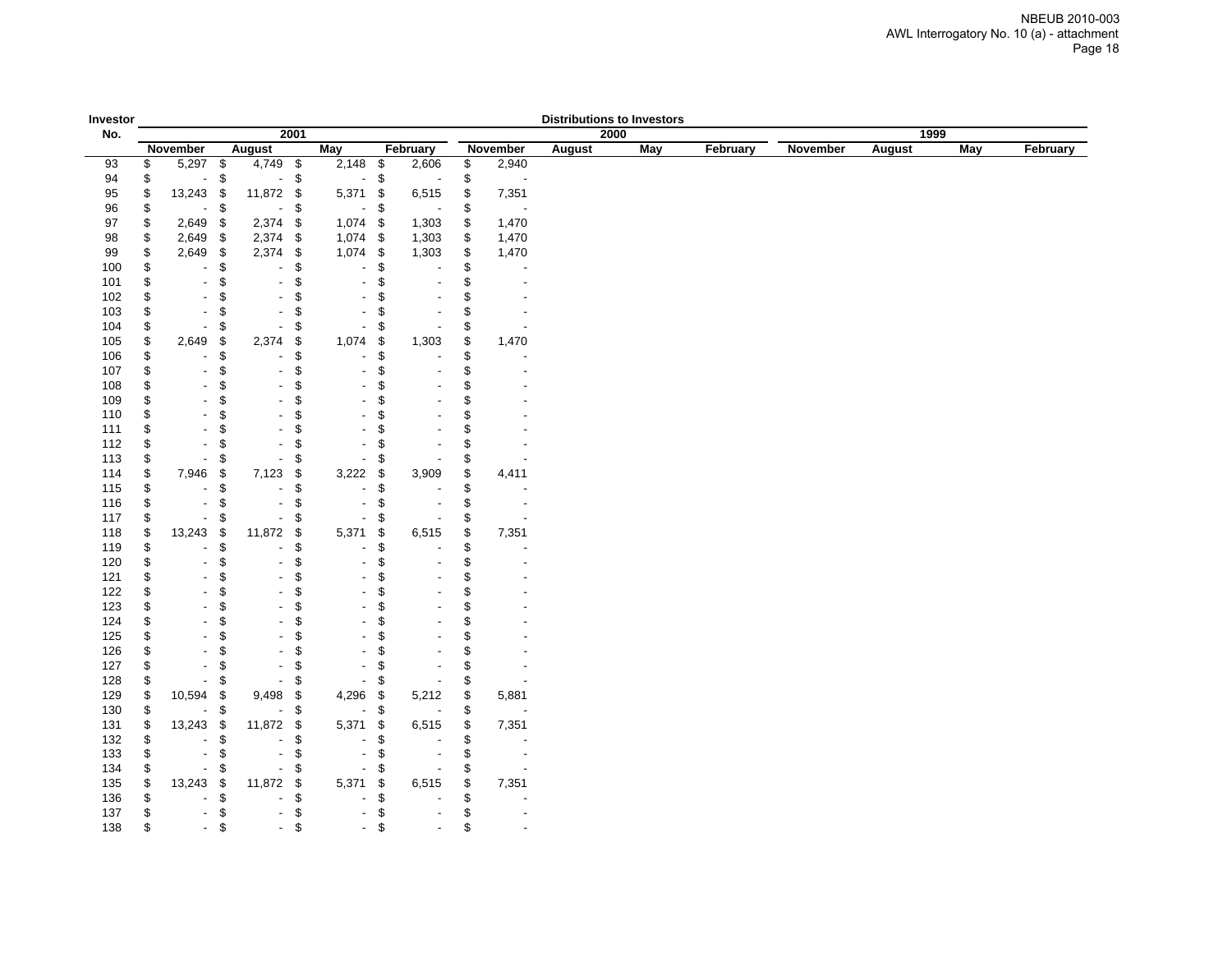| Investor   |          |                                                      |               |                                                  |                                    |                |                          |          |                          | <b>Distributions to Investors</b> |      |          |          |        |            |          |
|------------|----------|------------------------------------------------------|---------------|--------------------------------------------------|------------------------------------|----------------|--------------------------|----------|--------------------------|-----------------------------------|------|----------|----------|--------|------------|----------|
| No.        |          |                                                      |               | 2001                                             |                                    |                |                          |          |                          |                                   | 2000 |          |          |        | 1999       |          |
|            |          | November                                             | August        |                                                  | <b>May</b>                         |                | February                 |          | November                 | August                            | May  | February | November | August | <b>May</b> | February |
| 139        | \$       | $\overline{\phantom{a}}$                             | \$            | $-$ \$                                           | $\overline{\phantom{a}}$           | \$             |                          | \$       |                          |                                   |      |          |          |        |            |          |
| 140        | \$       | L,                                                   | \$            | \$<br>$\overline{a}$                             |                                    | \$             |                          | \$       |                          |                                   |      |          |          |        |            |          |
| 141        | \$       | $\blacksquare$                                       | \$            | \$                                               |                                    | \$             |                          | \$       |                          |                                   |      |          |          |        |            |          |
| 142        | \$       | $\overline{a}$                                       | \$            | \$                                               |                                    | \$             |                          | \$       |                          |                                   |      |          |          |        |            |          |
| 143        | \$       | $\blacksquare$                                       | \$            | \$                                               |                                    | \$             |                          | \$       |                          |                                   |      |          |          |        |            |          |
| 144        | \$       | $\overline{\phantom{a}}$                             | \$            | \$<br>$\blacksquare$                             |                                    | \$             |                          | \$       |                          |                                   |      |          |          |        |            |          |
| 145        | \$       | 13,243                                               | -\$           | 11,872<br>\$                                     | 5,371                              | \$             | 6,515                    | \$       | 7,351                    |                                   |      |          |          |        |            |          |
| 146        | \$       | 2,649                                                | $\sqrt{3}$    | 2,374<br>\$                                      | 1,074                              | \$             | 1,303                    | \$       | 1,470                    |                                   |      |          |          |        |            |          |
| 147        | \$       | $\overline{\phantom{a}}$                             | \$            | \$<br>$\overline{\phantom{a}}$                   | $\overline{\phantom{a}}$           | \$             |                          | \$       | $\overline{\phantom{a}}$ |                                   |      |          |          |        |            |          |
| 148        | \$       | $\overline{\phantom{a}}$<br>$\overline{\phantom{a}}$ | \$            | \$<br>$\overline{\phantom{a}}$<br>$\blacksquare$ | $\overline{\phantom{a}}$           | \$             | $\blacksquare$           | \$       | $\overline{\phantom{a}}$ |                                   |      |          |          |        |            |          |
| 149<br>150 | \$<br>\$ | 7,946                                                | \$<br>- \$    | \$<br>7,123                                      | $\overline{\phantom{a}}$<br>3,222  | \$<br>- \$     | 3,909                    | \$<br>\$ | $\overline{\phantom{a}}$ |                                   |      |          |          |        |            |          |
|            | \$       | 13,243 \$                                            |               | \$<br>11,872                                     | 5,371                              | \$             | 6,515                    | \$       | 4,411<br>7,351           |                                   |      |          |          |        |            |          |
| 151<br>152 | \$       | $\overline{\phantom{a}}$                             | \$            | \$<br>\$                                         | $\blacksquare$                     | \$             |                          | \$       |                          |                                   |      |          |          |        |            |          |
| 153        | \$       | $\overline{a}$                                       | \$            | \$                                               | $\blacksquare$                     | \$             |                          | \$       |                          |                                   |      |          |          |        |            |          |
| 154        | \$       | $\overline{\phantom{a}}$                             | \$            | \$                                               |                                    | \$             |                          | \$       |                          |                                   |      |          |          |        |            |          |
| 155        | \$       | $\blacksquare$                                       | \$            | \$                                               |                                    | \$             | $\overline{\phantom{a}}$ | \$       |                          |                                   |      |          |          |        |            |          |
| 156        | \$       | $\blacksquare$                                       | \$            | \$                                               |                                    | \$             |                          | \$       |                          |                                   |      |          |          |        |            |          |
| 157        | \$       | $\blacksquare$                                       | \$            | \$                                               | $\overline{\phantom{a}}$           | \$             |                          | \$       |                          |                                   |      |          |          |        |            |          |
| 158        | \$       | 2,649                                                | \$            | 2,374<br>\$                                      | 1,074                              | \$             | 1,303                    | \$       | 1,470                    |                                   |      |          |          |        |            |          |
| 159        | \$       | $\blacksquare$                                       | \$            | \$<br>$\overline{\phantom{a}}$                   | $\overline{\phantom{a}}$           | \$             |                          | \$       |                          |                                   |      |          |          |        |            |          |
| 160        | \$       | 2,649                                                | \$            | 2,374<br>\$                                      | 1,074                              | - \$           | 1,303                    | \$       | 1,470                    |                                   |      |          |          |        |            |          |
| 161        | \$       | 2,649 \$                                             |               | 2,374<br>\$                                      | 1,074                              | - \$           | 1,303                    | \$       | 1,470                    |                                   |      |          |          |        |            |          |
| 162        | \$       | 2,649 \$                                             |               | 2,374 \$                                         | 1,074                              | - \$           | 1,303                    | \$       | 1,470                    |                                   |      |          |          |        |            |          |
| 163        | \$       | $\overline{\phantom{a}}$                             | \$            | \$<br>$\sim$                                     | $\sim$                             | \$             |                          | \$       |                          |                                   |      |          |          |        |            |          |
| 164        | \$       | 145,669                                              | $\,$ $\,$     | 130,592 \$                                       | 59,076                             | - \$           | 71,663                   | \$       | 80,860                   |                                   |      |          |          |        |            |          |
| 165        | \$       | $\overline{\phantom{a}}$                             | \$            | $\sim$<br>\$                                     | $\overline{\phantom{a}}$           | \$             |                          | \$       |                          |                                   |      |          |          |        |            |          |
| 166        | \$       | 13,243                                               | $\sqrt[6]{3}$ | 11,872<br>\$                                     | 5,371                              | \$             | 6,515                    | \$       | 7,351                    |                                   |      |          |          |        |            |          |
| 167        | \$       | 7,946 \$                                             |               | 7,123<br>\$                                      | 3,222                              | $\sqrt{3}$     | 3,909                    | \$       | 4,411                    |                                   |      |          |          |        |            |          |
| 168        | \$       | $\overline{\phantom{a}}$                             | \$            | \$<br>$\blacksquare$                             | $\overline{\phantom{a}}$           | \$             |                          | \$       |                          |                                   |      |          |          |        |            |          |
| 169        | \$       | $\overline{\phantom{a}}$                             | \$            | \$                                               |                                    | \$             |                          | \$       |                          |                                   |      |          |          |        |            |          |
| 170        | \$       | $\blacksquare$                                       | \$            | \$                                               |                                    | \$             |                          | \$       |                          |                                   |      |          |          |        |            |          |
| 171        | \$       | $\blacksquare$                                       | \$            | \$                                               |                                    | \$             |                          | \$       |                          |                                   |      |          |          |        |            |          |
| 172        | \$       | $\blacksquare$                                       | \$            | \$                                               | $\blacksquare$                     | \$             |                          | \$       |                          |                                   |      |          |          |        |            |          |
| 173        | \$       | $\blacksquare$                                       | \$            | \$                                               | $\overline{\phantom{a}}$           | \$             |                          | \$       |                          |                                   |      |          |          |        |            |          |
| 174        | \$       | 29,134<br>$\overline{\phantom{a}}$                   | \$<br>\$      | 26,118<br>\$                                     | 11,815<br>$\overline{\phantom{a}}$ | \$<br>\$       | 14,333                   | \$<br>\$ | 16,172                   |                                   |      |          |          |        |            |          |
| 175        | \$<br>\$ | $\overline{\phantom{a}}$                             | \$            | \$<br>\$<br>$\sim$                               | $\blacksquare$                     | \$             |                          | \$       |                          |                                   |      |          |          |        |            |          |
| 176<br>177 | \$       | $\overline{a}$                                       | \$            | \$                                               |                                    | \$             |                          | \$       |                          |                                   |      |          |          |        |            |          |
| 178        | \$       | $\blacksquare$                                       | \$            | \$<br>$\blacksquare$                             | $\overline{\phantom{a}}$           | \$             |                          | \$       |                          |                                   |      |          |          |        |            |          |
| 179        | \$       | 5,297                                                | \$            | 4,749<br>\$                                      | 2,148                              | \$             | 2,606                    | \$       | 2,940                    |                                   |      |          |          |        |            |          |
| 180        | \$       |                                                      | \$            | \$                                               | $\overline{\phantom{a}}$           | \$             |                          | \$       |                          |                                   |      |          |          |        |            |          |
| 181        | \$       | 2,649                                                | \$            | 2,374<br>\$                                      | 1,074                              | -\$            | 1,303                    | \$       | 1,470                    |                                   |      |          |          |        |            |          |
| 182        | \$       |                                                      | \$            | \$<br>$\blacksquare$                             | $\overline{a}$                     | \$             |                          | \$       |                          |                                   |      |          |          |        |            |          |
| 183        | \$       | 2,649                                                | \$            | 2,374<br>\$                                      | 1,074                              | \$             | 1,303                    | \$       | 1,470                    |                                   |      |          |          |        |            |          |
| 184        | \$       | - \$                                                 |               | \$<br>$\sim$                                     | $\sim$                             | $\mathfrak{S}$ |                          | \$       | $\overline{\phantom{a}}$ |                                   |      |          |          |        |            |          |
|            |          |                                                      |               |                                                  |                                    |                |                          |          |                          |                                   |      |          |          |        |            |          |